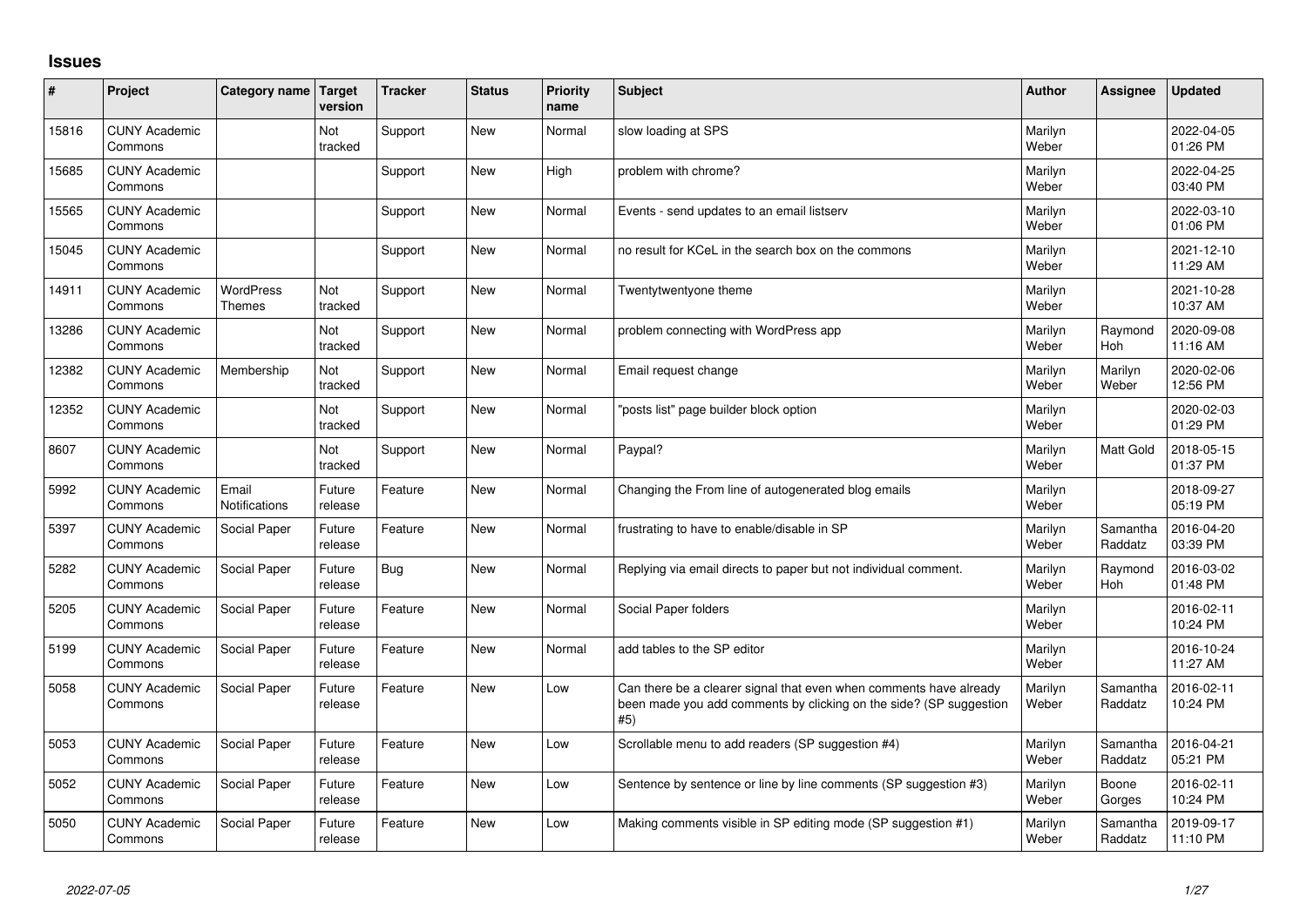| #     | Project                         | Category name               | Target<br>version | <b>Tracker</b> | <b>Status</b>        | <b>Priority</b><br>name | <b>Subject</b>                                                 | <b>Author</b>    | Assignee        | <b>Updated</b>         |
|-------|---------------------------------|-----------------------------|-------------------|----------------|----------------------|-------------------------|----------------------------------------------------------------|------------------|-----------------|------------------------|
| 11519 | <b>CUNY Academic</b><br>Commons |                             | Not<br>tracked    | Support        | Assigned             | Normal                  | comment option not appearing                                   | Marilyn<br>Weber |                 | 2019-09-24<br>10:28 AM |
| 9835  | <b>CUNY Academic</b><br>Commons | Group Forums                | Future<br>release | Bug            | Assigned             | Normal                  | add a "like" function?                                         | Marilyn<br>Weber | Erik<br>Trainer | 2018-06-05<br>01:49 PM |
| 13912 | <b>CUNY Academic</b><br>Commons |                             | Not<br>tracked    | Feature        | Hold                 | Low                     | posting "missed schedule"                                      | Marilyn<br>Weber |                 | 2021-02-23<br>10:46 AM |
| 11848 | <b>CUNY Academic</b><br>Commons |                             | Not<br>tracked    | Support        | Hold                 | Normal                  | a Dean of Faculty wants to share a large file                  | Marilyn<br>Weber |                 | 2019-09-24<br>08:44 AM |
| 16110 | <b>CUNY Academic</b><br>Commons |                             |                   | Support        | Reporter<br>Feedback | Normal                  | remove Creative Commons license from pages?                    | Marilyn<br>Weber | Raymond<br>Hoh  | 2022-05-17<br>06:11 PM |
| 16099 | <b>CUNY Academic</b><br>Commons |                             |                   | Support        | Reporter<br>Feedback | Normal                  | request for Newsletter Glue                                    | Marilyn<br>Weber |                 | 2022-05-13<br>12:14 PM |
| 15655 | <b>CUNY Academic</b><br>Commons |                             | 2.0.3             | Support        | Reporter<br>Feedback | Normal                  | Event Aggregator plugin?                                       | Marilyn<br>Weber |                 | 2022-06-29<br>11:32 AM |
| 15370 | <b>CUNY Academic</b><br>Commons |                             |                   | Support        | Reporter<br>Feedback | Normal                  | All-in-One Event Calendar?                                     | Marilyn<br>Weber |                 | 2022-02-17<br>11:03 AM |
| 15260 | <b>CUNY Academic</b><br>Commons |                             |                   | Support        | Reporter<br>Feedback | Normal                  | Diacritical markings   European Stages                         | Marilyn<br>Weber |                 | 2022-02-04<br>08:16 AM |
| 15169 | <b>CUNY Academic</b><br>Commons |                             | 2.0.3             | Support        | Reporter<br>Feedback | Normal                  | new Prelude website zipfiles for custom theme and other files. | Marilyn<br>Weber |                 | 2022-06-29<br>11:32 AM |
| 14900 | <b>CUNY Academic</b><br>Commons |                             | Not<br>tracked    | Support        | Reporter<br>Feedback | Normal                  | previous theme?                                                | Marilyn<br>Weber |                 | 2021-10-25<br>10:31 AM |
| 14784 | <b>CUNY Academic</b><br>Commons |                             |                   | Support        | Reporter<br>Feedback | Normal                  | User report of logo problem when using Customizer theme        | Marilyn<br>Weber |                 | 2021-09-17<br>10:25 AM |
| 14398 | <b>CUNY Academic</b><br>Commons |                             | Not<br>tracked    | Support        | Reporter<br>Feedback | Normal                  | Events plug-in notification problem                            | Marilyn<br>Weber |                 | 2021-05-11<br>11:21 AM |
| 14074 | <b>CUNY Academic</b><br>Commons | <b>WordPress</b><br>(misc)  | Not<br>tracked    | Support        | Reporter<br>Feedback | Normal                  | page password protection problem                               | Marilyn<br>Weber |                 | 2021-03-02<br>11:03 AM |
| 13975 | <b>CUNY Academic</b><br>Commons | Social Paper                | Not<br>tracked    | Support        | Reporter<br>Feedback | Normal                  | can't approve comments on Social Paper paper                   | Marilyn<br>Weber |                 | 2021-02-12<br>09:33 AM |
| 13328 | <b>CUNY Academic</b><br>Commons | Group Forums                | Not<br>tracked    | Bug            | Reporter<br>Feedback | Normal                  | cross-posting in two related groups                            | Marilyn<br>Weber | Raymond<br>Hoh  | 2020-09-15<br>10:39 PM |
| 13255 | <b>CUNY Academic</b><br>Commons |                             | Not<br>tracked    | Support        | Reporter<br>Feedback | Normal                  | Accessibility problems                                         | Marilyn<br>Weber |                 | 2020-09-01<br>05:48 PM |
| 13034 | <b>CUNY Academic</b><br>Commons |                             | Not<br>tracked    | Support        | Reporter<br>Feedback | Normal                  | a site is asking people to join the Commons to get a download  | Marilyn<br>Weber |                 | 2020-07-12<br>07:23 AM |
| 12741 | <b>CUNY Academic</b><br>Commons | <b>WordPress</b><br>Plugins | Not<br>tracked    | Support        | Reporter<br>Feedback | Normal                  | Tableau Public Viz Block                                       | Marilyn<br>Weber | Raymond<br>Hoh  | 2020-05-12<br>11:00 AM |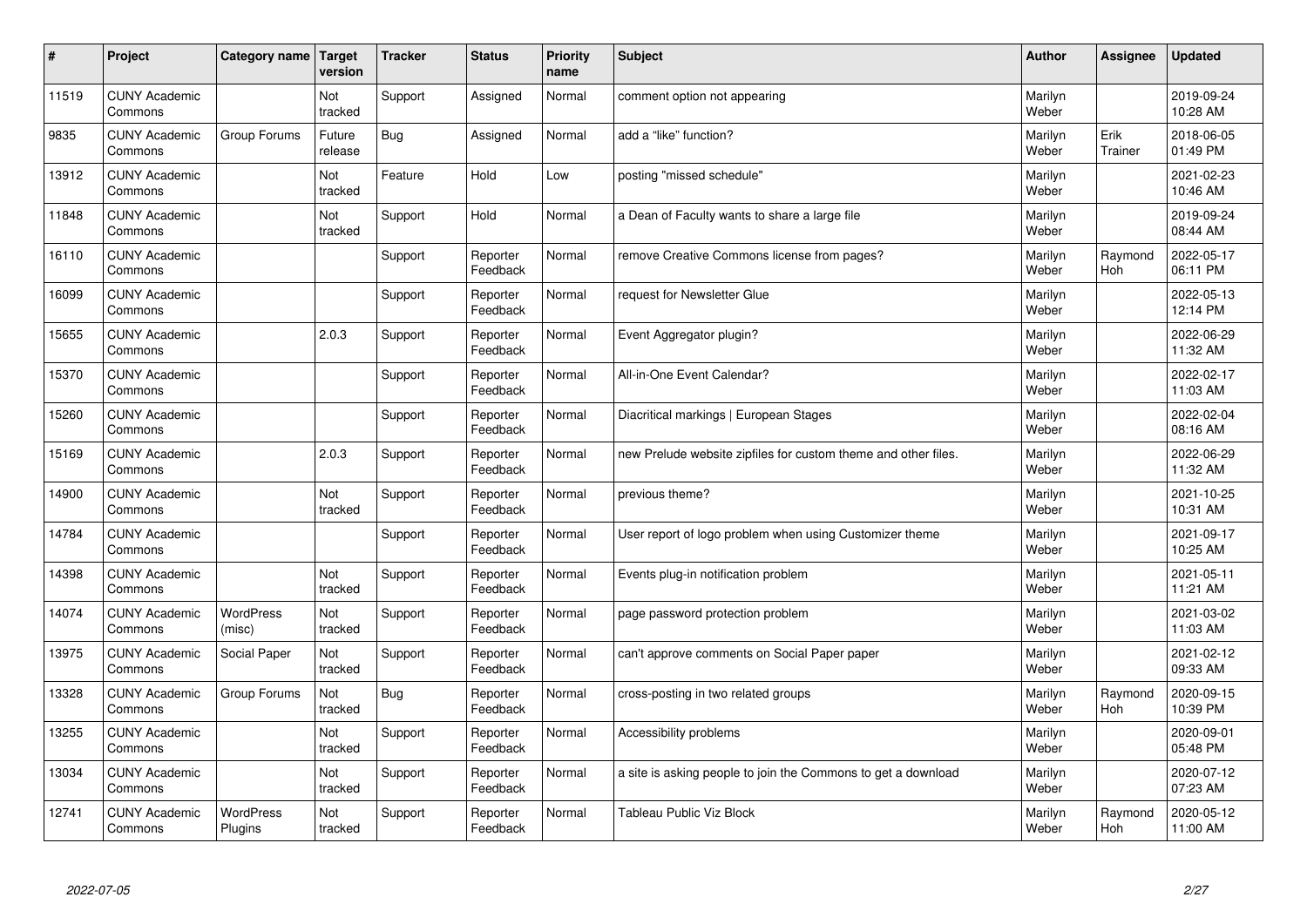| #     | Project                         | Category name   Target            | version           | <b>Tracker</b> | <b>Status</b>        | <b>Priority</b><br>name | <b>Subject</b>                                                                             | <b>Author</b>    | <b>Assignee</b>       | <b>Updated</b>         |
|-------|---------------------------------|-----------------------------------|-------------------|----------------|----------------------|-------------------------|--------------------------------------------------------------------------------------------|------------------|-----------------------|------------------------|
| 12360 | <b>CUNY Academic</b><br>Commons | <b>WordPress</b><br><b>Themes</b> | Not<br>tracked    | Bug            | Reporter<br>Feedback | Normal                  | site just says "DANTE We are currently in maintenance mode, please<br>check back shortly." | Marilyn<br>Weber |                       | 2020-02-04<br>12:13 PM |
| 12350 | <b>CUNY Academic</b><br>Commons | <b>Blogs</b><br>(BuddyPress)      | Not<br>tracked    | Support        | Reporter<br>Feedback | Normal                  | URL creation problem                                                                       | Marilyn<br>Weber |                       | 2020-02-03<br>11:27 AM |
| 11971 | <b>CUNY Academic</b><br>Commons | Email<br><b>Notifications</b>     | Future<br>release | Bug            | Reporter<br>Feedback | Low                     | Pictures obscured in emailed post notifications                                            | Marilyn<br>Weber | Raymond<br><b>Hoh</b> | 2019-11-21<br>01:14 PM |
| 11787 | <b>CUNY Academic</b><br>Commons |                                   | Not<br>tracked    | Support        | Reporter<br>Feedback | Normal                  | automated comments notifications on ZenDesk                                                | Marilyn<br>Weber |                       | 2019-08-26<br>06:18 PM |
| 11771 | <b>CUNY Academic</b><br>Commons |                                   | Not<br>tracked    | Support        | Reporter<br>Feedback | Normal                  | post displays in sections                                                                  | Marilyn<br>Weber |                       | 2019-08-20<br>10:34 AM |
| 11509 | <b>CUNY Academic</b><br>Commons |                                   | Not<br>tracked    | Support        | Reporter<br>Feedback | Normal                  | deleted Page causing a Menu problem?                                                       | Marilyn<br>Weber |                       | 2019-06-04<br>09:54 AM |
| 11149 | <b>CUNY Academic</b><br>Commons |                                   | Not<br>tracked    | Support        | Reporter<br>Feedback | Normal                  | comments getting blocked                                                                   | Marilyn<br>Weber | Raymond<br><b>Hoh</b> | 2019-03-26<br>11:40 AM |
| 10657 | <b>CUNY Academic</b><br>Commons |                                   | Not<br>tracked    | Support        | Reporter<br>Feedback | Normal                  | child theme problems                                                                       | Marilyn<br>Weber |                       | 2018-11-08<br>01:19 PM |
| 10273 | <b>CUNY Academic</b><br>Commons | Registration                      | Not<br>tracked    | Support        | Reporter<br>Feedback | Normal                  | users combining CF and campus address                                                      | Marilyn<br>Weber |                       | 2019-09-18<br>10:58 AM |
| 9207  | <b>CUNY Academic</b><br>Commons |                                   | Future<br>release | Support        | Reporter<br>Feedback | Normal                  | display dashboards made in Tableau?                                                        | Marilyn<br>Weber | Boone<br>Gorges       | 2018-04-10<br>10:42 AM |
| 16291 | <b>CUNY Academic</b><br>Commons | Site cloning                      | 2.0.2             | Support        | Resolved             | Normal                  | Images coming up blank in Media Library                                                    | Marilyn<br>Weber | Raymond<br>Hoh        | 2022-06-29<br>11:31 AM |
| 16198 | <b>CUNY Academic</b><br>Commons |                                   | 2.0.1             | Bug            | Resolved             | Normal                  | Change role to                                                                             | Marilyn<br>Weber | Boone<br>Gorges       | 2022-06-14<br>11:35 AM |
| 16172 | <b>CUNY Academic</b><br>Commons | <b>WordPress</b><br>(misc)        | 2.0.2             | Bug            | Resolved             | Normal                  | 'Lost your password" link not in error messge                                              | Marilyn<br>Weber | Raymond<br>Hoh        | 2022-06-14<br>09:21 PM |
| 15978 | <b>CUNY Academic</b><br>Commons | WordPress -<br>Media              | 2.0.2             | Support        | Resolved             | Normal                  | tex files?                                                                                 | Marilyn<br>Weber | Raymond<br>Hoh        | 2022-06-28<br>09:09 PM |
| 15686 | <b>CUNY Academic</b><br>Commons | ZenDesk                           | Not<br>tracked    | Support        | Resolved             | Low                     | ZenDesk introducing "triggers"                                                             | Marilyn<br>Weber |                       | 2022-03-22<br>09:37 AM |
| 15654 | <b>CUNY Academic</b><br>Commons | WordPress<br>Plugins              | 1.19.6            | Support        | Resolved             | Normal                  | Numerous Copies of Events showing up                                                       | Marilyn<br>Weber | Boone<br>Gorges       | 2022-03-22<br>11:30 AM |
| 15545 | <b>CUNY Academic</b><br>Commons | <b>WordPress</b><br>Plugins       | 1.19.5            | Feature        | Resolved             | Normal                  | 'ZI Hide Featured Image" plugin request                                                    | Marilyn<br>Weber | Boone<br>Gorges       | 2022-03-09<br>10:09 AM |
| 15269 | <b>CUNY Academic</b><br>Commons | Redmine                           | Not<br>tracked    | Support        | Resolved             | Normal                  | Segal Theater sites                                                                        | Marilyn<br>Weber |                       | 2022-02-07<br>04:11 PM |
| 15266 | <b>CUNY Academic</b><br>Commons |                                   |                   | Support        | Resolved             | Normal                  | Just an appreciation                                                                       | Marilyn<br>Weber |                       | 2022-02-07<br>10:42 AM |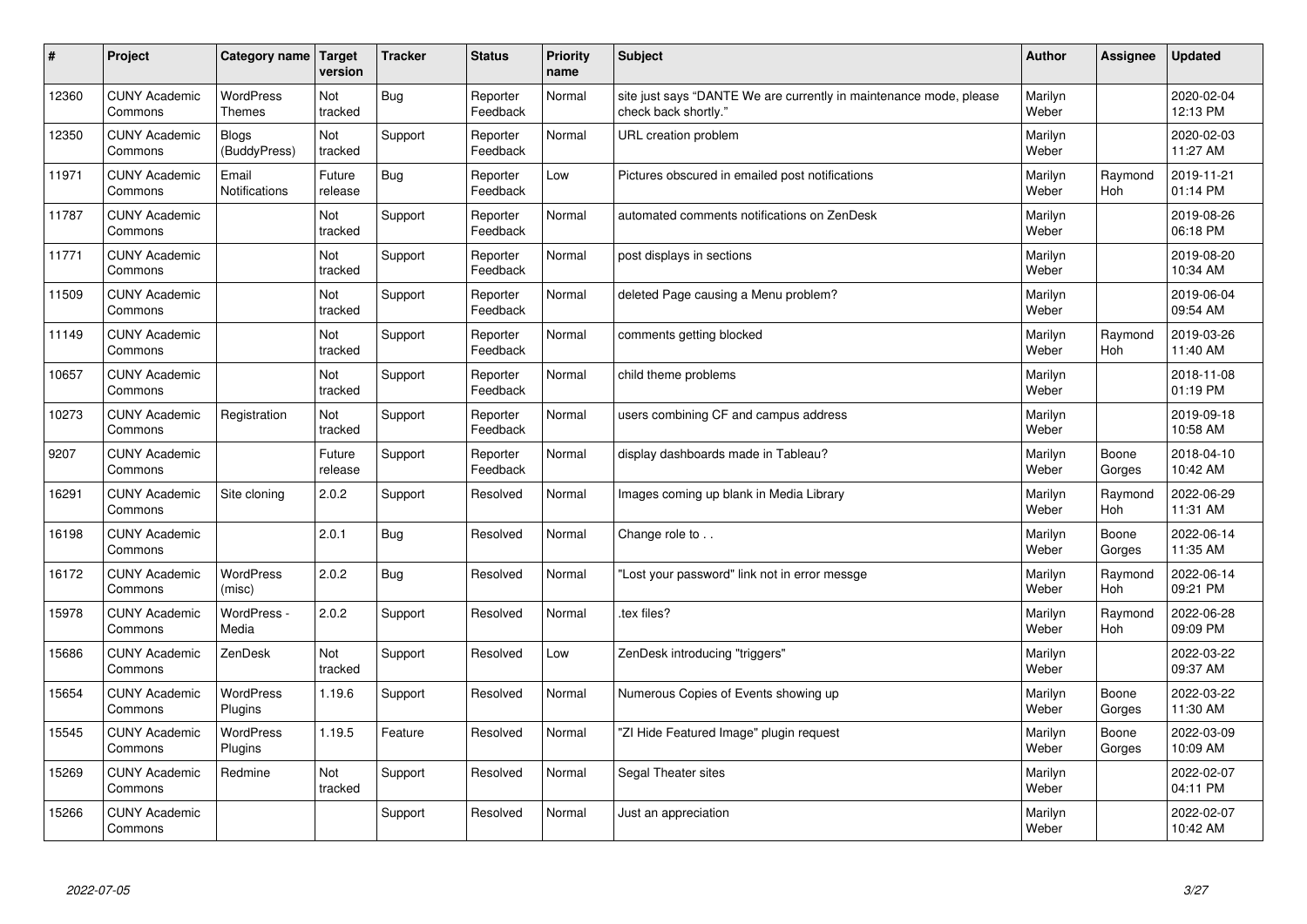| #     | Project                         | Category name   Target             | version        | <b>Tracker</b> | <b>Status</b> | <b>Priority</b><br>name | <b>Subject</b>                                                                          | <b>Author</b>    | <b>Assignee</b>       | <b>Updated</b>         |
|-------|---------------------------------|------------------------------------|----------------|----------------|---------------|-------------------------|-----------------------------------------------------------------------------------------|------------------|-----------------------|------------------------|
| 15252 | <b>CUNY Academic</b><br>Commons | Layout                             | Not<br>tracked | Bug            | Resolved      | Normal                  | visual glitch with the Segal Center webpage                                             | Marilyn<br>Weber | Raymond<br><b>Hoh</b> | 2022-02-03<br>04:56 PM |
| 15241 | <b>CUNY Academic</b><br>Commons | Onboarding                         | 1.19.3         | Design/UX      | Resolved      | Normal                  | white on gray                                                                           | Marilyn<br>Weber | Boone<br>Gorges       | 2022-02-08<br>02:38 PM |
| 15211 | <b>CUNY Academic</b><br>Commons | <b>Blogs</b><br>(BuddyPress)       | 1.19.2         | Support        | Resolved      | Normal                  | No good error reporting for already-used domain name when creating a<br>site in Firefox | Marilyn<br>Weber | Boone<br>Gorges       | 2022-01-25<br>11:33 AM |
| 15120 | <b>CUNY Academic</b><br>Commons |                                    |                | Support        | Resolved      | Normal                  | embed Zoom recordings in a post?                                                        | Marilyn<br>Weber |                       | 2021-12-29<br>08:15 AM |
| 14973 | <b>CUNY Academic</b><br>Commons |                                    |                | Support        | Resolved      | Normal                  | <b>Mail Poet</b>                                                                        | Marilyn<br>Weber |                       | 2021-12-06<br>10:20 AM |
| 14891 | <b>CUNY Academic</b><br>Commons |                                    | Not<br>tracked | Support        | Resolved      | Normal                  | changing site template after creation?                                                  | Marilyn<br>Weber |                       | 2022-04-27<br>04:58 PM |
| 14889 | <b>CUNY Academic</b><br>Commons | Events                             | 1.19.0         | Support        | Resolved      | Normal                  | events in group - can they be edited by all admins?                                     | Marilyn<br>Weber | Raymond<br><b>Hoh</b> | 2021-12-13<br>03:31 PM |
| 14885 | <b>CUNY Academic</b><br>Commons | <b>WordPress</b><br><b>Plugins</b> | 1.18.22        | Bug            | Resolved      | Normal                  | Long Loading Times -- Wordpress Admin Site                                              | Marilyn<br>Weber | Raymond<br><b>Hoh</b> | 2021-10-26<br>12:28 PM |
| 14813 | <b>CUNY Academic</b><br>Commons |                                    | Not<br>tracked | Support        | Resolved      | Normal                  | raise the file size limit                                                               | Marilyn<br>Weber |                       | 2021-09-30<br>12:02 PM |
| 14812 | <b>CUNY Academic</b><br>Commons |                                    | Not<br>tracked | Support        | Resolved      | Normal                  | Custom Sidebars and Wordpress 5.6                                                       | Marilyn<br>Weber |                       | 2021-09-30<br>10:43 AM |
| 14799 | <b>CUNY Academic</b><br>Commons |                                    | 1.18.19        | Support        | Resolved      | High                    | install the official Classic Widgets?                                                   | Marilyn<br>Weber |                       | 2021-09-22<br>02:17 PM |
| 14734 | <b>CUNY Academic</b><br>Commons | <b>WordPress</b><br><b>Themes</b>  | 1.18.18        | Support        | Resolved      | Normal                  | missing section of Sujatha Fernandes' site                                              | Marilyn<br>Weber | Raymond<br><b>Hoh</b> | 2021-09-06<br>04:15 PM |
| 14718 | <b>CUNY Academic</b><br>Commons |                                    | Not<br>tracked | Support        | Resolved      | Normal                  | User wants to recover deleted account                                                   | Marilyn<br>Weber |                       | 2021-08-30<br>02:46 PM |
| 14594 | <b>CUNY Academic</b><br>Commons |                                    | Not<br>tracked | Support        | Resolved      | Normal                  | Administration email verification?                                                      | Marilyn<br>Weber |                       | 2021-07-12<br>11:40 AM |
| 14534 | <b>CUNY Academic</b><br>Commons | <b>WordPress</b><br>Plugins        | 1.18.12        | Support        | Resolved      | Normal                  | Share This Image plugin?                                                                | Marilyn<br>Weber |                       | 2021-06-08<br>11:50 AM |
| 14526 | <b>CUNY Academic</b><br>Commons | Registration                       | 1.18.12        | Bug            | Resolved      | High                    | registration interface won't show a space to enter nonCUNY code                         | Marilyn<br>Weber |                       | 2021-06-03<br>04:02 PM |
| 14509 | <b>CUNY Academic</b><br>Commons | WordPress<br>Plugins               | 1.18.12        | Bug            | Resolved      | Normal                  | Elementor Editor problem                                                                | Marilyn<br>Weber |                       | 2021-06-08<br>09:55 AM |
| 14411 | <b>CUNY Academic</b><br>Commons | WordPress<br><b>Themes</b>         | 1.18.10        | Bug            | Resolved      | Normal                  | logo problems                                                                           | Marilyn<br>Weber |                       | 2021-05-03<br>04:37 PM |
| 14410 | <b>CUNY Academic</b><br>Commons |                                    | 1.18.10        | Bug            | Resolved      | Normal                  | events calendar problem?                                                                | Marilyn<br>Weber |                       | 2021-05-10<br>04:45 PM |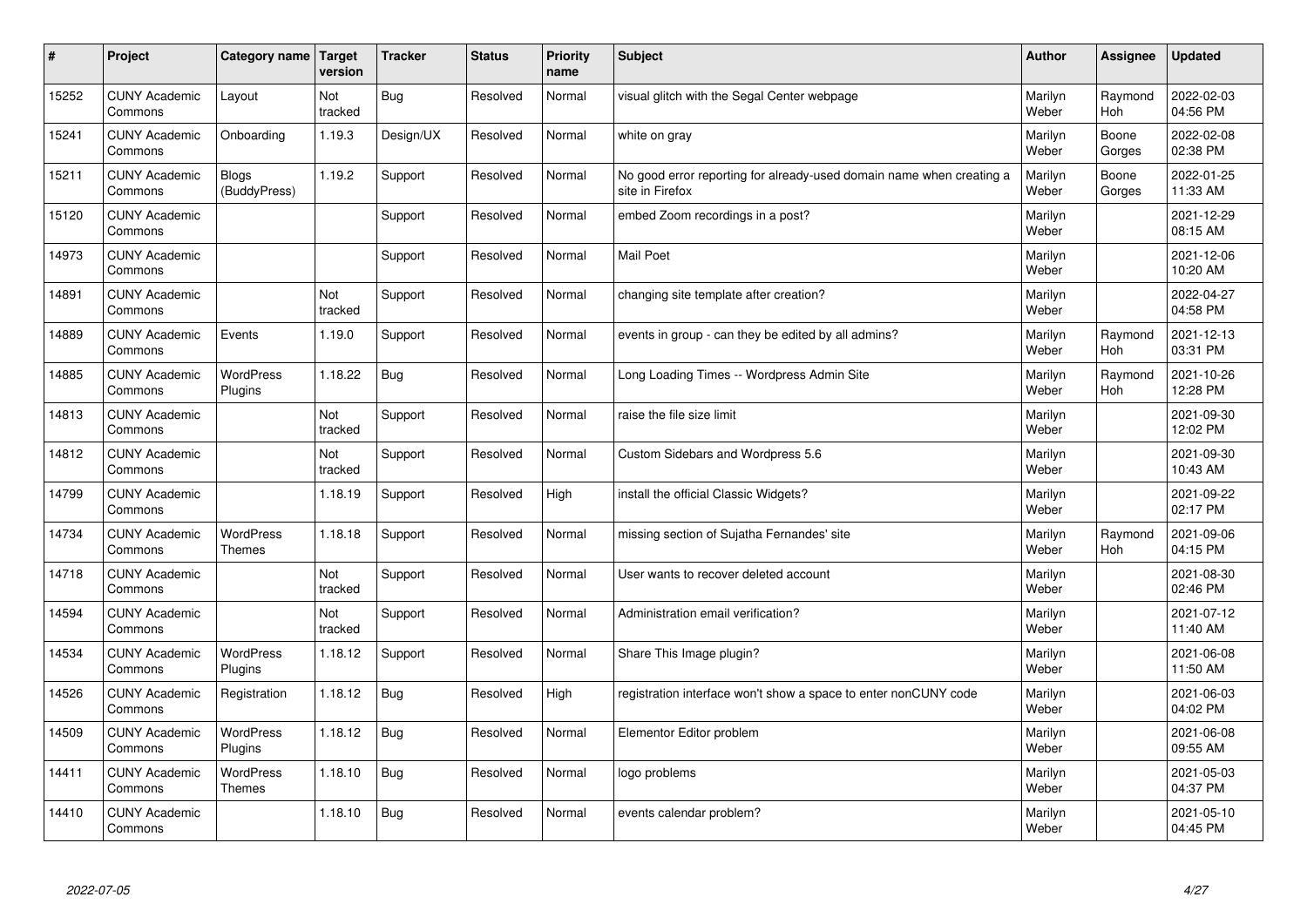| $\sharp$ | Project                         | Category name   Target            | version        | <b>Tracker</b> | <b>Status</b> | <b>Priority</b><br>name | <b>Subject</b>                                                              | <b>Author</b>    | Assignee              | <b>Updated</b>         |
|----------|---------------------------------|-----------------------------------|----------------|----------------|---------------|-------------------------|-----------------------------------------------------------------------------|------------------|-----------------------|------------------------|
| 14404    | <b>CUNY Academic</b><br>Commons |                                   | Not<br>tracked | Support        | Resolved      | Normal                  | blocked IP of user?                                                         | Marilyn<br>Weber |                       | 2021-05-10<br>01:00 PM |
| 14378    | <b>CUNY Academic</b><br>Commons |                                   | Not<br>tracked | Support        | Resolved      | Normal                  | <b>PPTX</b> files unfetchable                                               | Marilyn<br>Weber |                       | 2021-05-11<br>11:25 AM |
| 14369    | <b>CUNY Academic</b><br>Commons | WordPress -<br>Media              | Not<br>tracked | Support        | Resolved      | Normal                  | renewed problem with ppsx files                                             | Marilyn<br>Weber |                       | 2021-04-27<br>12:44 PM |
| 14344    | <b>CUNY Academic</b><br>Commons | Domain<br>Mapping                 | Not<br>tracked | Support        | Resolved      | Normal                  | arabstages.org site down                                                    | Marilyn<br>Weber | Raymond<br>Hoh        | 2021-04-19<br>01:42 PM |
| 14304    | <b>CUNY Academic</b><br>Commons | Group Library                     | 1.18.8         | Bug            | Resolved      | Normal                  | Library items change folders when adding subsequent items in new<br>folders | Marilyn<br>Weber | Boone<br>Gorges       | 2021-04-13<br>11:21 AM |
| 14270    | <b>CUNY Academic</b><br>Commons | <b>WordPress</b><br><b>Themes</b> | 1.18.8         | Support        | Resolved      | Normal                  | grid theme?                                                                 | Marilyn<br>Weber |                       | 2021-04-13<br>11:20 AM |
| 14265    | <b>CUNY Academic</b><br>Commons | <b>WordPress</b><br>Plugins       | 1.18.10        | Support        | Resolved      | Normal                  | separate the tag cloud in the blog sidebar                                  | Marilyn<br>Weber | Boone<br>Gorges       | 2021-05-12<br>05:19 PM |
| 14246    | <b>CUNY Academic</b><br>Commons |                                   | 1.18.8         | Support        | Resolved      | Normal                  | 'Weekly jQuery Migrate Status Update"                                       | Marilyn<br>Weber |                       | 2021-04-13<br>11:08 AM |
| 14242    | <b>CUNY Academic</b><br>Commons |                                   |                | Support        | Resolved      | Normal                  | LAILAC site missing content                                                 | Marilyn<br>Weber |                       | 2021-03-27<br>08:40 AM |
| 14129    | <b>CUNY Academic</b><br>Commons | Onboarding                        | 1.18.6         | Support        | Resolved      | Normal                  | can only see some invites sent                                              | Marilyn<br>Weber | Raymond<br><b>Hoh</b> | 2021-04-09<br>09:00 AM |
| 14077    | <b>CUNY Academic</b><br>Commons | <b>WordPress</b><br>Plugins       | 1.18.7         | Support        | Resolved      | Normal                  | Elementor Pro plugin for the slider                                         | Marilyn<br>Weber | Raymond<br>Hoh        | 2021-03-23<br>11:43 AM |
| 14075    | <b>CUNY Academic</b><br>Commons | <b>WordPress</b><br>Plugins       | Not<br>tracked | Bug            | Resolved      | Normal                  | sludigitalportfolios.commons.gc.cuny.edu                                    | Marilyn<br>Weber | Boone<br>Gorges       | 2021-03-01<br>10:46 AM |
| 14019    | <b>CUNY Academic</b><br>Commons | <b>WordPress</b><br>Plugins       | 1.18.5         | Bug            | Resolved      | Normal                  | smorales.commons.gc.cuny.edu                                                | Marilyn<br>Weber | Boone<br>Gorges       | 2021-02-23<br>11:06 AM |
| 14012    | <b>CUNY Academic</b><br>Commons | <b>WordPress</b><br>Plugins       | 1.18.5         | Support        | Resolved      | Normal                  | Open External Links in a New Window plugin?                                 | Marilyn<br>Weber | Boone<br>Gorges       | 2021-03-02<br>02:07 PM |
| 14008    | <b>CUNY Academic</b><br>Commons |                                   |                | Bug            | Resolved      | High                    | invisible user                                                              | Marilyn<br>Weber |                       | 2021-02-18<br>05:53 PM |
| 13958    | <b>CUNY Academic</b><br>Commons |                                   | 1.18.4         | Support        | Resolved      | Normal                  | calendar widget problem                                                     | Marilyn<br>Weber |                       | 2021-02-09<br>11:05 AM |
| 13947    | <b>CUNY Academic</b><br>Commons | WordPress<br>Plugins              | 1.18.4         | Bug            | Resolved      | Normal                  | Elementor plugin problem                                                    | Marilyn<br>Weber | Raymond<br>Hoh        | 2021-02-08<br>09:34 PM |
| 13944    | <b>CUNY Academic</b><br>Commons | <b>WordPress</b><br>Plugins       | 1.18.4         | Support        | Resolved      | Normal                  | 3D FlipBook request                                                         | Marilyn<br>Weber |                       | 2021-02-09<br>11:05 AM |
| 13935    | <b>CUNY Academic</b><br>Commons | WordPress<br>Plugins              | 1.18.4         | Support        | Resolved      | Low                     | Add Users sidebar widget not working                                        | Marilyn<br>Weber |                       | 2021-02-09<br>11:05 AM |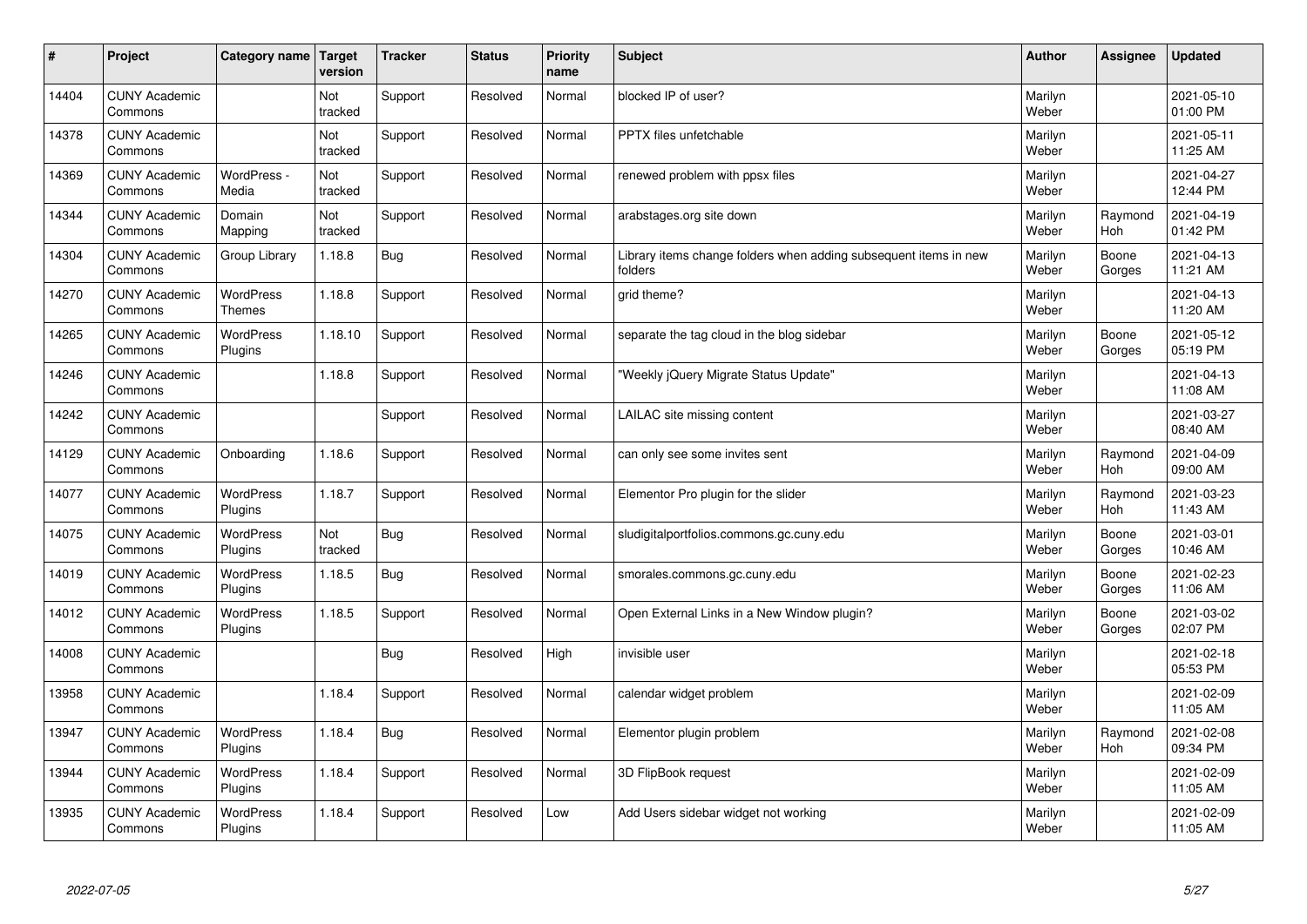| $\sharp$ | Project                         | Category name   Target      | version        | <b>Tracker</b> | <b>Status</b> | <b>Priority</b><br>name | <b>Subject</b>                                                                        | <b>Author</b>    | Assignee              | <b>Updated</b>         |
|----------|---------------------------------|-----------------------------|----------------|----------------|---------------|-------------------------|---------------------------------------------------------------------------------------|------------------|-----------------------|------------------------|
| 13929    | <b>CUNY Academic</b><br>Commons |                             | 1.18.4         | Support        | Resolved      | Normal                  | update error message                                                                  | Marilyn<br>Weber | Boone<br>Gorges       | 2021-02-09<br>11:05 AM |
| 13878    | <b>CUNY Academic</b><br>Commons | Group cloning               | 1.18.4         | Support        | Resolved      | High                    | When creating Group + Site and choosing 'Clone existing', cannot<br>advance to step 2 | Marilyn<br>Weber | Jeremy<br>Felt        | 2021-02-02<br>11:02 AM |
| 13846    | <b>CUNY Academic</b><br>Commons | <b>WordPress</b><br>Plugins | 1.18.3         | Support        | Resolved      | Normal                  | Yoast SEO plugin problem                                                              | Marilyn<br>Weber |                       | 2021-01-19<br>05:34 PM |
| 13841    | <b>CUNY Academic</b><br>Commons | <b>WordPress</b><br>Plugins | 1.18.3         | Support        | Resolved      | Normal                  | Folders plugin request                                                                | Marilyn<br>Weber | Boone<br>Gorges       | 2021-01-26<br>04:43 PM |
| 13827    | <b>CUNY Academic</b><br>Commons | Group Forums                | 1.18.3         | Bug            | Resolved      | Normal                  | more forum post problems                                                              | Marilyn<br>Weber | Raymond<br>Hoh        | 2021-01-22<br>08:19 PM |
| 13826    | <b>CUNY Academic</b><br>Commons |                             |                | Support        | Resolved      | Normal                  | January 14th                                                                          | Marilyn<br>Weber |                       | 2021-01-26<br>04:26 PM |
| 13783    | <b>CUNY Academic</b><br>Commons |                             | 1.18.2         | Support        | Resolved      | Normal                  | new CUNY OneSearch url                                                                | Marilyn<br>Weber |                       | 2021-01-14<br>04:53 PM |
| 13768    | <b>CUNY Academic</b><br>Commons | Domain<br>Mapping           | Not<br>tracked | Bug            | Resolved      | Normal                  | patricksweeney.commons.gc.cuny.edu down                                               | Marilyn<br>Weber | Raymond<br><b>Hoh</b> | 2021-01-12<br>10:47 AM |
| 13741    | <b>CUNY Academic</b><br>Commons | <b>WordPress</b><br>Plugins | 1.18.3         | Support        | Resolved      | Normal                  | Ensemble Video Plugin                                                                 | Marilyn<br>Weber |                       | 2021-01-26<br>04:43 PM |
| 13738    | <b>CUNY Academic</b><br>Commons |                             | 1.18.1         | Support        | Resolved      | Normal                  | theme requests from a non-CUY person                                                  | Marilyn<br>Weber |                       | 2020-12-23<br>11:34 AM |
| 13715    | <b>CUNY Academic</b><br>Commons |                             | Not<br>tracked | <b>Bug</b>     | Resolved      | High                    | https://ulysses.commons.gc.cuny.edu down                                              | Marilyn<br>Weber |                       | 2020-12-22<br>03:02 PM |
| 13710    | <b>CUNY Academic</b><br>Commons |                             | Not<br>tracked | Support        | Resolved      | Normal                  | small change to Hosting Partner Handbook                                              | Marilyn<br>Weber |                       | 2020-12-16<br>04:29 PM |
| 13699    | <b>CUNY Academic</b><br>Commons |                             | Not<br>tracked | Support        | Resolved      | Normal                  | Martin Segal Center site down                                                         | Marilyn<br>Weber | Raymond<br>Hoh        | 2020-12-22<br>03:03 PM |
| 13675    | <b>CUNY Academic</b><br>Commons | Group Library               | 1.18.1         | Bug            | Resolved      | High                    | broken Library                                                                        | Marilyn<br>Weber |                       | 2020-12-09<br>05:02 PM |
| 13656    | <b>CUNY Academic</b><br>Commons |                             |                | Bug            | Resolved      | High                    | site down                                                                             | Marilyn<br>Weber |                       | 2020-12-11<br>12:50 PM |
| 13641    | <b>CUNY Academic</b><br>Commons |                             | 1.18.2         | Support        | Resolved      | Normal                  | follow up to migration request                                                        | Marilyn<br>Weber | Boone<br>Gorges       | 2021-01-12<br>10:59 AM |
| 13633    | <b>CUNY Academic</b><br>Commons |                             | Not<br>tracked | Bug            | Resolved      | High                    | PublicsLab site down                                                                  | Marilyn<br>Weber |                       | 2020-11-30<br>02:01 PM |
| 13541    | <b>CUNY Academic</b><br>Commons |                             | Not<br>tracked | Support        | Resolved      | Normal                  | add a page template to OER site.                                                      | Marilyn<br>Weber |                       | 2020-11-11<br>11:12 AM |
| 13521    | <b>CUNY Academic</b><br>Commons | Onboarding                  | 1.17.7         | Support        | Resolved      | Normal                  | sent invitations page                                                                 | Marilyn<br>Weber | Raymond<br>Hoh        | 2020-11-10<br>10:31 AM |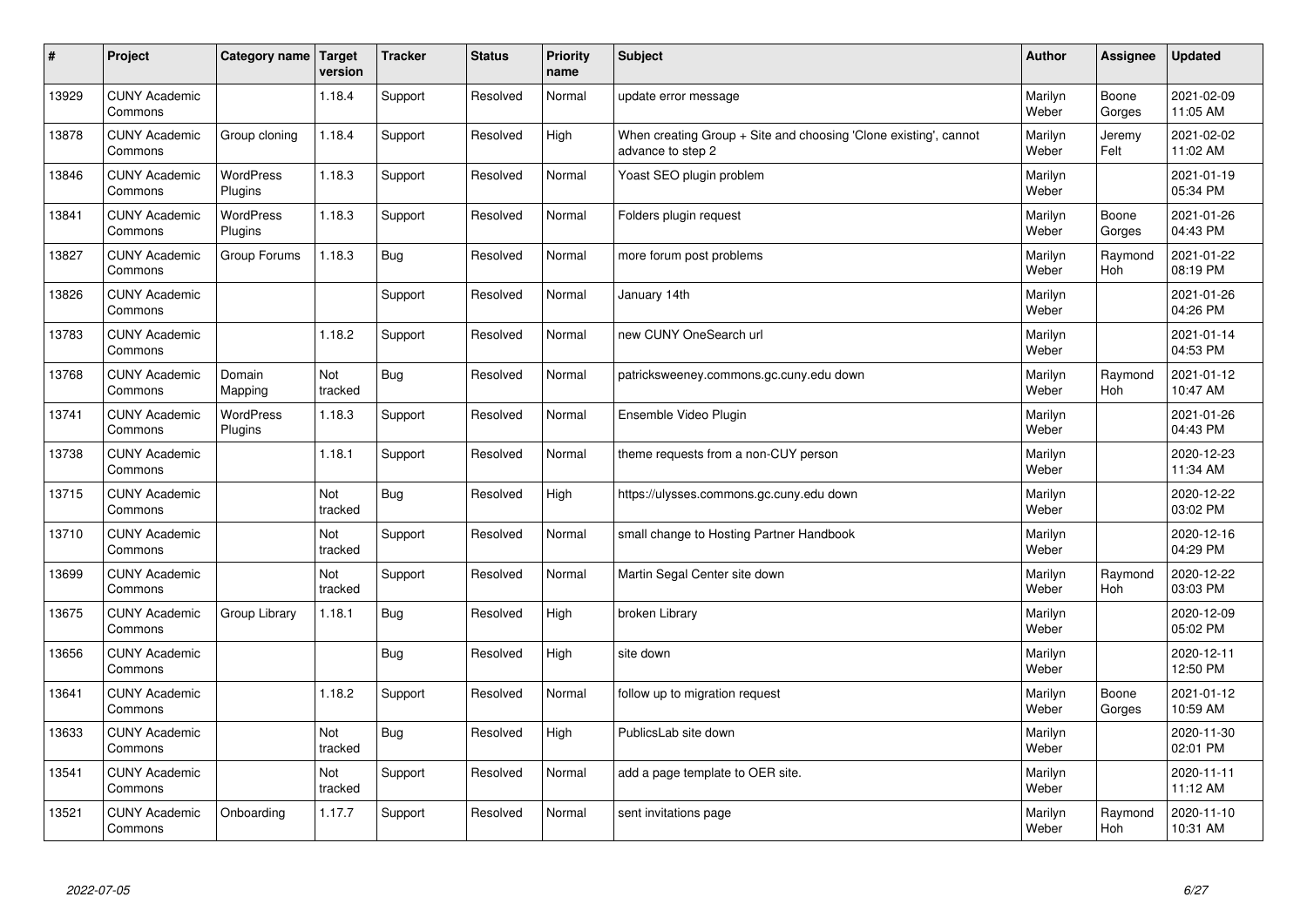| $\sharp$ | Project                         | Category name   Target            | version        | <b>Tracker</b> | <b>Status</b> | <b>Priority</b><br>name | <b>Subject</b>                                            | <b>Author</b>    | Assignee              | <b>Updated</b>         |
|----------|---------------------------------|-----------------------------------|----------------|----------------|---------------|-------------------------|-----------------------------------------------------------|------------------|-----------------------|------------------------|
| 13512    | <b>CUNY Academic</b><br>Commons | <b>WordPress</b><br><b>Themes</b> | 1.17.7         | Support        | Resolved      | Normal                  | theme update                                              | Marilyn<br>Weber |                       | 2020-11-16<br>04:46 PM |
| 13441    | <b>CUNY Academic</b><br>Commons |                                   | 1.17.5         | Support        | Resolved      | Normal                  | ongoing user problems with daily digests                  | Marilyn<br>Weber |                       | 2020-10-13<br>10:02 AM |
| 13378    | <b>CUNY Academic</b><br>Commons |                                   | 1.17.5         | Bug            | Resolved      | Normal                  | problem on one of my sites                                | Marilyn<br>Weber |                       | 2020-09-24<br>05:27 PM |
| 13341    | <b>CUNY Academic</b><br>Commons | Group Forums                      | 1.17.4         | Bug            | Resolved      | Normal                  | Forum reply problems                                      | Marilyn<br>Weber | Raymond<br><b>Hoh</b> | 2020-09-22<br>12:08 PM |
| 13295    | <b>CUNY Academic</b><br>Commons |                                   | Not<br>tracked | Support        | Resolved      | Normal                  | can't find new user                                       | Marilyn<br>Weber |                       | 2020-09-08<br>10:18 AM |
| 13238    | <b>CUNY Academic</b><br>Commons | WordPress -<br>Media              | 1.17.3         | Support        | Resolved      | Normal                  | allow ppsx file?                                          | Marilyn<br>Weber | Raymond<br>Hoh        | 2020-09-10<br>11:46 AM |
| 13227    | <b>CUNY Academic</b><br>Commons | Group Library                     | 1.17.2         | Bug            | Resolved      | High                    | folder not appearing in library                           | Marilyn<br>Weber |                       | 2020-08-21<br>04:22 PM |
| 13185    | <b>CUNY Academic</b><br>Commons | <b>WordPress</b><br><b>Themes</b> | 1.17.2         | Support        | Resolved      | Normal                  | Less theme?                                               | Marilyn<br>Weber |                       | 2020-08-25<br>11:26 AM |
| 13184    | <b>CUNY Academic</b><br>Commons | <b>WordPress</b><br>Plugins       | 1.17.2         | Support        | Resolved      | Normal                  | google translate plugin                                   | Marilyn<br>Weber |                       | 2020-08-25<br>11:36 AM |
| 13173    | <b>CUNY Academic</b><br>Commons | Group Library                     | 1.17.1         | Support        | Resolved      | High                    | all uploads to the library are silent                     | Marilyn<br>Weber |                       | 2020-08-10<br>04:12 PM |
| 13159    | <b>CUNY Academic</b><br>Commons | Group Library                     | Not<br>tracked | Support        | Resolved      | Normal                  | changing folder names?                                    | Marilyn<br>Weber | Boone<br>Gorges       | 2020-08-27<br>08:59 AM |
| 13138    | <b>CUNY Academic</b><br>Commons | Group Library                     | Not<br>tracked | Support        | Resolved      | Normal                  | moving Library contents for Steve Brier                   | Marilyn<br>Weber |                       | 2020-08-03<br>04:00 PM |
| 13134    | <b>CUNY Academic</b><br>Commons | Site cloning                      | 1.17.1         | Support        | Resolved      | Normal                  | New site (a clone) point to old dashboard                 | Marilyn<br>Weber |                       | 2020-08-12<br>03:22 PM |
| 13116    | <b>CUNY Academic</b><br>Commons | ZenDesk                           | 1.17.1         | Support        | Resolved      | Normal                  | support/send us a message link obscured                   | Marilyn<br>Weber | Raymond<br>Hoh        | 2020-07-29<br>09:33 PM |
| 13091    | <b>CUNY Academic</b><br>Commons |                                   | 1.17.0         | Support        | Resolved      | Normal                  | problem with latex (math equations)                       | Marilyn<br>Weber |                       | 2020-07-28<br>11:09 AM |
| 13085    | <b>CUNY Academic</b><br>Commons | Domain<br>Mapping                 | Not<br>tracked | Support        | Resolved      | Normal                  | domain mapping request                                    | Marilyn<br>Weber | <b>Matt Gold</b>      | 2020-07-28<br>03:33 PM |
| 13065    | <b>CUNY Academic</b><br>Commons |                                   | Not<br>tracked | Support        | Resolved      | Normal                  | can't invite new user to group                            | Marilyn<br>Weber |                       | 2020-07-22<br>04:24 PM |
| 13016    | <b>CUNY Academic</b><br>Commons | Shortcodes and<br>embeds          | 1.16.15        | Support        | Resolved      | Normal                  | possible to run code examples, like in Jupyter Notebooks? | Marilyn<br>Weber |                       | 2020-07-16<br>11:52 AM |
| 13013    | <b>CUNY Academic</b><br>Commons |                                   | Not<br>tracked | <b>Bug</b>     | Resolved      | Normal                  | an invite to Group Admins from Brian Foote?!              | Marilyn<br>Weber |                       | 2020-07-07<br>02:36 PM |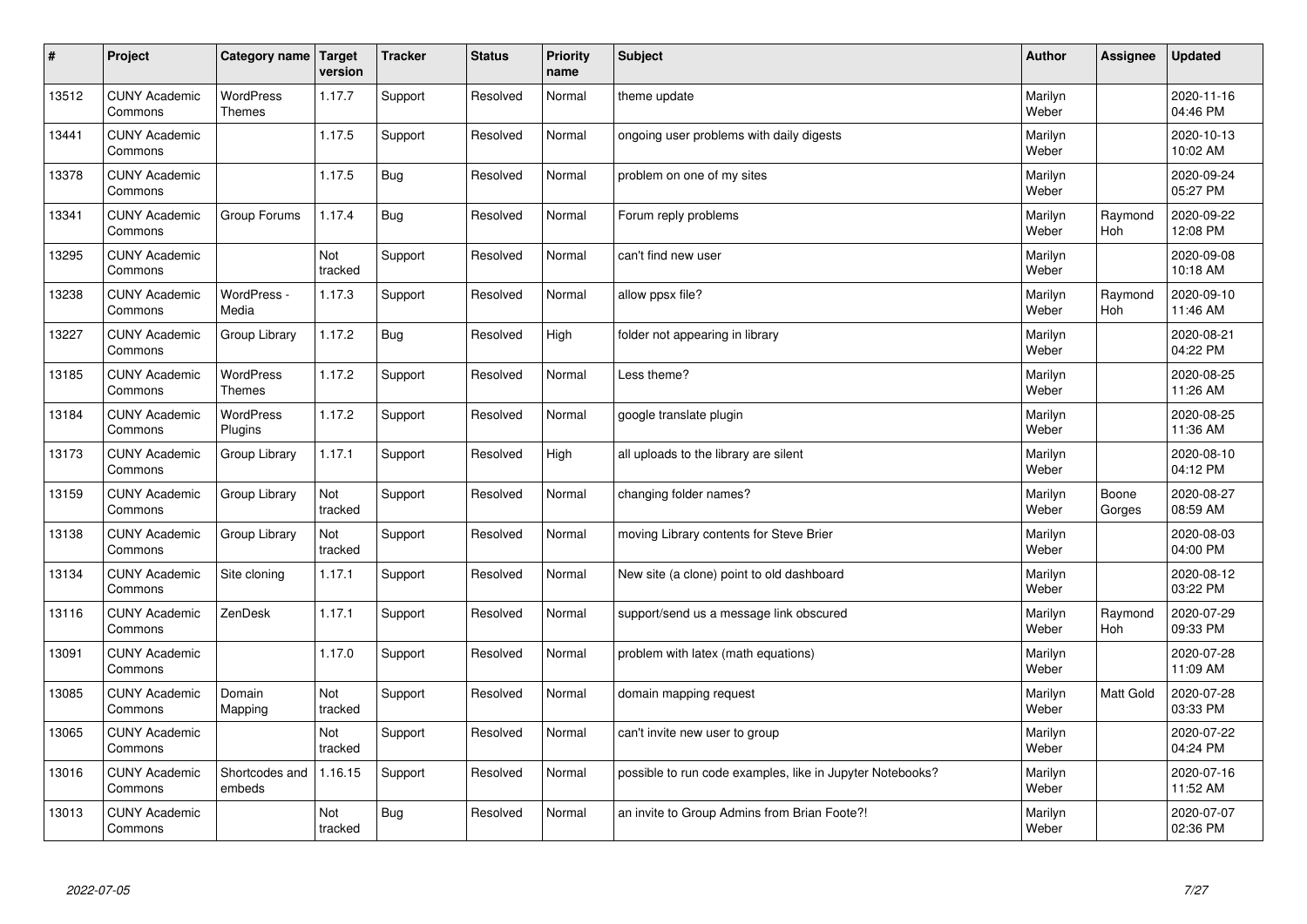| #     | Project                         | Category name   Target      | version        | <b>Tracker</b> | <b>Status</b> | <b>Priority</b><br>name | <b>Subject</b>                                                                          | <b>Author</b>    | Assignee              | <b>Updated</b>         |
|-------|---------------------------------|-----------------------------|----------------|----------------|---------------|-------------------------|-----------------------------------------------------------------------------------------|------------------|-----------------------|------------------------|
| 12999 | <b>CUNY Academic</b><br>Commons |                             | 1.18.1         | Support        | Resolved      | Normal                  | request for Dentist theme                                                               | Marilyn<br>Weber | Boone<br>Gorges       | 2020-12-22<br>03:31 PM |
| 12960 | <b>CUNY Academic</b><br>Commons |                             | 1.16.14        | Support        | Resolved      | Normal                  | mutiple plugin in requests                                                              | Marilyn<br>Weber | Boone<br>Gorges       | 2020-06-23<br>10:53 AM |
| 12905 | <b>CUNY Academic</b><br>Commons |                             | 1.16.14        | Support        | Resolved      | Normal                  | trouble embedding a flipbook from Flipsnack                                             | Marilyn<br>Weber | Boone<br>Gorges       | 2020-06-23<br>10:53 AM |
| 12861 | <b>CUNY Academic</b><br>Commons |                             |                | Support        | Resolved      | Normal                  | trouble with YouTube                                                                    | Marilyn<br>Weber | Raymond<br>Hoh        | 2020-06-09<br>11:16 AM |
| 12777 | <b>CUNY Academic</b><br>Commons |                             | 1.16.14        | Support        | Resolved      | Normal                  | request to include custom javascript into a Commons-hosted site                         | Marilyn<br>Weber |                       | 2020-06-16<br>04:03 PM |
| 12676 | <b>CUNY Academic</b><br>Commons | <b>WordPress</b><br>Plugins | 1.16.10        | Support        | Resolved      | Normal                  | request for Require Post Category plug-in                                               | Marilyn<br>Weber |                       | 2020-04-28<br>11:03 AM |
| 12584 | <b>CUNY Academic</b><br>Commons |                             | Not<br>tracked | Bug            | Resolved      | Urgent                  | No way to register                                                                      | Marilyn<br>Weber |                       | 2020-03-27<br>02:38 PM |
| 12543 | <b>CUNY Academic</b><br>Commons | <b>Public Portfolio</b>     | Not<br>tracked | Support        | Resolved      | Normal                  | User cannot find profile edit button                                                    | Marilyn<br>Weber | scott voth            | 2020-03-22<br>02:49 PM |
| 12515 | <b>CUNY Academic</b><br>Commons | cuny.is                     | 1.16.7         | Support        | Resolved      | Normal                  | AJAX actions on cuny is admin page are failing                                          | Marilyn<br>Weber |                       | 2020-03-10<br>11:57 AM |
| 12487 | <b>CUNY Academic</b><br>Commons | Group Forums                | 1.16.7         | Bug            | Resolved      | Normal                  | group posting problems?                                                                 | Marilyn<br>Weber | Raymond<br><b>Hoh</b> | 2020-03-10<br>11:40 AM |
| 12483 | <b>CUNY Academic</b><br>Commons |                             | 1.16.7         | <b>Bug</b>     | Resolved      | High                    | post error                                                                              | Marilyn<br>Weber |                       | 2020-02-28<br>02:44 PM |
| 12427 | <b>CUNY Academic</b><br>Commons |                             | Not<br>tracked | Support        | Resolved      | Normal                  | organizing PDF on a site?                                                               | Marilyn<br>Weber | scott voth            | 2020-03-10<br>11:11 AM |
| 12395 | <b>CUNY Academic</b><br>Commons | Spam/Spam<br>Prevention     | Not<br>tracked | Support        | Resolved      | Normal                  | comments again being blocked                                                            | Marilyn<br>Weber | Raymond<br>Hoh        | 2020-03-10<br>11:13 AM |
| 12393 | <b>CUNY Academic</b><br>Commons | WordPress<br>(misc)         |                | Support        | Resolved      | High                    | size limit for files                                                                    | Marilyn<br>Weber |                       | 2020-02-18<br>10:13 AM |
| 12363 | <b>CUNY Academic</b><br>Commons | WordPress<br>Plugins        | 1.16.5         | Bug            | Resolved      | Urgent                  | more bbPress problems - now students unable to post either a new<br>thread or a comment | Marilyn<br>Weber | Raymond<br><b>Hoh</b> | 2020-03-17<br>03:07 PM |
| 12354 | <b>CUNY Academic</b><br>Commons | <b>WordPress</b><br>Plugins | 1.16.5         | Bug            | Resolved      | Urgent                  | sites (including Net-Art) are reporting critical issues                                 | Marilyn<br>Weber | Raymond<br><b>Hoh</b> | 2020-02-02<br>03:16 PM |
| 12346 | <b>CUNY Academic</b><br>Commons | Redmine                     |                | Support        | Resolved      | Normal                  | another Redmine request                                                                 | Marilyn<br>Weber | <b>Matt Gold</b>      | 2020-01-30<br>08:20 PM |
| 12334 | <b>CUNY Academic</b><br>Commons |                             |                | Support        | Resolved      | Normal                  | request for a Redmine account                                                           | Marilyn<br>Weber | Matt Gold             | 2020-01-30<br>12:01 PM |
| 12302 | <b>CUNY Academic</b><br>Commons | WordPress<br><b>Themes</b>  | 1.16.4         | Support        | Resolved      | Normal                  | Pictorio theme request                                                                  | Marilyn<br>Weber | Raymond<br>Hoh        | 2020-01-28<br>11:44 AM |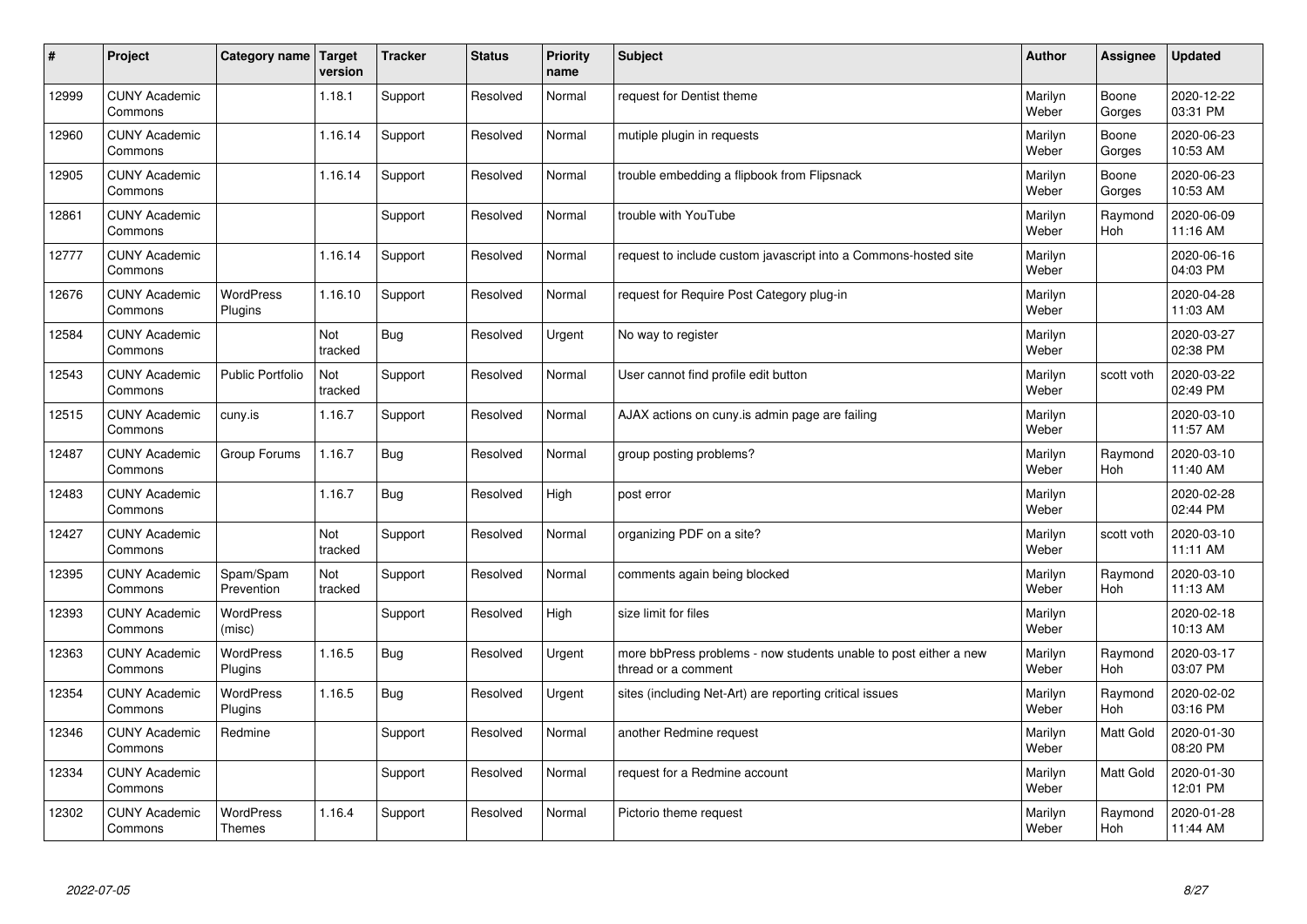| #     | Project                         | Category name   Target            | version        | <b>Tracker</b> | <b>Status</b> | <b>Priority</b><br>name | <b>Subject</b>                                                                       | <b>Author</b>    | Assignee        | <b>Updated</b>         |
|-------|---------------------------------|-----------------------------------|----------------|----------------|---------------|-------------------------|--------------------------------------------------------------------------------------|------------------|-----------------|------------------------|
| 12190 | <b>CUNY Academic</b><br>Commons | <b>Blogs</b><br>(BuddyPress)      | Not<br>tracked | Support        | Resolved      | Normal                  | Site avatar in directory is not what user expects                                    | Marilyn<br>Weber |                 | 2019-12-12<br>08:51 PM |
| 12176 | <b>CUNY Academic</b><br>Commons |                                   | Not<br>tracked | Support        | Resolved      | Normal                  | Mp4s?                                                                                | Marilyn<br>Weber |                 | 2019-12-05<br>11:04 AM |
| 12165 | <b>CUNY Academic</b><br>Commons | <b>BuddyPress</b><br>(misc)       | Not<br>tracked | Support        | Resolved      | Normal                  | two reports of Profile problems                                                      | Marilyn<br>Weber | Boone<br>Gorges | 2019-12-04<br>05:06 PM |
| 12156 | <b>CUNY Academic</b><br>Commons | Blogs<br>(BuddyPress)             | Not<br>tracked | Support        | Resolved      | Normal                  | My Sites list (Commons Profile or Sites directory) doesn't match toolbar<br>dropdown | Marilyn<br>Weber |                 | 2019-12-11<br>10:20 AM |
| 12137 | <b>CUNY Academic</b><br>Commons | <b>WordPress</b><br><b>Themes</b> | Not<br>tracked | Support        | Resolved      | Normal                  | media player problem                                                                 | Marilyn<br>Weber |                 | 2019-12-12<br>08:52 PM |
| 12038 | <b>CUNY Academic</b><br>Commons |                                   | 1.15.13        | Bug            | Resolved      | Normal                  | admin visibility problem at careerplan.commons.gc.cuny.edu                           | Marilyn<br>Weber |                 | 2019-11-12<br>10:20 AM |
| 12006 | <b>CUNY Academic</b><br>Commons | Group<br>Invitations              | 1.15.13        | <b>Bug</b>     | Resolved      | Immediate               | Invite system is broken.                                                             | Marilyn<br>Weber | Boone<br>Gorges | 2019-10-23<br>10:16 AM |
| 11977 | <b>CUNY Academic</b><br>Commons |                                   | Not<br>tracked | Support        | Resolved      | Normal                  | please remove me from many sites                                                     | Marilyn<br>Weber |                 | 2019-11-21<br>01:05 PM |
| 11976 | <b>CUNY Academic</b><br>Commons | <b>WordPress</b><br><b>Themes</b> | Not<br>tracked | Support        | Resolved      | Normal                  | ColorMag request                                                                     | Marilyn<br>Weber |                 | 2021-02-01<br>10:25 AM |
| 11964 | <b>CUNY Academic</b><br>Commons | Layout                            | 1.15.12        | Bug            | Resolved      | Normal                  | https://commons.gc.cuny.edu/create/ not displaying correctly in Edge                 | Marilyn<br>Weber | Raymond<br>Hoh  | 2019-10-22<br>11:54 AM |
| 11961 | <b>CUNY Academic</b><br>Commons | Membership                        | Not<br>tracked | Support        | Resolved      | Normal                  | switch email for student user                                                        | Marilyn<br>Weber |                 | 2019-10-09<br>01:56 PM |
| 11922 | <b>CUNY Academic</b><br>Commons | Membership                        | Not<br>tracked | Support        | Resolved      | Normal                  | https://commons.gc.cuny.edu/members/cunyhealthequity/                                | Marilyn<br>Weber |                 | 2019-10-02<br>04:05 PM |
| 11915 | <b>CUNY Academic</b><br>Commons |                                   | Not<br>tracked | Support        | Resolved      | Normal                  | User not in list                                                                     | Marilyn<br>Weber |                 | 2019-10-28<br>10:13 AM |
| 11912 | <b>CUNY Academic</b><br>Commons |                                   |                | Support        | Resolved      | Normal                  | influence search results?                                                            | Marilyn<br>Weber |                 | 2020-02-11<br>10:51 AM |
| 11908 | <b>CUNY Academic</b><br>Commons | Spam/Spam<br>Prevention           | 1.17.7         | Support        | Resolved      | Normal                  | overeager spam filter                                                                | Marilyn<br>Weber | Raymond<br>Hoh  | 2020-11-05<br>04:36 PM |
| 11907 | <b>CUNY Academic</b><br>Commons | <b>Public Portfolio</b>           | 1.15.13        | Support        | Resolved      | Normal                  | more publications problems (in profile)                                              | Marilyn<br>Weber |                 | 2019-11-04<br>11:16 AM |
| 11896 | <b>CUNY Academic</b><br>Commons |                                   | Not<br>tracked | Support        | Resolved      | Normal                  | https://thenurseswritingproject.commons.gc.cuny.edu                                  | Marilyn<br>Weber |                 | 2019-09-24<br>08:09 AM |
| 11866 | <b>CUNY Academic</b><br>Commons | <b>WordPress</b><br><b>Themes</b> | 1.15.10        | Support        | Resolved      | Normal                  | problem with project widget and the 'skills' to generate tags                        | Marilyn<br>Weber | Raymond<br>Hoh  | 2019-09-19<br>03:20 PM |
| 11865 | <b>CUNY Academic</b><br>Commons | Onboarding                        | 1.15.10        | Bug            | Resolved      | Normal                  | Site name not appearing in "Membership" lists of Invitation modal                    | Marilyn<br>Weber | Boone<br>Gorges | 2019-09-24<br>11:09 AM |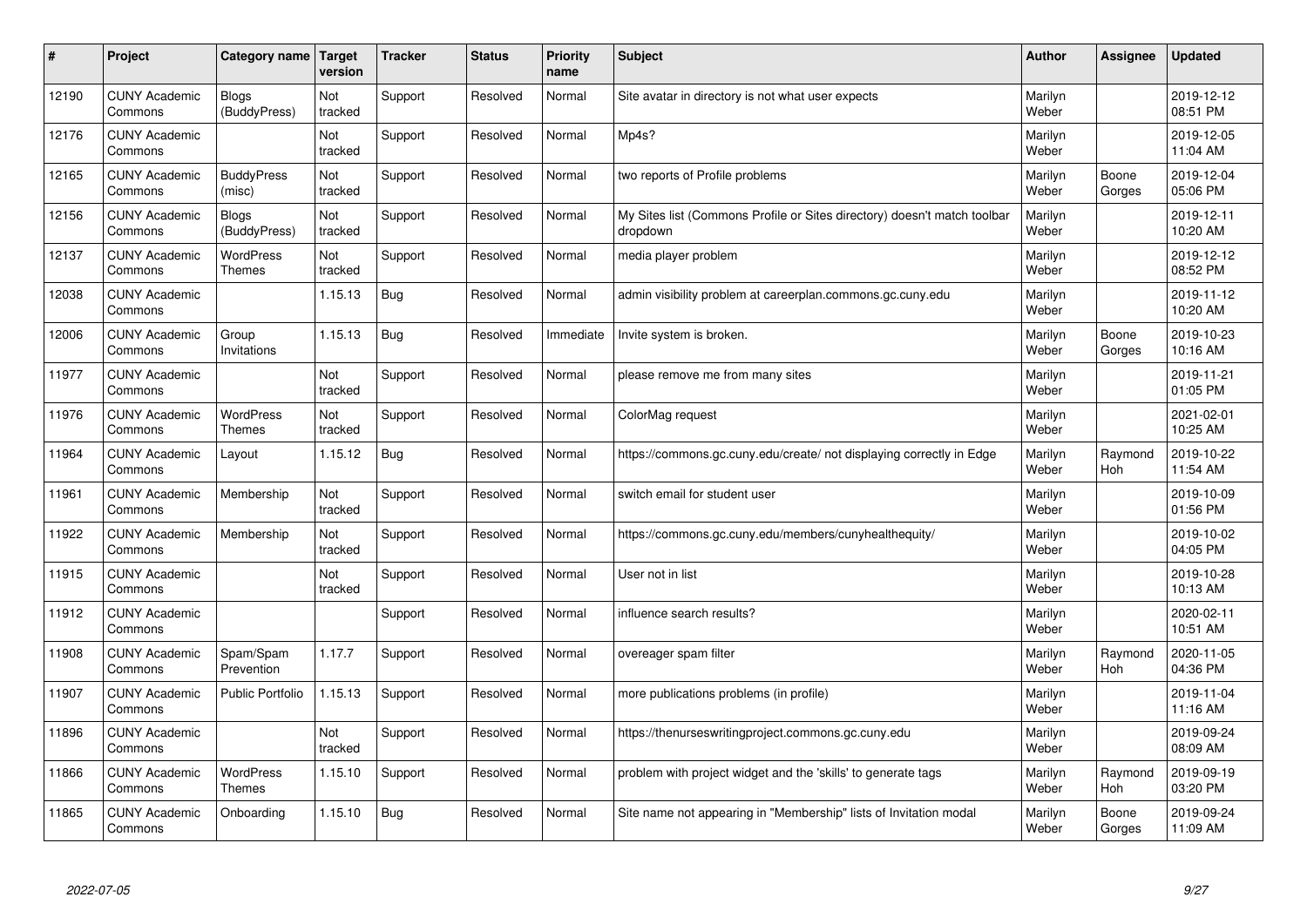| $\pmb{\#}$ | Project                         | Category name                     | Target<br>version | <b>Tracker</b> | <b>Status</b> | <b>Priority</b><br>name | <b>Subject</b>                                                                                         | <b>Author</b>    | Assignee        | <b>Updated</b>         |
|------------|---------------------------------|-----------------------------------|-------------------|----------------|---------------|-------------------------|--------------------------------------------------------------------------------------------------------|------------------|-----------------|------------------------|
| 11832      | <b>CUNY Academic</b><br>Commons | <b>WordPress</b><br>Plugins       | 1.15.11           | Support        | Resolved      | Normal                  | Yoast SEO premium for sexgenlab.org                                                                    | Marilyn<br>Weber |                 | 2019-10-08<br>11:22 AM |
| 11813      | <b>CUNY Academic</b><br>Commons | <b>WordPress</b><br>Plugins       | 1.15.9            | Support        | Resolved      | Normal                  | 'Change Password Protected Message" plugin requests                                                    | Marilyn<br>Weber |                 | 2019-09-10<br>05:57 PM |
| 11665      | <b>CUNY Academic</b><br>Commons |                                   |                   | Support        | Resolved      | Immediate               | "My Groups" conflating two groups                                                                      | Marilyn<br>Weber |                 | 2019-07-24<br>10:43 PM |
| 11650      | <b>CUNY Academic</b><br>Commons |                                   | Not<br>tracked    | Support        | Resolved      | Normal                  | https://commons.gc.cuny.edu/groups/introduction-to-literary-studies-engl<br>ish-252-at-hunter-college/ | Marilyn<br>Weber |                 | 2019-07-18<br>02:28 PM |
| 11647      | <b>CUNY Academic</b><br>Commons |                                   | 1.15.6            | Support        | Resolved      | Normal                  | <b>Tribulant Newsletters update</b>                                                                    | Marilyn<br>Weber |                 | 2019-07-18<br>02:27 PM |
| 11609      | <b>CUNY Academic</b><br>Commons |                                   | 1.15.5            | Support        | Resolved      | Normal                  | <b>Mixed Content flag</b>                                                                              | Marilyn<br>Weber |                 | 2019-06-27<br>06:54 PM |
| 11567      | <b>CUNY Academic</b><br>Commons | Group Files                       | 1.15.4            | <b>Bug</b>     | Resolved      | Normal                  | Group files pagination doesn't work properly in folders                                                | Marilyn<br>Weber | Boone<br>Gorges | 2019-06-25<br>04:22 PM |
| 11516      | <b>CUNY Academic</b><br>Commons | Membership                        | Not<br>tracked    | Support        | Resolved      | Normal                  | request for email change                                                                               | Marilyn<br>Weber |                 | 2019-06-04<br>01:48 PM |
| 11483      | <b>CUNY Academic</b><br>Commons |                                   | 1.15.2            | Bug            | Resolved      | Normal                  | "Add New user" not working                                                                             | Marilyn<br>Weber |                 | 2019-05-21<br>02:26 PM |
| 11453      | <b>CUNY Academic</b><br>Commons | <b>WordPress</b><br>(misc)        | 1.15.2            | <b>Bug</b>     | Resolved      | Normal                  | 403 error on Firefox                                                                                   | Marilyn<br>Weber | Raymond<br>Hoh  | 2019-05-28<br>11:46 AM |
| 11448      | <b>CUNY Academic</b><br>Commons | <b>BuddyPress</b><br>(misc)       | 1.15.1            | Support        | Resolved      | Normal                  | sole administrator listed on sites is not an admin at all?                                             | Marilyn<br>Weber | Raymond<br>Hoh  | 2019-05-14<br>11:15 AM |
| 11294      | <b>CUNY Academic</b><br>Commons | Account<br>settings               | Not<br>tracked    | Support        | Resolved      | Normal                  | student emgail change                                                                                  | Marilyn<br>Weber | Matt Gold       | 2019-04-07<br>09:11 PM |
| 11233      | <b>CUNY Academic</b><br>Commons |                                   | 1.14.9            | Support        | Resolved      | Normal                  | Hotjar?                                                                                                | Marilyn<br>Weber |                 | 2019-03-26<br>12:10 PM |
| 11225      | <b>CUNY Academic</b><br>Commons |                                   | Not<br>tracked    | Support        | Resolved      | Normal                  | bulk upload?                                                                                           | Marilyn<br>Weber |                 | 2019-09-18<br>10:31 AM |
| 11217      | <b>CUNY Academic</b><br>Commons | Membership                        | Not<br>tracked    | Support        | Resolved      | Normal                  | Another email update                                                                                   | Marilyn<br>Weber |                 | 2019-03-12<br>03:37 PM |
| 11211      | <b>CUNY Academic</b><br>Commons | <b>WordPress</b><br><b>Themes</b> | 1.14.8            | Support        | Resolved      | Normal                  | user needs to edit the HTML coding                                                                     | Marilyn<br>Weber |                 | 2019-03-12<br>11:20 AM |
| 11210      | <b>CUNY Academic</b><br>Commons | Membership                        | Not<br>tracked    | Support        | Resolved      | Normal                  | Please change the email                                                                                | Marilyn<br>Weber |                 | 2019-03-11<br>04:16 PM |
| 11205      | <b>CUNY Academic</b><br>Commons | WordPress<br>Plugins              | Not<br>tracked    | Support        | Resolved      | Normal                  | problems with Google calendar                                                                          | Marilyn<br>Weber | Raymond<br>Hoh  | 2019-03-11<br>02:17 PM |
| 11198      | <b>CUNY Academic</b><br>Commons |                                   | Not<br>tracked    | Support        | Resolved      | Normal                  | former CUNY employee                                                                                   | Marilyn<br>Weber |                 | 2019-03-07<br>02:21 PM |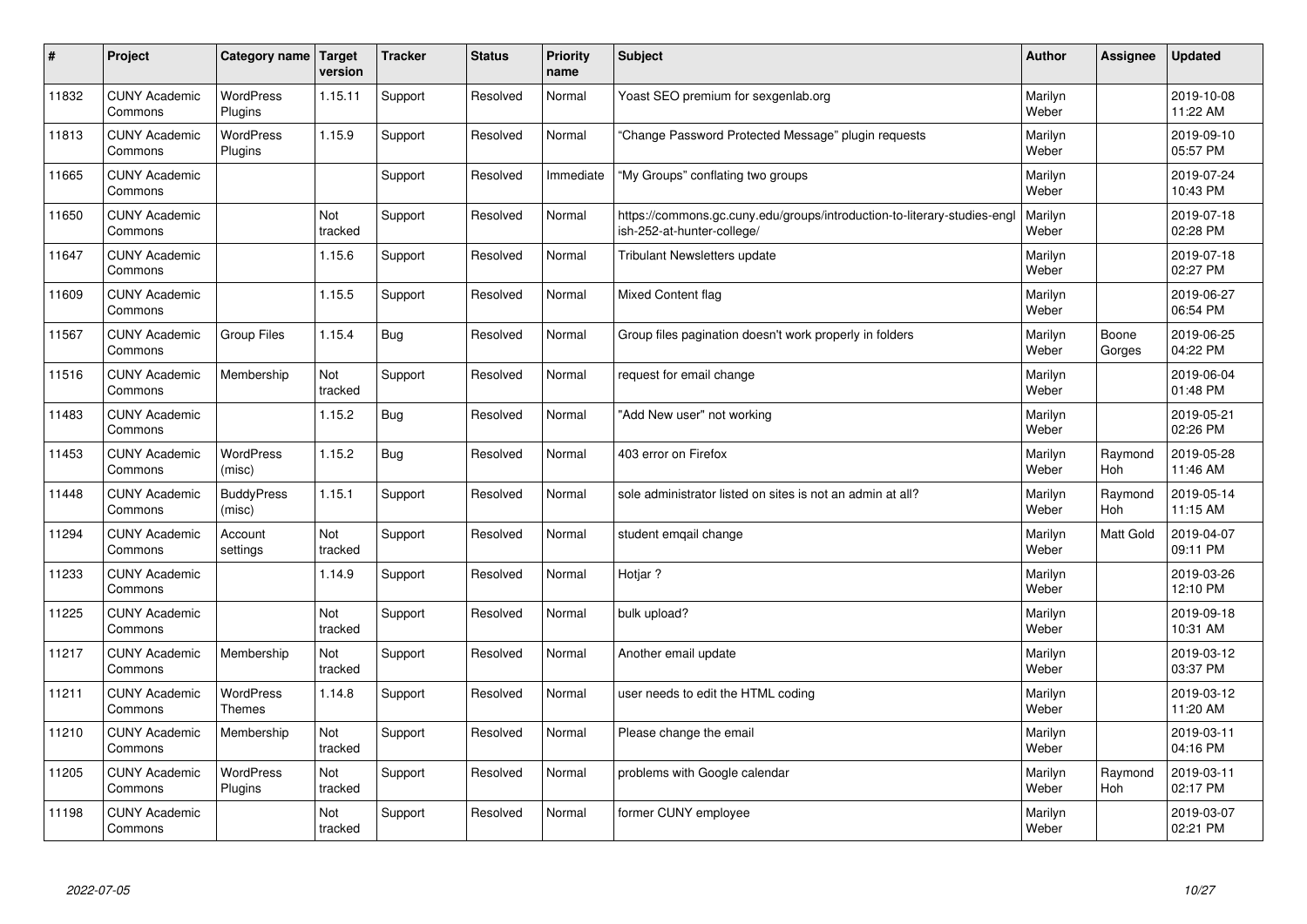| $\sharp$ | Project                         | Category name              | Target<br>version | <b>Tracker</b> | <b>Status</b> | <b>Priority</b><br>name | <b>Subject</b>                              | <b>Author</b>    | Assignee       | <b>Updated</b>         |
|----------|---------------------------------|----------------------------|-------------------|----------------|---------------|-------------------------|---------------------------------------------|------------------|----------------|------------------------|
| 11147    | <b>CUNY Academic</b><br>Commons | Membership                 | Not<br>tracked    | Support        | Resolved      | Normal                  | employee email change                       | Marilyn<br>Weber |                | 2019-03-12<br>03:58 PM |
| 11127    | <b>CUNY Academic</b><br>Commons | Membership                 | Not<br>tracked    | Support        | Resolved      | Normal                  | user with new campus affiliation            | Marilyn<br>Weber |                | 2019-02-19<br>02:09 PM |
| 11091    | <b>CUNY Academic</b><br>Commons | <b>BuddyPress</b><br>Docs  | 1.14.7            | Support        | Resolved      | Normal                  | word limit for comments on a group doc?     | Marilyn<br>Weber |                | 2019-02-26<br>02:04 PM |
| 11088    | <b>CUNY Academic</b><br>Commons | Group Blogs                | Not<br>tracked    | <b>Bug</b>     | Resolved      | Normal                  | no notification for comments                | Marilyn<br>Weber |                | 2019-02-15<br>03:30 PM |
| 11031    | <b>CUNY Academic</b><br>Commons |                            | Not<br>tracked    | Support        | Resolved      | Normal                  | new group with seemingly old topics         | Marilyn<br>Weber |                | 2019-02-11<br>12:17 PM |
| 11029    | <b>CUNY Academic</b><br>Commons | Authentication             | 1.14.9            | Support        | Resolved      | Normal                  | Sujatha Fernandes cannot edit her site      | Marilyn<br>Weber | Raymond<br>Hoh | 2019-03-26<br>12:10 PM |
| 11017    | <b>CUNY Academic</b><br>Commons |                            | Not<br>tracked    | Support        | Resolved      | Normal                  | site didn't save?                           | Marilyn<br>Weber |                | 2019-01-25<br>03:47 PM |
| 11006    | <b>CUNY Academic</b><br>Commons | Groups (misc)              | 1.14.6            | Support        | Resolved      | Normal                  | removing members from a group isn't working | Marilyn<br>Weber |                | 2019-01-24<br>03:18 PM |
| 11003    | <b>CUNY Academic</b><br>Commons |                            | Not<br>tracked    | Support        | Resolved      | Normal                  | user email change                           | Marilyn<br>Weber |                | 2019-01-24<br>02:50 PM |
| 11002    | <b>CUNY Academic</b><br>Commons |                            | Not<br>tracked    | Support        | Resolved      | Normal                  | open link in a new tab not working          | Marilyn<br>Weber |                | 2019-06-03<br>07:57 PM |
| 10986    | <b>CUNY Academic</b><br>Commons |                            | Not<br>tracked    | Support        | Resolved      | Normal                  | PDF embedder provoking error                | Marilyn<br>Weber |                | 2019-03-29<br>04:28 PM |
| 10941    | <b>CUNY Academic</b><br>Commons | Membership                 | Not<br>tracked    | Support        | Resolved      | Normal                  | update user email                           | Marilyn<br>Weber |                | 2019-02-13<br>02:24 PM |
| 10932    | <b>CUNY Academic</b><br>Commons |                            |                   | Support        | Resolved      | Normal                  | add me as admin to meenaalexander.com       | Marilyn<br>Weber | Matt Gold      | 2019-01-09<br>02:12 PM |
| 10910    | <b>CUNY Academic</b><br>Commons | Membership                 | Not<br>tracked    | Support        | Resolved      | Normal                  | request to be an admin to a prof's site     | Marilyn<br>Weber |                | 2019-01-04<br>10:45 AM |
| 10820    | <b>CUNY Academic</b><br>Commons |                            | Not<br>tracked    | Support        | Resolved      | Normal                  | retrieve deleted pages/posts                | Marilyn<br>Weber |                | 2018-12-13<br>06:33 PM |
| 10810    | <b>CUNY Academic</b><br>Commons | <b>WordPress</b><br>(misc) | 1.14.2            | <b>Bug</b>     | Resolved      | Normal                  | Sites set as public are becoming private    | Marilyn<br>Weber |                | 2018-12-11<br>10:15 AM |
| 10772    | <b>CUNY Academic</b><br>Commons | Groups (misc)              | 1.14.2            | <b>Bug</b>     | Resolved      | Normal                  | can't create groups                         | Marilyn<br>Weber |                | 2018-12-04<br>10:42 AM |
| 10606    | <b>CUNY Academic</b><br>Commons | cdev.gc.cuny.ed<br>u.      | Not<br>tracked    | Support        | Resolved      | Normal                  | problems with testing environment           | Marilyn<br>Weber |                | 2018-11-02<br>10:27 AM |
| 10537    | <b>CUNY Academic</b><br>Commons |                            | Not<br>tracked    | Bug            | Resolved      | Normal                  | jpegs not showing                           | Marilyn<br>Weber |                | 2018-10-23<br>10:51 AM |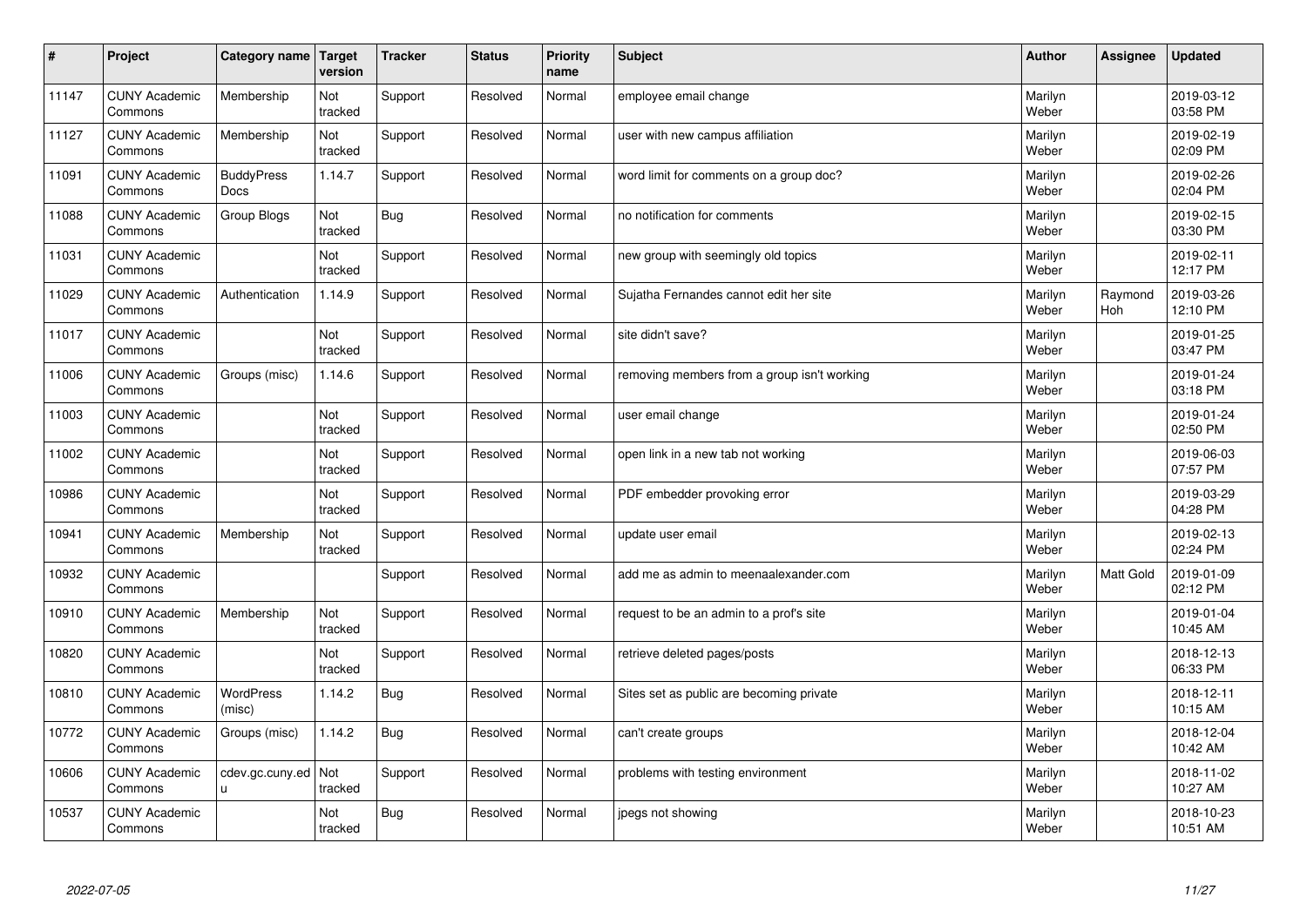| #     | Project                         | Category name                 | Target<br>version | <b>Tracker</b> | <b>Status</b> | <b>Priority</b><br>name | <b>Subject</b>                                                                           | <b>Author</b>    | Assignee              | <b>Updated</b>         |
|-------|---------------------------------|-------------------------------|-------------------|----------------|---------------|-------------------------|------------------------------------------------------------------------------------------|------------------|-----------------------|------------------------|
| 10440 | <b>CUNY Academic</b><br>Commons |                               | Not<br>tracked    | Support        | Resolved      | Normal                  | Acert post problem                                                                       | Marilyn<br>Weber |                       | 2018-12-10<br>03:57 PM |
| 10407 | <b>CUNY Academic</b><br>Commons |                               | Not<br>tracked    | Support        | Resolved      | Normal                  | toolbar problem                                                                          | Marilyn<br>Weber | Boone<br>Gorges       | 2018-10-23<br>10:52 AM |
| 10387 | <b>CUNY Academic</b><br>Commons | Membership                    | Not<br>tracked    | Support        | Resolved      | Normal                  | remove user page                                                                         | Marilyn<br>Weber |                       | 2018-09-28<br>02:26 PM |
| 10361 | <b>CUNY Academic</b><br>Commons | Group Forums                  | 1.13.10           | <b>Bug</b>     | Resolved      | Normal                  | forum post pending oddity                                                                | Marilyn<br>Weber |                       | 2018-09-25<br>10:45 AM |
| 10298 | <b>CUNY Academic</b><br>Commons |                               | Not<br>tracked    | Support        | Resolved      | Normal                  | RSS feed to itunes problem                                                               | Marilyn<br>Weber |                       | 2018-12-10<br>03:57 PM |
| 10266 | <b>CUNY Academic</b><br>Commons |                               |                   | Support        | Resolved      | Normal                  | GC email change requested                                                                | Marilyn<br>Weber | <b>Matt Gold</b>      | 2018-08-30<br>03:07 PM |
| 10257 | <b>CUNY Academic</b><br>Commons | Membership                    | Not<br>tracked    | Support        | Resolved      | Normal                  | change the email from @login.cuny.edu to campu email                                     | Marilyn<br>Weber |                       | 2018-12-10<br>03:55 PM |
| 10256 | <b>CUNY Academic</b><br>Commons |                               |                   | Support        | Resolved      | Normal                  | email change requested                                                                   | Marilyn<br>Weber | Matt Gold             | 2018-08-29<br>02:52 PM |
| 10245 | <b>CUNY Academic</b><br>Commons | Email<br><b>Notifications</b> | 1.13.8            | Support        | Resolved      | Urgent                  | Placeholders in action emails (activation, password reset) not being<br>properly swapped | Marilyn<br>Weber | Raymond<br><b>Hoh</b> | 2018-08-30<br>04:02 PM |
| 10240 | <b>CUNY Academic</b><br>Commons | WordPress<br>Plugins          | 1.13.8            | Support        | Resolved      | Normal                  | require-featured-image plug-in request                                                   | Marilyn<br>Weber |                       | 2018-08-29<br>05:15 PM |
| 10239 | <b>CUNY Academic</b><br>Commons |                               | Not<br>tracked    | Support        | Resolved      | Normal                  | musicroombooking.commons.gc.cuny.edu                                                     | Marilyn<br>Weber |                       | 2018-08-29<br>03:06 PM |
| 10227 | <b>CUNY Academic</b><br>Commons |                               |                   | Support        | Resolved      | Normal                  | user incorrectly entered her email address                                               | Marilyn<br>Weber | <b>Matt Gold</b>      | 2018-08-26<br>08:55 PM |
| 10176 | <b>CUNY Academic</b><br>Commons | Documentation                 | Not<br>tracked    | <b>Bug</b>     | Resolved      | Normal                  | domain mapping requests                                                                  | Marilyn<br>Weber | scott voth            | 2018-08-29<br>05:30 PM |
| 10133 | <b>CUNY Academic</b><br>Commons | <b>WordPress</b><br>(misc)    | Not<br>tracked    | Support        | Resolved      | Normal                  | two Commons sites to be migrated elsewhere                                               | Marilyn<br>Weber |                       | 2018-12-10<br>03:54 PM |
| 10101 | <b>CUNY Academic</b><br>Commons |                               | 1.13.7            | <b>Bug</b>     | Resolved      | Normal                  | URL changes within Manage section of groups                                              | Marilyn<br>Weber |                       | 2018-08-03<br>01:54 PM |
| 10066 | <b>CUNY Academic</b><br>Commons | Membership                    | Not<br>tracked    | Support        | Resolved      | Normal                  | add me as an admin to https://pkms.commons.gc.cuny.edu/                                  | Marilyn<br>Weber |                       | 2018-07-26<br>11:54 AM |
| 10059 | <b>CUNY Academic</b><br>Commons | WordPress<br>Themes           | Not<br>tracked    | Support        | Resolved      | Normal                  | Magazine Premium theme for new site                                                      | Marilyn<br>Weber |                       | 2020-02-17<br>03:39 PM |
| 10035 | <b>CUNY Academic</b><br>Commons |                               | Not<br>tracked    | <b>Bug</b>     | Resolved      | Normal                  | Reconnecting user to site                                                                | Marilyn<br>Weber |                       | 2018-07-23<br>11:55 AM |
| 10006 | <b>CUNY Academic</b><br>Commons | Membership                    | Not<br>tracked    | Support        | Resolved      | Normal                  | another email change request                                                             | Marilyn<br>Weber |                       | 2018-07-13<br>12:36 PM |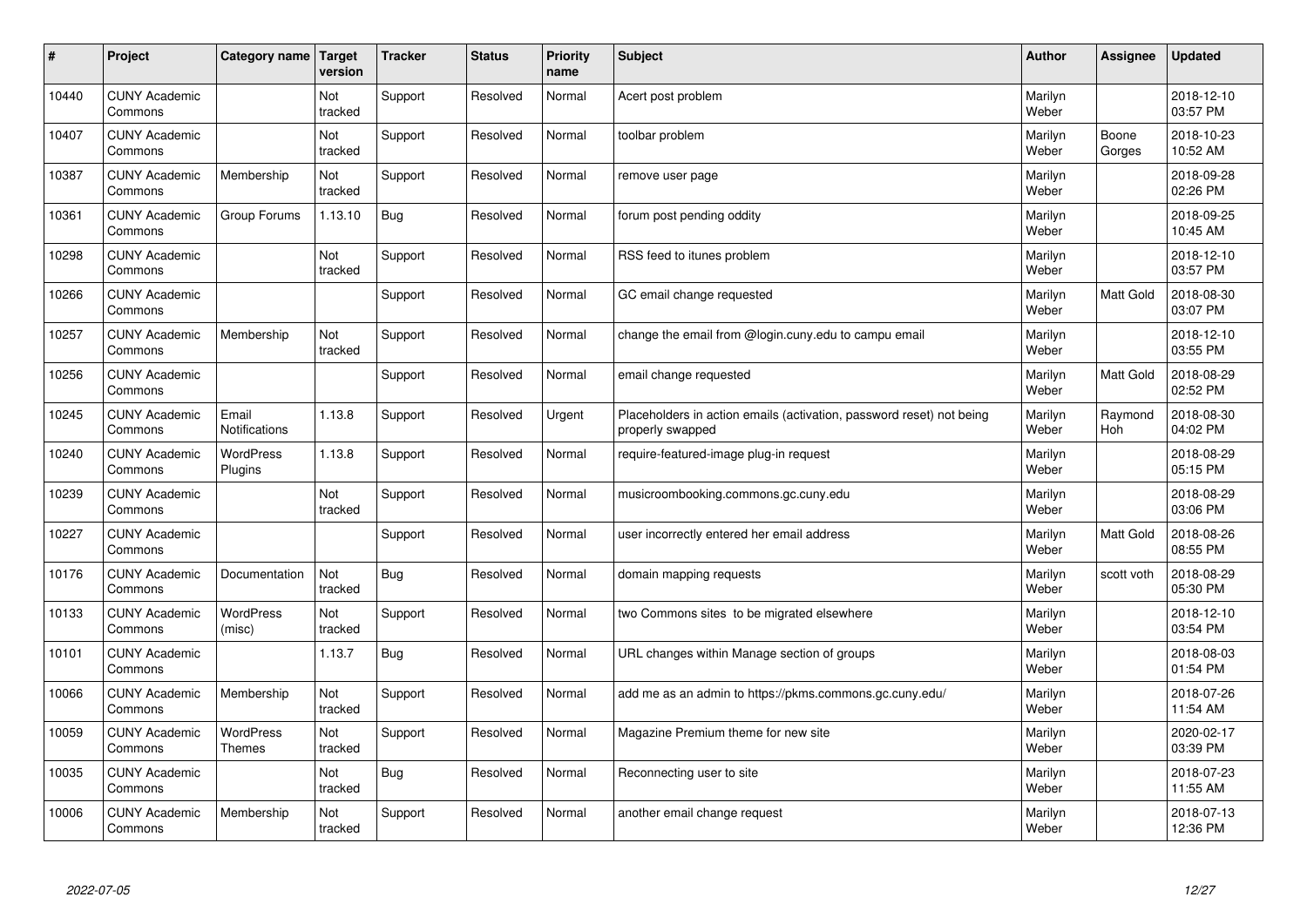| #    | Project                         | Category name               | Target<br>version | <b>Tracker</b> | <b>Status</b> | <b>Priority</b><br>name | <b>Subject</b>                                     | <b>Author</b>    | Assignee         | <b>Updated</b>         |
|------|---------------------------------|-----------------------------|-------------------|----------------|---------------|-------------------------|----------------------------------------------------|------------------|------------------|------------------------|
| 9992 | <b>CUNY Academic</b><br>Commons |                             | 1.13.6            | Bug            | Resolved      | Normal                  | ACERT website down again                           | Marilyn<br>Weber |                  | 2018-07-10<br>12:15 PM |
| 9965 | <b>CUNY Academic</b><br>Commons | <b>WordPress</b><br>Plugins | 1.13.4            | Support        | Resolved      | Normal                  | plug-in request for OneTone Companion              | Marilyn<br>Weber | Raymond<br>Hoh   | 2018-06-26<br>12:00 PM |
| 9949 | <b>CUNY Academic</b><br>Commons |                             | 1.13.4            | Support        | Resolved      | Normal                  | raise storage space limit?                         | Marilyn<br>Weber | Boone<br>Gorges  | 2018-06-26<br>12:00 PM |
| 9928 | <b>CUNY Academic</b><br>Commons | Account<br>settings         |                   | Support        | Resolved      | Normal                  | email change request from former student           | Marilyn<br>Weber | Matt Gold        | 2018-06-14<br>10:20 AM |
| 9927 | <b>CUNY Academic</b><br>Commons | Membership                  | Not<br>tracked    | Support        | Resolved      | Normal                  | wrong email used                                   | Marilyn<br>Weber | Matt Gold        | 2018-06-14<br>10:21 AM |
| 9919 | <b>CUNY Academic</b><br>Commons |                             | Not<br>tracked    | Bug            | Resolved      | Normal                  | admin of https://sphcurriculum.commons.gc.cuny.edu | Marilyn<br>Weber |                  | 2018-06-12<br>09:37 PM |
| 9889 | <b>CUNY Academic</b><br>Commons |                             | Not<br>tracked    | Support        | Resolved      | Normal                  | remove comments from activity feed?                | Marilyn<br>Weber |                  | 2018-12-10<br>03:53 PM |
| 9888 | <b>CUNY Academic</b><br>Commons | <b>WordPress</b><br>Plugins | 1.13.3            | Support        | Resolved      | Normal                  | Business directory Plug-in request                 | Marilyn<br>Weber |                  | 2018-06-12<br>11:52 AM |
| 9886 | <b>CUNY Academic</b><br>Commons | cuny.is                     | Not<br>tracked    | Support        | Resolved      | Normal                  | cuny.is SSL                                        | Marilyn<br>Weber |                  | 2018-10-26<br>02:07 PM |
| 9828 | <b>CUNY Academic</b><br>Commons | Domain<br>Mapping           | 1.13.3            | Bug            | Resolved      | High                    | redirecting problem                                | Marilyn<br>Weber | Raymond<br>Hoh   | 2018-05-24<br>02:39 PM |
| 9823 | <b>CUNY Academic</b><br>Commons | Account<br>settings         | Not<br>tracked    | Support        | Resolved      | Normal                  | email change                                       | Marilyn<br>Weber | Matt Gold        | 2018-05-23<br>01:58 PM |
| 9787 | <b>CUNY Academic</b><br>Commons | Registration                |                   | Support        | Resolved      | Normal                  | email change request                               | Marilyn<br>Weber | <b>Matt Gold</b> | 2018-05-16<br>09:55 PM |
| 9780 | <b>CUNY Academic</b><br>Commons |                             | Not<br>tracked    | Support        | Resolved      | Normal                  | remove the phone number on this profile?           | Marilyn<br>Weber |                  | 2018-05-15<br>10:35 AM |
| 9779 | <b>CUNY Academic</b><br>Commons | Membership                  | Not<br>tracked    | Support        | Resolved      | Normal                  | user not sure if she is registered.                | Marilyn<br>Weber |                  | 2018-12-10<br>03:53 PM |
| 9768 | <b>CUNY Academic</b><br>Commons |                             | 1.13.2            | <b>Bug</b>     | Resolved      | High                    | search function on the Directory page              | Marilyn<br>Weber | Boone<br>Gorges  | 2018-05-14<br>08:45 PM |
| 9767 | <b>CUNY Academic</b><br>Commons | Registration                | Not<br>tracked    | Support        | Resolved      | Normal                  | user deleted account but now needs one             | Marilyn<br>Weber |                  | 2018-05-11<br>02:39 PM |
| 9725 | <b>CUNY Academic</b><br>Commons |                             | Not<br>tracked    | Support        | Resolved      | Normal                  | problems with deleting a site                      | Marilyn<br>Weber |                  | 2018-05-07<br>10:24 PM |
| 9659 | <b>CUNY Academic</b><br>Commons | Account<br>settings         |                   | Support        | Resolved      | Normal                  | user email change                                  | Marilyn<br>Weber | <b>Matt Gold</b> | 2018-04-24<br>12:08 PM |
| 9604 | <b>CUNY Academic</b><br>Commons |                             | Not<br>tracked    | Support        | Resolved      | Normal                  | (Marilyn) can only log into cdev as teststudent    | Marilyn<br>Weber |                  | 2018-04-21<br>10:20 AM |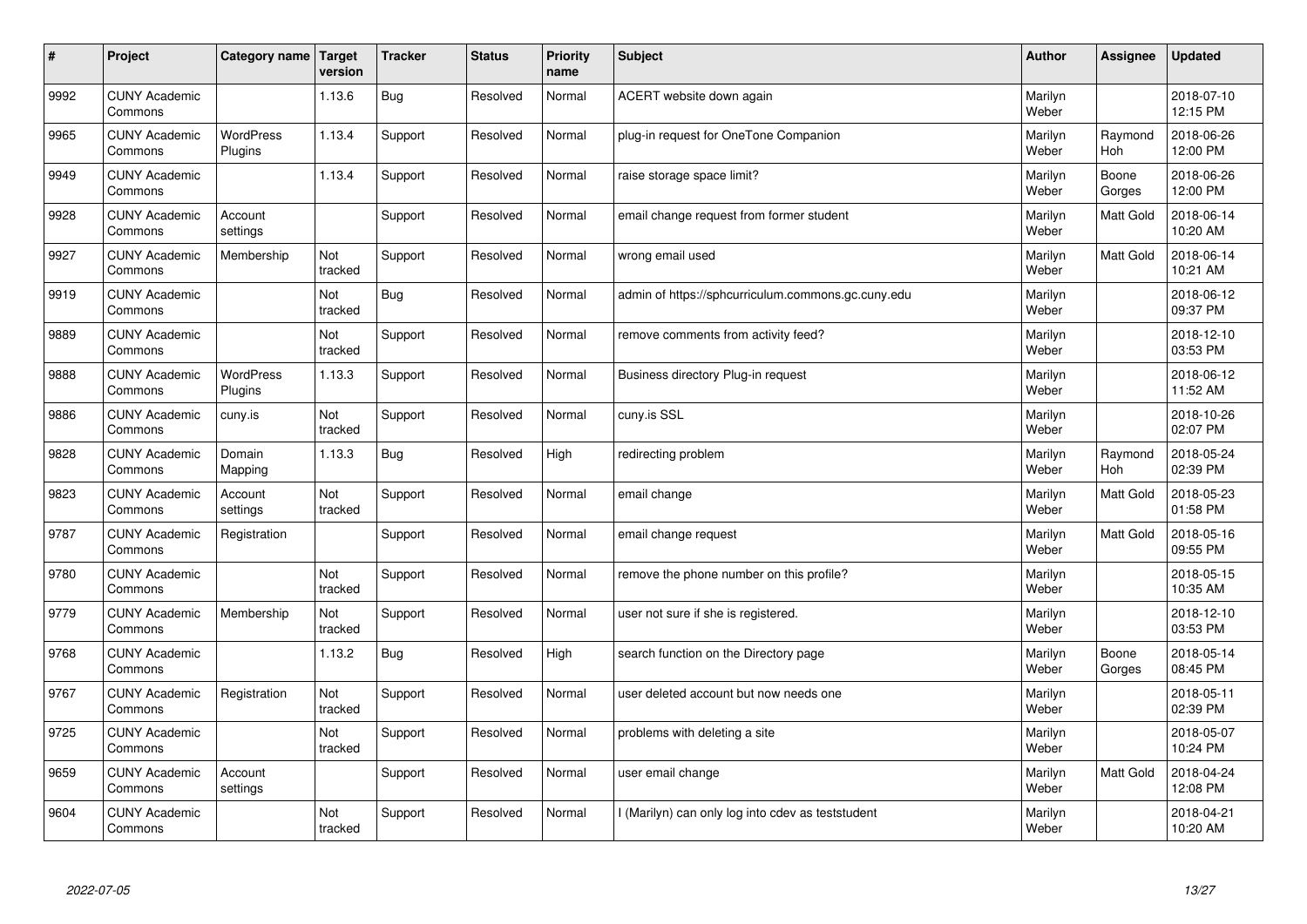| $\vert$ # | Project                         | Category name               | <b>Target</b><br>version | <b>Tracker</b> | <b>Status</b> | <b>Priority</b><br>name | <b>Subject</b>                                       | <b>Author</b>    | Assignee              | <b>Updated</b>         |
|-----------|---------------------------------|-----------------------------|--------------------------|----------------|---------------|-------------------------|------------------------------------------------------|------------------|-----------------------|------------------------|
| 9541      | <b>CUNY Academic</b><br>Commons | <b>WordPress</b><br>(misc)  | Not<br>tracked           | Support        | Resolved      | Normal                  | repeating header banner                              | Marilyn<br>Weber | Raymond<br><b>Hoh</b> | 2018-04-06<br>12:33 PM |
| 9535      | <b>CUNY Academic</b><br>Commons |                             | Not<br>tracked           | Support        | Resolved      | Normal                  | admin for https://video.commons.gc.cuny.edu/?        | Marilyn<br>Weber | <b>Matt Gold</b>      | 2018-04-13<br>05:06 PM |
| 9500      | <b>CUNY Academic</b><br>Commons | <b>WordPress</b><br>Plugins | 1.12.12                  | Support        | Resolved      | Normal                  | PowerPoint in the media library?                     | Marilyn<br>Weber | Raymond<br><b>Hoh</b> | 2018-04-12<br>02:28 PM |
| 9499      | <b>CUNY Academic</b><br>Commons | <b>WordPress</b><br>(misc)  | Not<br>tracked           | Support        | Resolved      | Normal                  | tiny question - preventing dates on posts?           | Marilyn<br>Weber | Raymond<br><b>Hoh</b> | 2018-04-04<br>03:55 PM |
| 9477      | <b>CUNY Academic</b><br>Commons | Account<br>settings         |                          | Support        | Resolved      | Normal                  | email change request                                 | Marilyn<br>Weber | Matt Gold             | 2018-03-24<br>08:53 AM |
| 9470      | <b>CUNY Academic</b><br>Commons |                             |                          | Bug            | Resolved      | Normal                  | Users not appearing via "Add New"                    | Marilyn<br>Weber |                       | 2018-03-22<br>07:44 PM |
| 9355      | <b>CUNY Academic</b><br>Commons |                             | Not<br>tracked           | Support        | Resolved      | Normal                  | 14gb of video?                                       | Marilyn<br>Weber |                       | 2018-03-13<br>11:56 AM |
| 9340      | <b>CUNY Academic</b><br>Commons | WordPress<br>Plugins        | 1.12.10                  | Bug            | Resolved      | Normal                  | change the web preview?                              | Marilyn<br>Weber | Raymond<br>Hoh        | 2018-03-13<br>11:50 AM |
| 9335      | <b>CUNY Academic</b><br>Commons | WordPress<br><b>Themes</b>  | 1.12.10                  | <b>Bug</b>     | Resolved      | Normal                  | clone http://digitalscholarship.ccny.cuny.edu site?  | Marilyn<br>Weber | Boone<br>Gorges       | 2018-03-14<br>12:43 PM |
| 9330      | <b>CUNY Academic</b><br>Commons | <b>WordPress</b><br>Plugins | 1.12.10                  | <b>Bug</b>     | Resolved      | Normal                  | part 2 of problems with the Leaflet plug-in          | Marilyn<br>Weber |                       | 2018-03-04<br>05:58 PM |
| 9282      | <b>CUNY Academic</b><br>Commons | Group Forums                | 1.12.9                   | <b>Bug</b>     | Resolved      | Normal                  | "Forum ID is missing" error?                         | Marilyn<br>Weber |                       | 2018-02-27<br>10:32 AM |
| 9276      | <b>CUNY Academic</b><br>Commons |                             |                          | <b>Bug</b>     | Resolved      | High                    | problem adding a member to a group - wrong username? | Marilyn<br>Weber |                       | 2018-02-25<br>12:47 PM |
| 9224      | <b>CUNY Academic</b><br>Commons | <b>Group Files</b>          | 1.13                     | Feature        | Resolved      | Normal                  | attachments to forum posts clutter up Files area     | Marilyn<br>Weber | Boone<br>Gorges       | 2018-03-22<br>03:34 PM |
| 9223      | <b>CUNY Academic</b><br>Commons |                             | Not<br>tracked           | Support        | Resolved      | Normal                  | moving wordpress sites                               | Marilyn<br>Weber |                       | 2018-02-18<br>08:44 PM |
| 9192      | <b>CUNY Academic</b><br>Commons | <b>WordPress</b><br>Plugins | 1.12.8                   | <b>Bug</b>     | Resolved      | Normal                  | problems with the Leaflet plug -in                   | Marilyn<br>Weber | Boone<br>Gorges       | 2018-02-13<br>11:07 AM |
| 9163      | <b>CUNY Academic</b><br>Commons | Layout                      | 1.12.8                   | Support        | Resolved      | Normal                  | Mobile responsiveness issues                         | Marilyn<br>Weber | Raymond<br><b>Hoh</b> | 2018-02-13<br>10:49 AM |
| 9162      | <b>CUNY Academic</b><br>Commons | Registration                | Not<br>tracked           | Support        | Resolved      | Normal                  | email change due to user error                       | Marilyn<br>Weber | Matt Gold             | 2018-02-13<br>11:11 AM |
| 9154      | <b>CUNY Academic</b><br>Commons | Events                      | 1.12.8                   | Bug            | Resolved      | Normal                  | problem with group calendar                          | Marilyn<br>Weber | Raymond<br>Hoh        | 2018-02-13<br>10:49 AM |
| 9131      | <b>CUNY Academic</b><br>Commons |                             |                          | Support        | Resolved      | Normal                  | webrecorder.io via Firefox                           | Marilyn<br>Weber |                       | 2018-01-29<br>11:11 AM |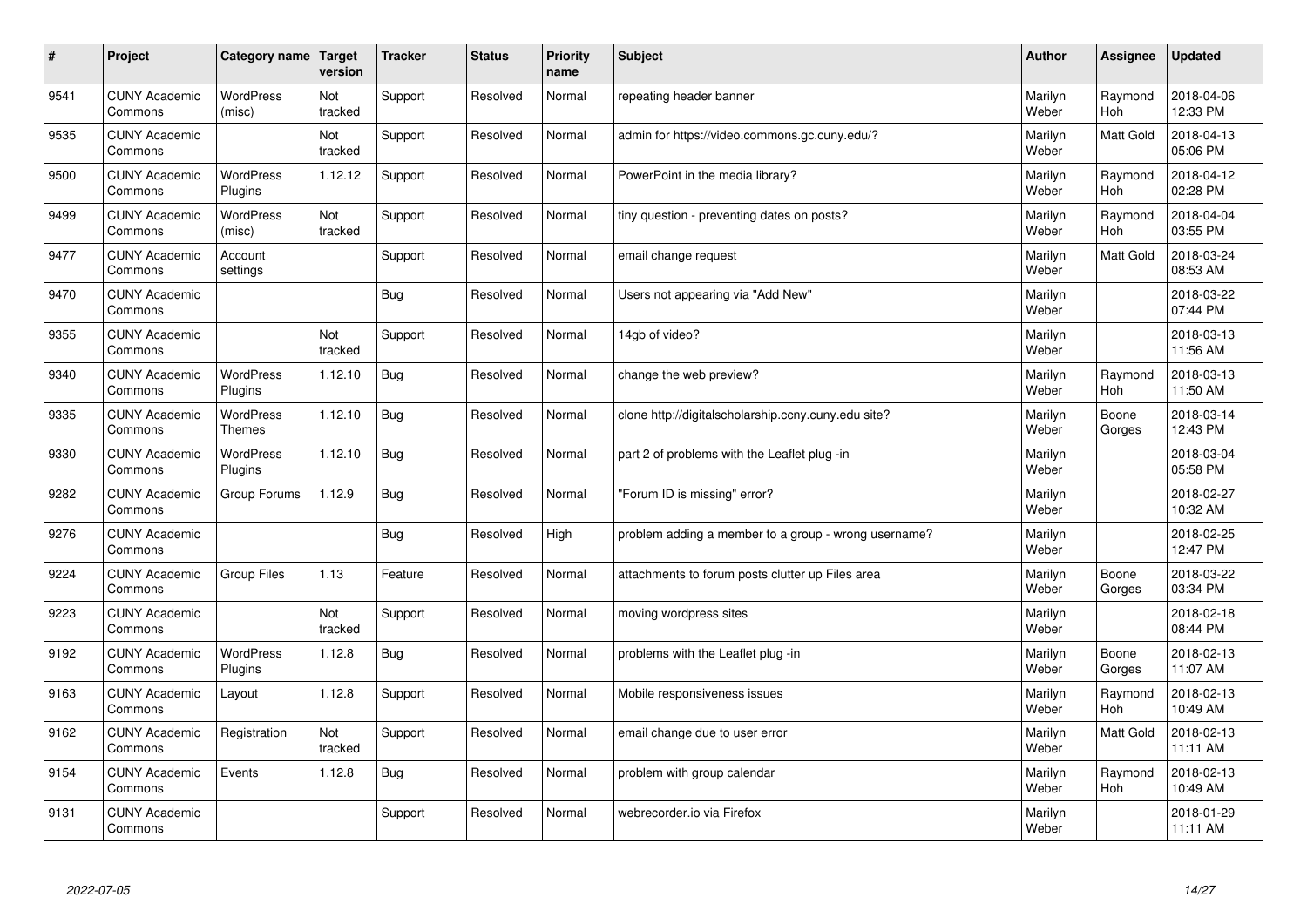| $\sharp$ | Project                         | Category name   Target            | version        | <b>Tracker</b> | <b>Status</b> | <b>Priority</b><br>name | <b>Subject</b>                                                              | <b>Author</b>    | Assignee              | <b>Updated</b>         |
|----------|---------------------------------|-----------------------------------|----------------|----------------|---------------|-------------------------|-----------------------------------------------------------------------------|------------------|-----------------------|------------------------|
| 9130     | <b>CUNY Academic</b><br>Commons | Homepage<br>Slides                | Not<br>tracked | Bug            | Resolved      | Normal                  | too many redirects                                                          | Marilyn<br>Weber |                       | 2018-01-29<br>10:27 AM |
| 9087     | <b>CUNY Academic</b><br>Commons | <b>WordPress</b><br>Plugins       | 1.12.7         | Support        | Resolved      | Normal                  | request for WP Social Sharing                                               | Marilyn<br>Weber |                       | 2018-01-23<br>11:17 AM |
| 9078     | <b>CUNY Academic</b><br>Commons | <b>WordPress</b><br>Plugins       | 1.12.7         | Support        | Resolved      | Normal                  | arcgis web maps?                                                            | Marilyn<br>Weber | Raymond<br><b>Hoh</b> | 2018-01-23<br>11:11 AM |
| 9062     | <b>CUNY Academic</b><br>Commons |                                   | Not<br>tracked | <b>Bug</b>     | Resolved      | Normal                  | re-add me as admin of https://commons.gc.cuny.edu/                          | Marilyn<br>Weber |                       | 2018-01-08<br>12:03 PM |
| 9026     | <b>CUNY Academic</b><br>Commons | <b>WordPress</b><br>Plugins       | 1.12.6         | Support        | Resolved      | Normal                  | plugin request from Carlos Guevara                                          | Marilyn<br>Weber |                       | 2018-01-03<br>09:33 AM |
| 9004     | <b>CUNY Academic</b><br>Commons | Membership                        | Not<br>tracked | Support        | Resolved      | Normal                  | email change request                                                        | Marilyn<br>Weber |                       | 2017-12-14<br>12:27 PM |
| 8978     | <b>CUNY Academic</b><br>Commons | Groups (misc)                     | Not<br>tracked | Support        | Resolved      | Normal                  | removing old groups                                                         | Marilyn<br>Weber |                       | 2018-12-10<br>03:52 PM |
| 8941     | <b>CUNY Academic</b><br>Commons | <b>WordPress</b><br><b>Themes</b> | 1.13.1         | Support        | Resolved      | Normal                  | Theme request: ColorNews                                                    | Marilyn<br>Weber |                       | 2018-05-08<br>10:42 AM |
| 8937     | <b>CUNY Academic</b><br>Commons |                                   | Not<br>tracked | <b>Bug</b>     | Resolved      | Normal                  | videos gone                                                                 | Marilyn<br>Weber |                       | 2017-12-01<br>11:27 AM |
| 8934     | <b>CUNY Academic</b><br>Commons | Reply By Email                    | 1.12.4         | Support        | Resolved      | High                    | RBE "could not post" email should have info about attempted From<br>address | Marilyn<br>Weber | Raymond<br>Hoh        | 2017-12-12<br>11:25 AM |
| 8924     | <b>CUNY Academic</b><br>Commons | <b>WordPress</b><br>Plugins       | 1.12.4         | <b>Bug</b>     | Resolved      | Normal                  | auto-remove feature on http://pcp.gc.cuny.edu                               | Marilyn<br>Weber | Matt Gold             | 2017-12-04<br>10:18 AM |
| 8917     | <b>CUNY Academic</b><br>Commons | Group Files                       | 1.12.3         | <b>Bug</b>     | Resolved      | High                    | Files not downloading from Groups properly                                  | Marilyn<br>Weber | Boone<br>Gorges       | 2017-11-29<br>10:04 PM |
| 8908     | <b>CUNY Academic</b><br>Commons | WordPress<br>Plugins              | 1.12.2         | Support        | Resolved      | Normal                  | Plugin request from Steve Brier                                             | Marilyn<br>Weber |                       | 2017-11-27<br>11:39 AM |
| 8906     | <b>CUNY Academic</b><br>Commons | Redmine                           | Not<br>tracked | Support        | Resolved      | Normal                  | Redmine access?                                                             | Marilyn<br>Weber | <b>Matt Gold</b>      | 2017-11-13<br>06:02 PM |
| 8893     | <b>CUNY Academic</b><br>Commons | Social Paper                      | 1.12.1         | Support        | Resolved      | Normal                  | Social paper won't connect to group?                                        | Marilyn<br>Weber |                       | 2017-12-11<br>01:16 PM |
| 8882     | <b>CUNY Academic</b><br>Commons |                                   | Not<br>tracked | Support        | Resolved      | Normal                  | question about search engines                                               | Marilyn<br>Weber |                       | 2017-11-01<br>03:26 PM |
| 8878     | <b>CUNY Academic</b><br>Commons | cuny.is                           | Not<br>tracked | Bug            | Resolved      | Urgent                  | cuny.is site link won't work                                                | Marilyn<br>Weber | Boone<br>Gorges       | 2017-11-01<br>03:06 PM |
| 8873     | <b>CUNY Academic</b><br>Commons |                                   | Not<br>tracked | Support        | Resolved      | Normal                  | maximum file upload size?                                                   | Marilyn<br>Weber |                       | 2017-10-30<br>11:23 AM |
| 8855     | <b>CUNY Academic</b><br>Commons |                                   | Not<br>tracked | Support        | Resolved      | Normal                  | another email change request                                                | Marilyn<br>Weber |                       | 2017-10-25<br>10:55 AM |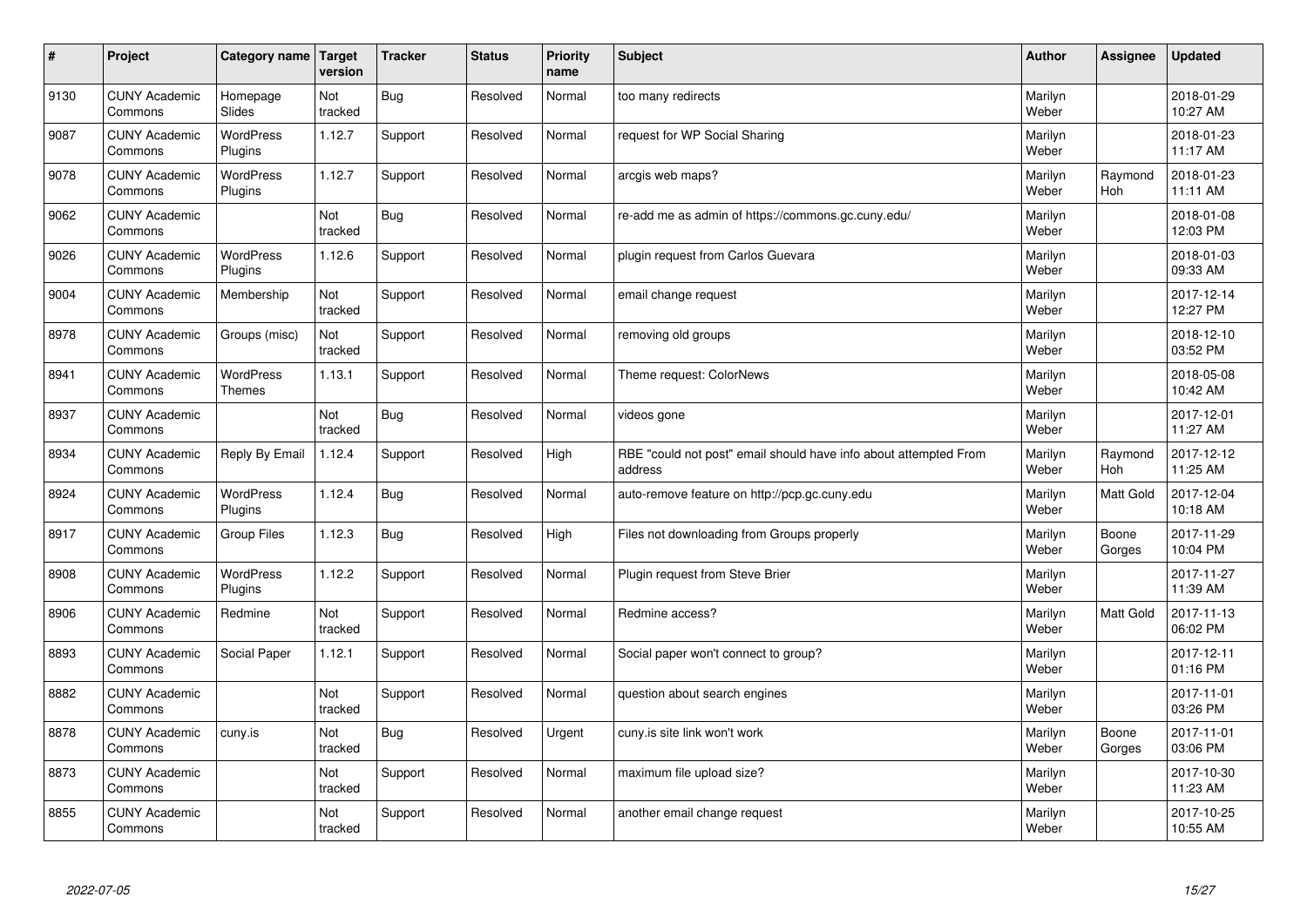| $\vert$ # | Project                         | Category name   Target      | version        | <b>Tracker</b> | <b>Status</b> | <b>Priority</b><br>name | <b>Subject</b>                                           | <b>Author</b>    | Assignee              | <b>Updated</b>         |
|-----------|---------------------------------|-----------------------------|----------------|----------------|---------------|-------------------------|----------------------------------------------------------|------------------|-----------------------|------------------------|
| 8848      | <b>CUNY Academic</b><br>Commons |                             | Not<br>tracked | Support        | Resolved      | Normal                  | email change request                                     | Marilyn<br>Weber |                       | 2017-10-24<br>11:19 AM |
| 8768      | <b>CUNY Academic</b><br>Commons |                             | Not<br>tracked | Support        | Resolved      | Normal                  | unsafe redirect?                                         | Marilyn<br>Weber |                       | 2017-10-06<br>12:14 PM |
| 8729      | <b>CUNY Academic</b><br>Commons |                             | Not<br>tracked | Support        | Resolved      | Normal                  | email change                                             | Marilyn<br>Weber |                       | 2017-09-25<br>02:14 PM |
| 8726      | <b>CUNY Academic</b><br>Commons |                             |                | Support        | Resolved      | Normal                  | Redirect problem                                         | Marilyn<br>Weber |                       | 2017-09-21<br>12:14 PM |
| 8721      | <b>CUNY Academic</b><br>Commons | WordPress<br>Plugins        | 1.11.13        | <b>Bug</b>     | Resolved      | Normal                  | more problems with Events calendar                       | Marilyn<br>Weber |                       | 2017-09-21<br>10:35 AM |
| 8693      | <b>CUNY Academic</b><br>Commons | <b>WordPress</b><br>Plugins |                | Support        | Resolved      | Normal                  | Existing blog wants to replace Mailpoet with Newsletters | Marilyn<br>Weber |                       | 2017-09-12<br>02:24 PM |
| 8661      | <b>CUNY Academic</b><br>Commons | Group Blogs                 | Not<br>tracked | <b>Bug</b>     | Resolved      | Normal                  | new group, old site, can't link?                         | Marilyn<br>Weber |                       | 2017-11-15<br>01:26 PM |
| 8638      | <b>CUNY Academic</b><br>Commons | Group Blogs                 | 1.11.11        | Bug            | Resolved      | Normal                  | members not syncing from group to site                   | Marilyn<br>Weber |                       | 2017-09-01<br>03:50 PM |
| 8630      | <b>CUNY Academic</b><br>Commons | Membership                  | Not<br>tracked | Support        | Resolved      | Normal                  | Change in email/campus                                   | Marilyn<br>Weber |                       | 2017-08-30<br>03:48 PM |
| 8620      | <b>CUNY Academic</b><br>Commons | ZenDesk                     | 1.11.11        | Bug            | Resolved      | High                    | 'Send us a message" not working                          | Marilyn<br>Weber | Raymond<br><b>Hoh</b> | 2017-08-29<br>04:13 PM |
| 8577      | <b>CUNY Academic</b><br>Commons | Membership                  | Not<br>tracked | Support        | Resolved      | Normal                  | another user email change                                | Marilyn<br>Weber |                       | 2017-08-25<br>10:23 AM |
| 8576      | <b>CUNY Academic</b><br>Commons | WordPress<br>Plugins        | 1.11.11        | Support        | Resolved      | Normal                  | Digital Measures plugin request                          | Marilyn<br>Weber |                       | 2017-09-01<br>03:44 PM |
| 8566      | <b>CUNY Academic</b><br>Commons | Membership                  | Not<br>tracked | Support        | Resolved      | Normal                  | user email change                                        | Marilyn<br>Weber |                       | 2017-11-15<br>01:27 PM |
| 8553      | <b>CUNY Academic</b><br>Commons |                             | Not<br>tracked | Support        | Resolved      | Normal                  | storage limits?                                          | Marilyn<br>Weber |                       | 2017-08-18<br>04:36 PM |
| 8552      | <b>CUNY Academic</b><br>Commons | WordPress<br>Plugins        | 1.11.10        | <b>Bug</b>     | Resolved      | Normal                  | Events Calendar problem                                  | Marilyn<br>Weber |                       | 2017-08-18<br>04:36 PM |
| 8531      | <b>CUNY Academic</b><br>Commons | Membership                  | Not<br>tracked | Support        | Resolved      | Normal                  | admin of https://admissions.commons.gc.cuny.edu          | Marilyn<br>Weber |                       | 2017-08-15<br>04:20 PM |
| 8529      | <b>CUNY Academic</b><br>Commons |                             | Not<br>tracked | Support        | Resolved      | Normal                  | Iframe regiest?                                          | Marilyn<br>Weber |                       | 2017-08-16<br>04:40 PM |
| 8481      | <b>CUNY Academic</b><br>Commons | Membership                  | Not<br>tracked | Support        | Resolved      | Normal                  | admin of http://swipanalytic.org/organizers/             | Marilyn<br>Weber |                       | 2019-02-19<br>01:58 PM |
| 8471      | <b>CUNY Academic</b><br>Commons |                             | Not<br>tracked | Support        | Resolved      | Normal                  | admin at https://commons.gc.cuny.edu/                    | Marilyn<br>Weber |                       | 2017-09-06<br>01:50 PM |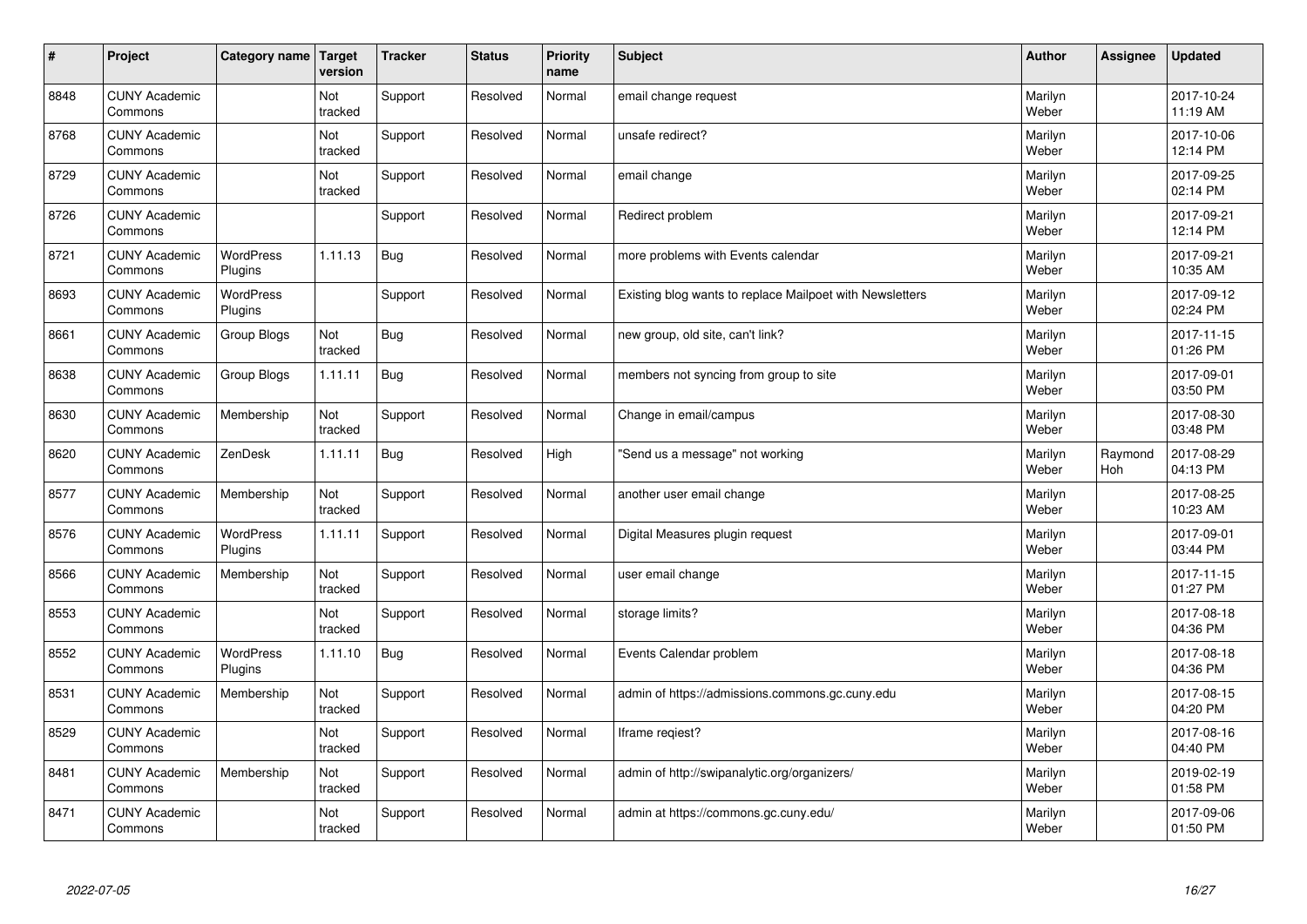| $\vert$ # | Project                         | Category name                     | <b>Target</b><br>version | <b>Tracker</b>    | <b>Status</b> | <b>Priority</b><br>name | <b>Subject</b>                                                                          | <b>Author</b>    | Assignee        | <b>Updated</b>         |
|-----------|---------------------------------|-----------------------------------|--------------------------|-------------------|---------------|-------------------------|-----------------------------------------------------------------------------------------|------------------|-----------------|------------------------|
| 8464      | <b>CUNY Academic</b><br>Commons |                                   | Not<br>tracked           | Support           | Resolved      | Normal                  | WP UI                                                                                   | Marilyn<br>Weber |                 | 2017-10-11<br>11:23 AM |
| 8459      | <b>CUNY Academic</b><br>Commons |                                   | Not<br>tracked           | Documentatio<br>n | Resolved      | Normal                  | comprehensive list of plugins?                                                          | Marilyn<br>Weber |                 | 2017-10-11<br>11:24 AM |
| 8446      | <b>CUNY Academic</b><br>Commons | <b>WordPress</b><br>Plugins       | 1.11.14                  | Support           | Resolved      | Normal                  | request for multiple accordion menu plugins                                             | Marilyn<br>Weber |                 | 2018-05-07<br>09:57 PM |
| 8429      | <b>CUNY Academic</b><br>Commons | Membership                        | Not<br>tracked           | Support           | Resolved      | Normal                  | Please make me an admin of https://arc.commons.gc.cuny.edu                              | Marilyn<br>Weber | Boone<br>Gorges | 2017-07-24<br>03:33 PM |
| 8401      | <b>CUNY Academic</b><br>Commons | Membership                        | Not<br>tracked           | Support           | Resolved      | Normal                  | add me as an admin                                                                      | Marilyn<br>Weber | Boone<br>Gorges | 2017-07-11<br>11:40 AM |
| 8379      | <b>CUNY Academic</b><br>Commons |                                   | Not<br>tracked           | Support           | Resolved      | Normal                  | request for site build help                                                             | Marilyn<br>Weber |                 | 2017-07-01<br>10:48 AM |
| 8308      | <b>CUNY Academic</b><br>Commons | <b>WordPress</b><br>Plugins       | Not<br>tracked           | Support           | Resolved      | Normal                  | WP Migration plugin                                                                     | Marilyn<br>Weber |                 | 2017-11-15<br>01:27 PM |
| 8289      | <b>CUNY Academic</b><br>Commons |                                   | <b>Not</b><br>tracked    | Support           | Resolved      | Normal                  | removing my access to sites                                                             | Marilyn<br>Weber | Luke<br>Waltzer | 2017-06-19<br>12:40 PM |
| 8259      | <b>CUNY Academic</b><br>Commons |                                   | Not<br>tracked           | <b>Bug</b>        | Resolved      | Normal                  | missing dashboard                                                                       | Marilyn<br>Weber |                 | 2017-11-15<br>01:28 PM |
| 8222      | <b>CUNY Academic</b><br>Commons | Membership                        | Not<br>tracked           | Support           | Resolved      | Normal                  | Admin for iletc.commons.gc.cuny.edu                                                     | Marilyn<br>Weber | Boone<br>Gorges | 2017-06-08<br>10:06 AM |
| 8200      | <b>CUNY Academic</b><br>Commons | Groups (misc)                     | Not<br>tracked           | <b>Bug</b>        | Resolved      | Normal                  | Announcements has disappeared                                                           | Marilyn<br>Weber | Boone<br>Gorges | 2017-05-26<br>04:04 PM |
| 8131      | <b>CUNY Academic</b><br>Commons | <b>WordPress</b><br>Plugins       | 1.11                     | Bug               | Resolved      | Normal                  | Newsletters plug-in                                                                     | Marilyn<br>Weber | Boone<br>Gorges | 2017-05-11<br>09:42 PM |
| 8125      | <b>CUNY Academic</b><br>Commons | <b>WordPress</b><br><b>Themes</b> | 1.10.19                  | Bug               | Resolved      | High                    | careerplan admin page failing to load with "currently unable to handle<br>this request" | Marilyn<br>Weber |                 | 2017-07-13<br>12:54 PM |
| 8120      | <b>CUNY Academic</b><br>Commons | Membership                        | Not<br>tracked           | Support           | Resolved      | Normal                  | add me as an admin to https://nyslavery.commons.gc.cuny.edu                             | Marilyn<br>Weber |                 | 2017-05-10<br>02:19 PM |
| 7995      | <b>CUNY Academic</b><br>Commons | Domain<br>Mapping                 | Not<br>tracked           | Bug               | Resolved      | Urgent                  | http://on.socialpaper.gc.cuny.edu down?                                                 | Marilyn<br>Weber |                 | 2017-04-21<br>11:07 AM |
| 7994      | <b>CUNY Academic</b><br>Commons | WordPress<br>(misc)               | 1.10.17                  | Bug               | Resolved      | Urgent                  | Comments not appearing                                                                  | Marilyn<br>Weber |                 | 2017-04-20<br>11:16 AM |
| 7972      | <b>CUNY Academic</b><br>Commons |                                   | Not<br>tracked           | Support           | Resolved      | Normal                  | expand the memory limit for videos?                                                     | Marilyn<br>Weber |                 | 2017-04-20<br>10:07 AM |
| 7922      | <b>CUNY Academic</b><br>Commons | Membership                        | Not<br>tracked           | Support           | Resolved      | Normal                  | add me as an admin to the MALs alumni site?                                             | Marilyn<br>Weber |                 | 2017-04-06<br>05:19 PM |
| 7836      | <b>CUNY Academic</b><br>Commons | Social Paper                      | Not<br>tracked           | Support           | Resolved      | Normal                  | missing Social Paper                                                                    | Marilyn<br>Weber |                 | 2017-11-15<br>01:31 PM |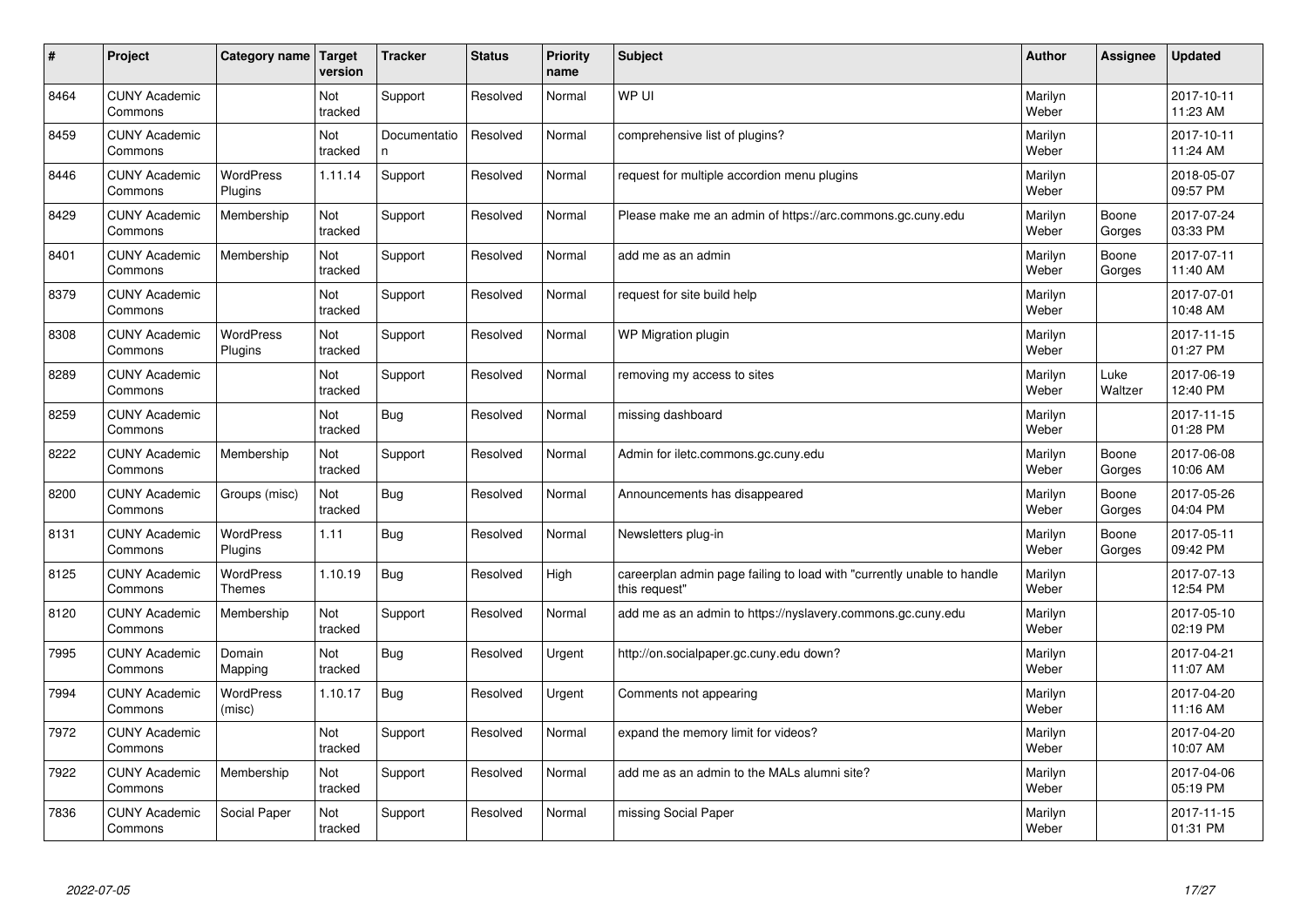| $\sharp$ | Project                         | Category name   Target            | version        | <b>Tracker</b> | <b>Status</b> | <b>Priority</b><br>name | <b>Subject</b>                                 | <b>Author</b>    | Assignee        | <b>Updated</b>         |
|----------|---------------------------------|-----------------------------------|----------------|----------------|---------------|-------------------------|------------------------------------------------|------------------|-----------------|------------------------|
| 7803     | <b>CUNY Academic</b><br>Commons |                                   |                | Bug            | Resolved      | Normal                  | user email change                              | Marilyn<br>Weber |                 | 2017-03-16<br>11:58 AM |
| 7785     | <b>CUNY Academic</b><br>Commons |                                   | Not<br>tracked | Support        | Resolved      | Normal                  | ftp access or files?                           | Marilyn<br>Weber | Boone<br>Gorges | 2017-03-13<br>02:34 PM |
| 7775     | <b>CUNY Academic</b><br>Commons | Membership                        | Not<br>tracked | Support        | Resolved      | Normal                  | Email change                                   | Marilyn<br>Weber |                 | 2017-03-08<br>10:09 PM |
| 7771     | <b>CUNY Academic</b><br>Commons | Membership                        | Not<br>tracked | Support        | Resolved      | Normal                  | User would like to be uncoupled from sites     | Marilyn<br>Weber | Boone<br>Gorges | 2017-03-09<br>12:38 PM |
| 7767     | <b>CUNY Academic</b><br>Commons |                                   | Not<br>tracked | Bug            | Resolved      | Normal                  | Site loading problems                          | Marilyn<br>Weber |                 | 2017-03-21<br>09:57 PM |
| 7745     | <b>CUNY Academic</b><br>Commons | <b>WordPress</b><br>Plugins       | 1.10.13        | Support        | Resolved      | Normal                  | Featured Video Plus plugin requested           | Marilyn<br>Weber |                 | 2017-03-03<br>01:51 PM |
| 7685     | <b>CUNY Academic</b><br>Commons | Password<br>Reset                 | Not<br>tracked | Support        | Resolved      | Normal                  | temporary password                             | Marilyn<br>Weber | Boone<br>Gorges | 2017-02-15<br>07:36 PM |
| 7684     | <b>CUNY Academic</b><br>Commons | Reply By Email                    | 1.10.12        | Bug            | Resolved      | High                    | trying to post too often error                 | Marilyn<br>Weber | Raymond<br>Hoh  | 2017-02-28<br>12:43 PM |
| 7678     | <b>CUNY Academic</b><br>Commons | Groups (misc)                     | Not<br>tracked | Support        | Resolved      | Normal                  | add admin to student group                     | Marilyn<br>Weber | Boone<br>Gorges | 2017-02-15<br>11:58 AM |
| 7619     | <b>CUNY Academic</b><br>Commons | Membership                        | Not<br>tracked | Support        | Resolved      | Normal                  | outside users for a site that isn't a class?   | Marilyn<br>Weber | Matt Gold       | 2017-11-15<br>06:18 PM |
| 7613     | <b>CUNY Academic</b><br>Commons | Registration                      | Not<br>tracked | Support        | Resolved      | Normal                  | non-matriculated students                      | Marilyn<br>Weber | Boone<br>Gorges | 2017-11-15<br>11:03 AM |
| 7608     | <b>CUNY Academic</b><br>Commons | Registration                      | Not<br>tracked | Feature        | Resolved      | Normal                  | create an account                              | Marilyn<br>Weber |                 | 2017-02-15<br>10:45 PM |
| 7607     | <b>CUNY Academic</b><br>Commons | WordPress<br>(misc)               | Not<br>tracked | Feature        | Resolved      | Normal                  | mp4 files                                      | Marilyn<br>Weber |                 | 2017-02-15<br>07:37 PM |
| 7486     | <b>CUNY Academic</b><br>Commons | Membership                        | Not<br>tracked | Support        | Resolved      | Normal                  | changed email address                          | Marilyn<br>Weber |                 | 2017-01-24<br>10:00 PM |
| 7460     | <b>CUNY Academic</b><br>Commons | <b>WordPress</b><br><b>Themes</b> | 1.10.8         | Support        | Resolved      | Normal                  | install Independent Publisher theme?           | Marilyn<br>Weber | Boone<br>Gorges | 2017-01-21<br>09:34 PM |
| 7349     | <b>CUNY Academic</b><br>Commons | Membership                        | Not<br>tracked | Bug            | Resolved      | Normal                  | <b>LACUNY</b> Institute website                | Marilyn<br>Weber | Boone<br>Gorges | 2017-01-11<br>04:26 PM |
| 7337     | <b>CUNY Academic</b><br>Commons | Membership                        | Not<br>tracked | Bug            | Resolved      | Normal                  | User with new email                            | Marilyn<br>Weber |                 | 2017-01-06<br>11:05 AM |
| 7328     | <b>CUNY Academic</b><br>Commons | <b>WordPress</b><br>Plugins       | Not<br>tracked | Bug            | Resolved      | Normal                  | technical issue with the Events Manager plugin | Marilyn<br>Weber | Raymond<br>Hoh  | 2017-11-15<br>06:19 PM |
| 7310     | <b>CUNY Academic</b><br>Commons |                                   | 1.10.7         | <b>Bug</b>     | Resolved      | Normal                  | Friendship request mystery.                    | Marilyn<br>Weber | Boone<br>Gorges | 2017-01-05<br>03:12 PM |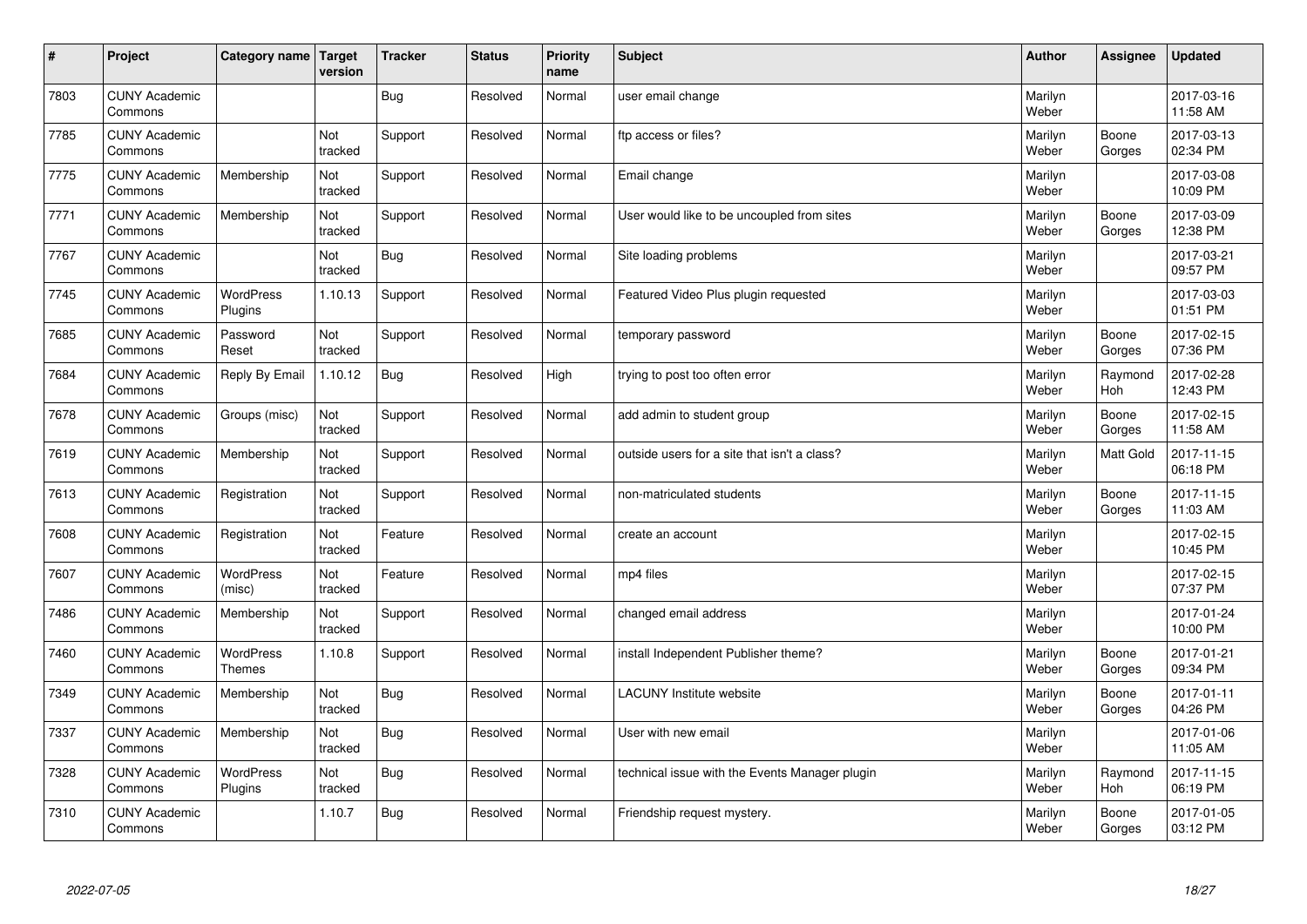| #    | Project                         | Category name                 | <b>Target</b><br>version | <b>Tracker</b> | <b>Status</b> | <b>Priority</b><br>name | <b>Subject</b>                                                              | <b>Author</b>    | Assignee         | <b>Updated</b>         |
|------|---------------------------------|-------------------------------|--------------------------|----------------|---------------|-------------------------|-----------------------------------------------------------------------------|------------------|------------------|------------------------|
| 7223 | <b>CUNY Academic</b><br>Commons | Membership                    | Not<br>tracked           | <b>Bug</b>     | Resolved      | Normal                  | User with two profiles would like to merge them                             | Marilyn<br>Weber | Boone<br>Gorges  | 2017-01-10<br>02:07 PM |
| 7100 | <b>CUNY Academic</b><br>Commons | <b>WordPress</b><br>Plugins   | 1.10.5                   | Bug            | Resolved      | High                    | Cincopa plugin problem                                                      | Marilyn<br>Weber | Boone<br>Gorges  | 2016-12-19<br>10:32 AM |
| 6899 | <b>CUNY Academic</b><br>Commons | Account<br>settings           | Not<br>tracked           | Support        | Resolved      | Normal                  | New user has misspelled her own name                                        | Marilyn<br>Weber | Boone<br>Gorges  | 2016-12-01<br>05:10 PM |
| 6893 | <b>CUNY Academic</b><br>Commons | Group Forums                  |                          | <b>Bug</b>     | Resolved      | Normal                  | Forum for CUNY Academic Commons Team is gone                                | Marilyn<br>Weber | Boone<br>Gorges  | 2016-12-01<br>08:08 AM |
| 6866 | <b>CUNY Academic</b><br>Commons |                               | Not<br>tracked           | Support        | Resolved      | Normal                  | User would like to have her account deleted                                 | Marilyn<br>Weber | <b>Matt Gold</b> | 2017-11-15<br>05:49 PM |
| 6860 | <b>CUNY Academic</b><br>Commons | User<br>Onboarding            | 1.12                     | <b>Bug</b>     | Resolved      | Normal                  | Invitation to join a group is appearing as an invitiation to join the site! | Marilyn<br>Weber | Boone<br>Gorges  | 2017-10-30<br>10:03 AM |
| 6857 | <b>CUNY Academic</b><br>Commons | Blogs<br>(BuddyPress)         | Not<br>tracked           | Support        | Resolved      | Normal                  | Committee on Religion website                                               | Marilyn<br>Weber | Boone<br>Gorges  | 2017-08-17<br>10:24 AM |
| 6851 | <b>CUNY Academic</b><br>Commons | Redmine                       | Not<br>tracked           | Support        | Resolved      | Normal                  | How do I help users join Redmine?                                           | Marilyn<br>Weber | Matt Gold        | 2016-11-28<br>10:16 AM |
| 6818 | <b>CUNY Academic</b><br>Commons | Email<br><b>Notifications</b> | 1.10.3                   | Support        | Resolved      | Normal                  | No more email notifications?                                                | Marilyn<br>Weber |                  | 2016-11-22<br>02:51 PM |
| 6815 | <b>CUNY Academic</b><br>Commons | Password<br>Reset             | Not<br>tracked           | Support        | Resolved      | Normal                  | password reset requested                                                    | Marilyn<br>Weber | Matt Gold        | 2016-11-22<br>10:30 AM |
| 6812 | <b>CUNY Academic</b><br>Commons |                               | Not<br>tracked           | Support        | Resolved      | Normal                  | User cannot change email                                                    | Marilyn<br>Weber | <b>Matt Gold</b> | 2016-12-01<br>06:24 PM |
| 6656 | <b>CUNY Academic</b><br>Commons | Support                       | Not<br>tracked           | Support        | Resolved      | Normal                  | Remove user profile                                                         | Marilyn<br>Weber | Matt Gold        | 2016-11-10<br>02:18 PM |
| 6626 | <b>CUNY Academic</b><br>Commons | Group Files                   | 1.10.1                   | Bug            | Resolved      | Normal                  | Files from non-member showing up in private group                           | Marilyn<br>Weber | Boone<br>Gorges  | 2016-11-07<br>03:54 PM |
| 6602 | <b>CUNY Academic</b><br>Commons | ZenDesk                       | 1.10                     | <b>Bug</b>     | Resolved      | High                    | Add Friend button not working                                               | Marilyn<br>Weber | Raymond<br>Hoh   | 2016-11-04<br>12:14 PM |
| 6286 | <b>CUNY Academic</b><br>Commons | Groups (misc)                 | Not<br>tracked           | <b>Bug</b>     | Resolved      | Immediate               | Groups pages not displaying at all!                                         | Marilyn<br>Weber | Boone<br>Gorges  | 2017-11-15<br>10:57 AM |
| 6175 | <b>CUNY Academic</b><br>Commons | Account<br>settings           |                          | Support        | Resolved      | Normal                  | Email address (user cannot access old)                                      | Marilyn<br>Weber | Matt Gold        | 2016-11-29<br>06:31 PM |
| 6118 | <b>CUNY Academic</b><br>Commons | cuny.is                       |                          | Feature        | Resolved      | Normal                  | Cuny.Is request from Javier Otero Peña                                      | Marilyn<br>Weber | Sarah<br>Morgano | 2016-10-04<br>07:02 PM |
| 6107 | <b>CUNY Academic</b><br>Commons |                               |                          | <b>Bug</b>     | Resolved      | High                    | site redirect?                                                              | Marilyn<br>Weber | Boone<br>Gorges  | 2016-09-29<br>03:45 PM |
| 6106 | <b>CUNY Academic</b><br>Commons | Server                        | Not<br>tracked           | <b>Bug</b>     | Resolved      | Normal                  | 504 error                                                                   | Marilyn<br>Weber |                  | 2017-11-15<br>01:55 PM |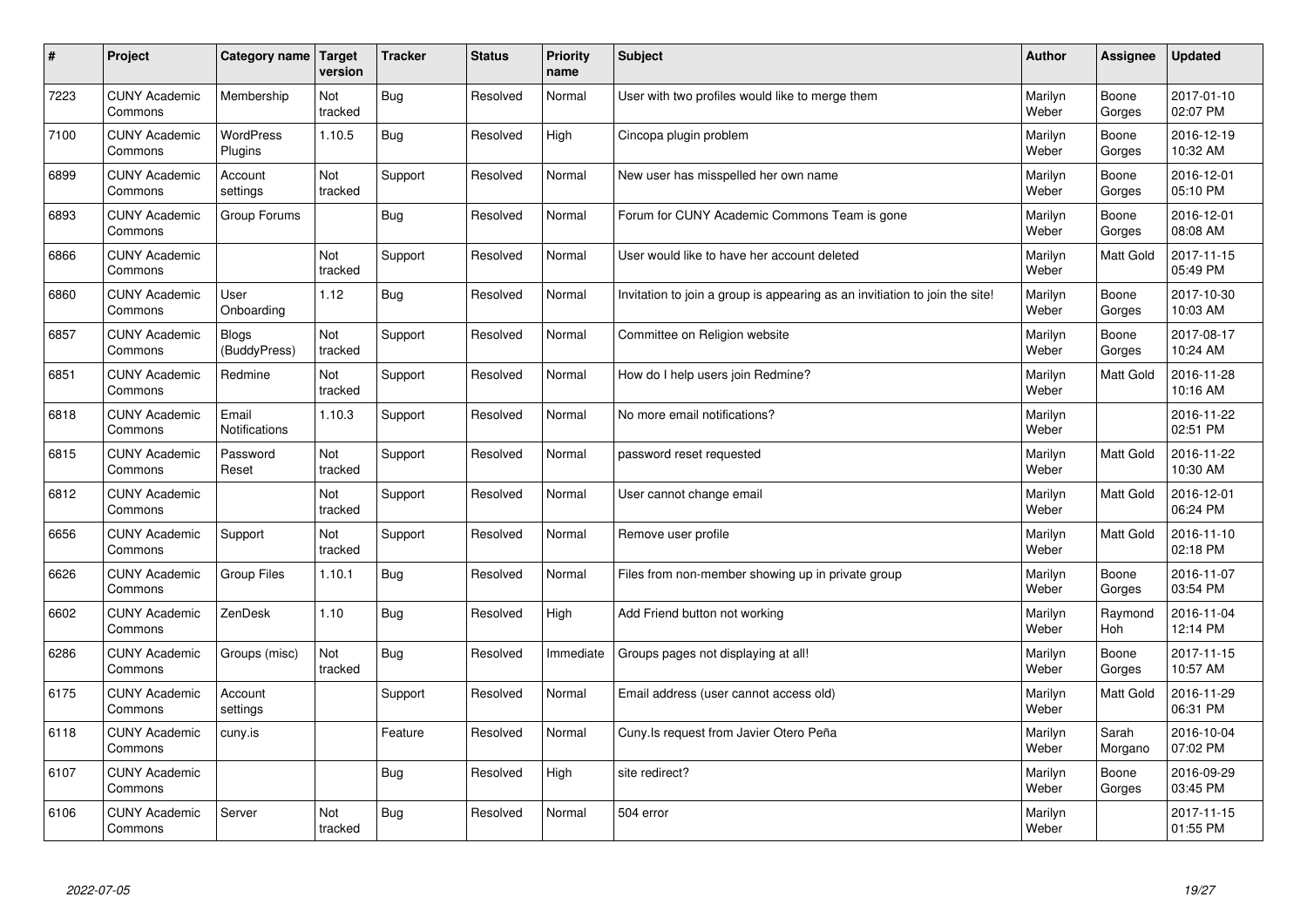| $\sharp$ | Project                         | Category name   Target            | version           | <b>Tracker</b> | <b>Status</b> | <b>Priority</b><br>name | <b>Subject</b>                                          | <b>Author</b>    | Assignee         | <b>Updated</b>         |
|----------|---------------------------------|-----------------------------------|-------------------|----------------|---------------|-------------------------|---------------------------------------------------------|------------------|------------------|------------------------|
| 6101     | <b>CUNY Academic</b><br>Commons | <b>Public Portfolio</b>           |                   | Bug            | Resolved      | High                    | Profile update problems                                 | Marilyn<br>Weber | Boone<br>Gorges  | 2016-12-01<br>03:50 PM |
| 6091     | <b>CUNY Academic</b><br>Commons | Group<br>Invitations              | Not<br>tracked    | Bug            | Resolved      | Normal                  | User cannot re-join a group                             | Marilyn<br>Weber | Boone<br>Gorges  | 2016-09-28<br>01:47 PM |
| 6039     | <b>CUNY Academic</b><br>Commons | Membership                        | 1.9.28            | Bug            | Resolved      | High                    | User cannot change her email                            | Marilyn<br>Weber |                  | 2016-09-19<br>03:03 PM |
| 6025     | <b>CUNY Academic</b><br>Commons | Search                            | Not<br>tracked    | <b>Bug</b>     | Resolved      | Normal                  | Search function not working                             | Marilyn<br>Weber | Boone<br>Gorges  | 2016-10-12<br>09:41 AM |
| 5991     | <b>CUNY Academic</b><br>Commons | Email<br>Notifications            | Future<br>release | Support        | Resolved      | Normal                  | change format of autogenerated blog emails              | Marilyn<br>Weber | Paige<br>Dupont  | 2018-01-12<br>02:55 PM |
| 5985     | <b>CUNY Academic</b><br>Commons | Support                           | Not<br>tracked    | Support        | Resolved      | Normal                  | change user's email address (she cannot access old)     | Marilyn<br>Weber | Boone<br>Gorges  | 2016-09-07<br>01:43 PM |
| 5969     | <b>CUNY Academic</b><br>Commons | Registration                      | 1.9.27            | Bug            | Resolved      | Normal                  | Queens students unable to join                          | Marilyn<br>Weber | Boone<br>Gorges  | 2016-09-04<br>09:41 PM |
| 5968     | <b>CUNY Academic</b><br>Commons | Membership                        | Not<br>tracked    | Bug            | Resolved      | Normal                  | Deleting account without knowing password               | Marilyn<br>Weber | Matt Gold        | 2017-11-15<br>06:19 PM |
| 5875     | <b>CUNY Academic</b><br>Commons | <b>WordPress</b><br>Plugins       | Not<br>tracked    | Bug            | Resolved      | Normal                  | Events Calendar garbled in IE                           | Marilyn<br>Weber | Marilyn<br>Weber | 2017-11-15<br>05:45 PM |
| 5872     | <b>CUNY Academic</b><br>Commons | Server                            | Not<br>tracked    | Bug            | Resolved      | Immediate               | Whole Commons is down                                   | Marilyn<br>Weber | Boone<br>Gorges  | 2016-08-12<br>12:04 AM |
| 5844     | <b>CUNY Academic</b><br>Commons |                                   | Not<br>tracked    | Support        | Resolved      | Normal                  | edit Host Files on Windows 10 problems                  | Marilyn<br>Weber |                  | 2016-07-27<br>09:08 AM |
| 5834     | <b>CUNY Academic</b><br>Commons |                                   |                   | Bug            | Resolved      | Normal                  | My access to cdev                                       | Marilyn<br>Weber | Boone<br>Gorges  | 2016-07-25<br>03:12 PM |
| 5799     | <b>CUNY Academic</b><br>Commons | Blogs<br>(BuddyPress)             | Not<br>tracked    | Feature        | Resolved      | Normal                  | removing one's own access to sites?                     | Marilyn<br>Weber | Boone<br>Gorges  | 2016-07-26<br>01:55 PM |
| 5772     | <b>CUNY Academic</b><br>Commons | Membership                        | Not<br>tracked    | Support        | Resolved      | Normal                  | User email change and forgotten password                | Marilyn<br>Weber | Matt Gold        | 2017-11-15<br>06:18 PM |
| 5753     | <b>CUNY Academic</b><br>Commons | <b>WordPress</b><br>(misc)        | Not<br>tracked    | Support        | Resolved      | Normal                  | merging blogs and groups                                | Marilyn<br>Weber | Boone<br>Gorges  | 2016-08-29<br>03:09 PM |
| 5684     | <b>CUNY Academic</b><br>Commons | <b>Group Files</b>                | Not<br>tracked    | <b>Bug</b>     | Resolved      | Normal                  | Making Group files appear as Blog entries               | Marilyn<br>Weber | Boone<br>Gorges  | 2017-11-20<br>03:28 PM |
| 5667     | <b>CUNY Academic</b><br>Commons | <b>Public Portfolio</b>           | 1.9.18            | Bug            | Resolved      | Normal                  | publication section on my public portfolio won't update | Marilyn<br>Weber | Boone<br>Gorges  | 2016-06-12<br>10:19 AM |
| 5657     | <b>CUNY Academic</b><br>Commons | WordPress<br>Plugins              | 1.9.18            | Feature        | Resolved      | Normal                  | Plugin Request - Instagram Feed WD                      | Marilyn<br>Weber | Boone<br>Gorges  | 2016-06-08<br>12:36 PM |
| 5630     | <b>CUNY Academic</b><br>Commons | <b>WordPress</b><br><b>Themes</b> | 1.9.17            | Feature        | Resolved      | Normal                  | Bavota magazine Pro theme                               | Marilyn<br>Weber | Boone<br>Gorges  | 2016-06-02<br>12:09 AM |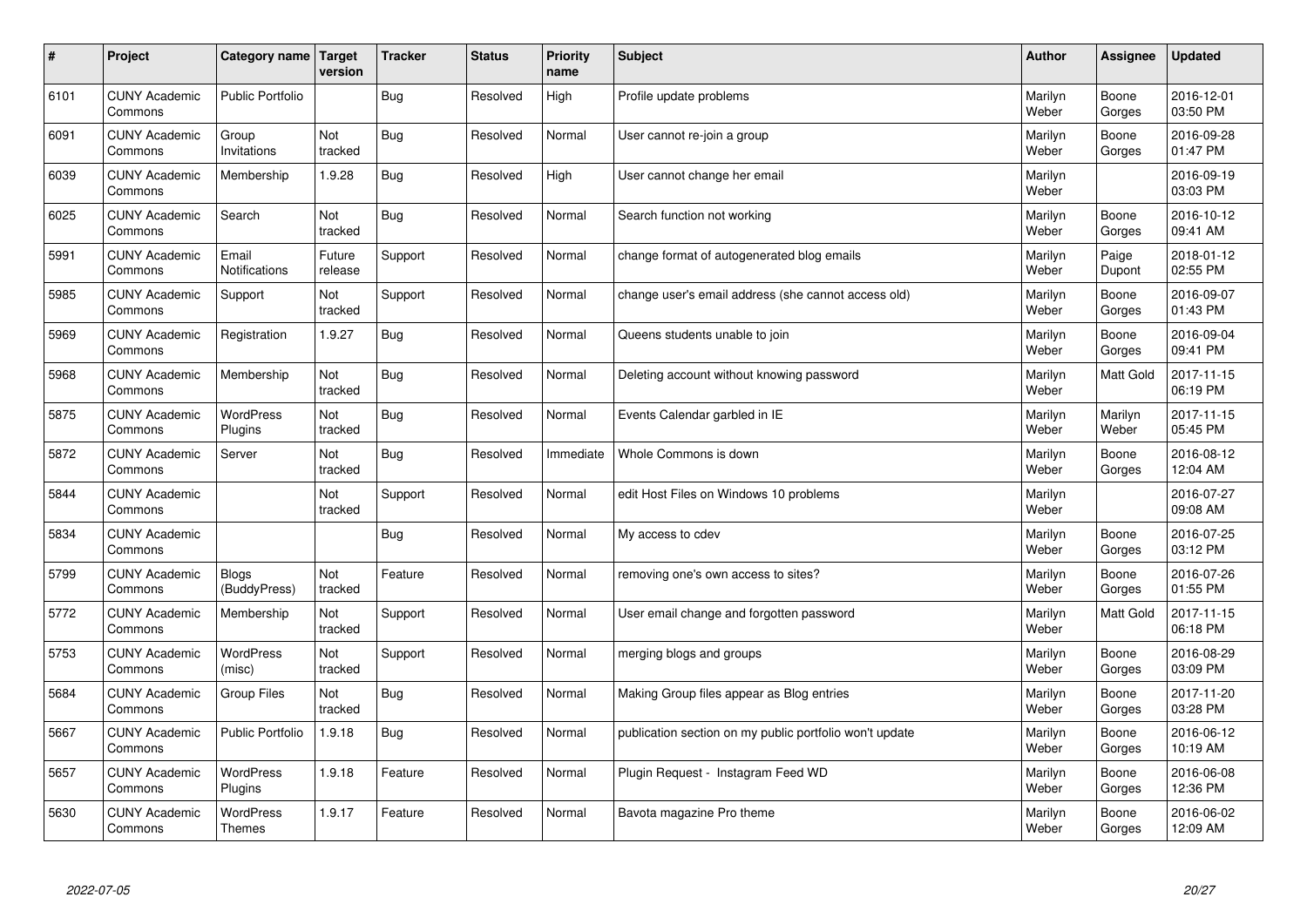| $\pmb{\#}$ | Project                         | <b>Category name</b>        | Target<br>version | <b>Tracker</b> | <b>Status</b> | <b>Priority</b><br>name | <b>Subject</b>                                             | <b>Author</b>    | Assignee            | <b>Updated</b>         |
|------------|---------------------------------|-----------------------------|-------------------|----------------|---------------|-------------------------|------------------------------------------------------------|------------------|---------------------|------------------------|
| 5629       | <b>CUNY Academic</b><br>Commons | <b>Public Portfolio</b>     | 1.10.4            | Support        | Resolved      | Normal                  | Title field in profile can't be edited                     | Marilyn<br>Weber |                     | 2016-12-13<br>11:19 AM |
| 5621       | <b>CUNY Academic</b><br>Commons | <b>WordPress</b><br>Plugins | 1.9.17            | Feature        | Resolved      | Normal                  | Taxonomy plugin request                                    | Marilyn<br>Weber | Boone<br>Gorges     | 2016-06-01<br>11:28 PM |
| 5522       | <b>CUNY Academic</b><br>Commons | <b>WordPress</b><br>Plugins | 1.9.15            | Feature        | Resolved      | Normal                  | plugin request                                             | Marilyn<br>Weber | Boone<br>Gorges     | 2016-05-09<br>10:36 AM |
| 5436       | <b>CUNY Academic</b><br>Commons |                             | Not<br>tracked    | <b>Bug</b>     | Resolved      | Normal                  | Trying to change email settings for                        | Marilyn<br>Weber | Boone<br>Gorges     | 2016-04-21<br>10:12 PM |
| 5435       | <b>CUNY Academic</b><br>Commons |                             | Not<br>tracked    | Bug            | Resolved      | Urgent                  | Can't see the dashboard                                    | Marilyn<br>Weber |                     | 2016-04-12<br>11:33 AM |
| 5396       | <b>CUNY Academic</b><br>Commons |                             |                   | Outreach       | Resolved      | Urgent                  | Add CUNY Central to the survey choices?                    | Marilyn<br>Weber | Samantha<br>Raddatz | 2016-03-31<br>01:38 PM |
| 5346       | <b>CUNY Academic</b><br>Commons | Toolbar                     | 1.9.11            | Bug            | Resolved      | Normal                  | possible dynamic HTML code bug?                            | Marilyn<br>Weber | Boone<br>Gorges     | 2016-03-22<br>10:53 AM |
| 5319       | <b>CUNY Academic</b><br>Commons |                             | Not<br>tracked    | <b>Bug</b>     | Resolved      | Normal                  | <b>Broken URL</b>                                          | Marilyn<br>Weber | Marilyn<br>Weber    | 2017-11-15<br>05:46 PM |
| 5302       | <b>CUNY Academic</b><br>Commons | <b>WordPress</b><br>Plugins | 1.9.10            | Feature        | Resolved      | Normal                  | request for WP Gallery Custom Links plug-in                | Marilyn<br>Weber | Boone<br>Gorges     | 2016-03-11<br>09:20 PM |
| 5177       | <b>CUNY Academic</b><br>Commons | Toolbar                     | 1.9.6             | Bug            | Resolved      | Normal                  | No "My Papers" tab                                         | Marilyn<br>Weber | Raymond<br>Hoh      | 2016-01-29<br>08:37 AM |
| 5176       | <b>CUNY Academic</b><br>Commons | <b>Public Portfolio</b>     | 1.9.6             | <b>Bug</b>     | Resolved      | Normal                  | Widgets in Profile not saving                              | Marilyn<br>Weber | Boone<br>Gorges     | 2016-02-01<br>11:07 AM |
| 5059       | <b>CUNY Academic</b><br>Commons |                             | Not<br>tracked    | <b>Bug</b>     | Resolved      | Normal                  | Instagram embed?                                           | Marilyn<br>Weber |                     | 2016-01-26<br>12:05 AM |
| 5037       | <b>CUNY Academic</b><br>Commons | Registration                | Not<br>tracked    | Support        | Resolved      | Normal                  | Another Forgotten password for user with new email address | Marilyn<br>Weber | Boone<br>Gorges     | 2015-12-22<br>05:24 PM |
| 5036       | <b>CUNY Academic</b><br>Commons | WordPress<br>Plugins        | 1.9.1.1           | Feature        | Resolved      | Normal                  | Embeds request                                             | Marilyn<br>Weber | Boone<br>Gorges     | 2015-12-18<br>10:12 PM |
| 5019       | <b>CUNY Academic</b><br>Commons | Registration                | Not<br>tracked    | Support        | Resolved      | Normal                  | Forgotten password for user with new email address         | Marilyn<br>Weber | Marilyn<br>Weber    | 2015-12-11<br>04:18 PM |
| 4997       | <b>CUNY Academic</b><br>Commons | <b>WordPress</b><br>Plugins | 1.9.4             | Feature        | Resolved      | Normal                  | ability to embed maps from StoryMapJS?                     | Marilyn<br>Weber | Boone<br>Gorges     | 2016-01-07<br>12:34 PM |
| 4965       | <b>CUNY Academic</b><br>Commons | <b>WordPress</b><br>Themes  | Not<br>tracked    | Feature        | Resolved      | Normal                  | Theme requested                                            | Marilyn<br>Weber | Boone<br>Gorges     | 2016-02-24<br>09:46 PM |
| 4962       | <b>CUNY Academic</b><br>Commons | Events                      | 1.8.18            | <b>Bug</b>     | Resolved      | High                    | Problems with text entry field in the Events Calendar      | Marilyn<br>Weber | Raymond<br>Hoh      | 2015-12-01<br>06:57 PM |
| 4918       | <b>CUNY Academic</b><br>Commons | ZenDesk                     | Not<br>tracked    | <b>Bug</b>     | Resolved      | High                    | Re-directing Help Requests                                 | Marilyn<br>Weber | Raymond<br>Hoh      | 2015-11-23<br>11:15 AM |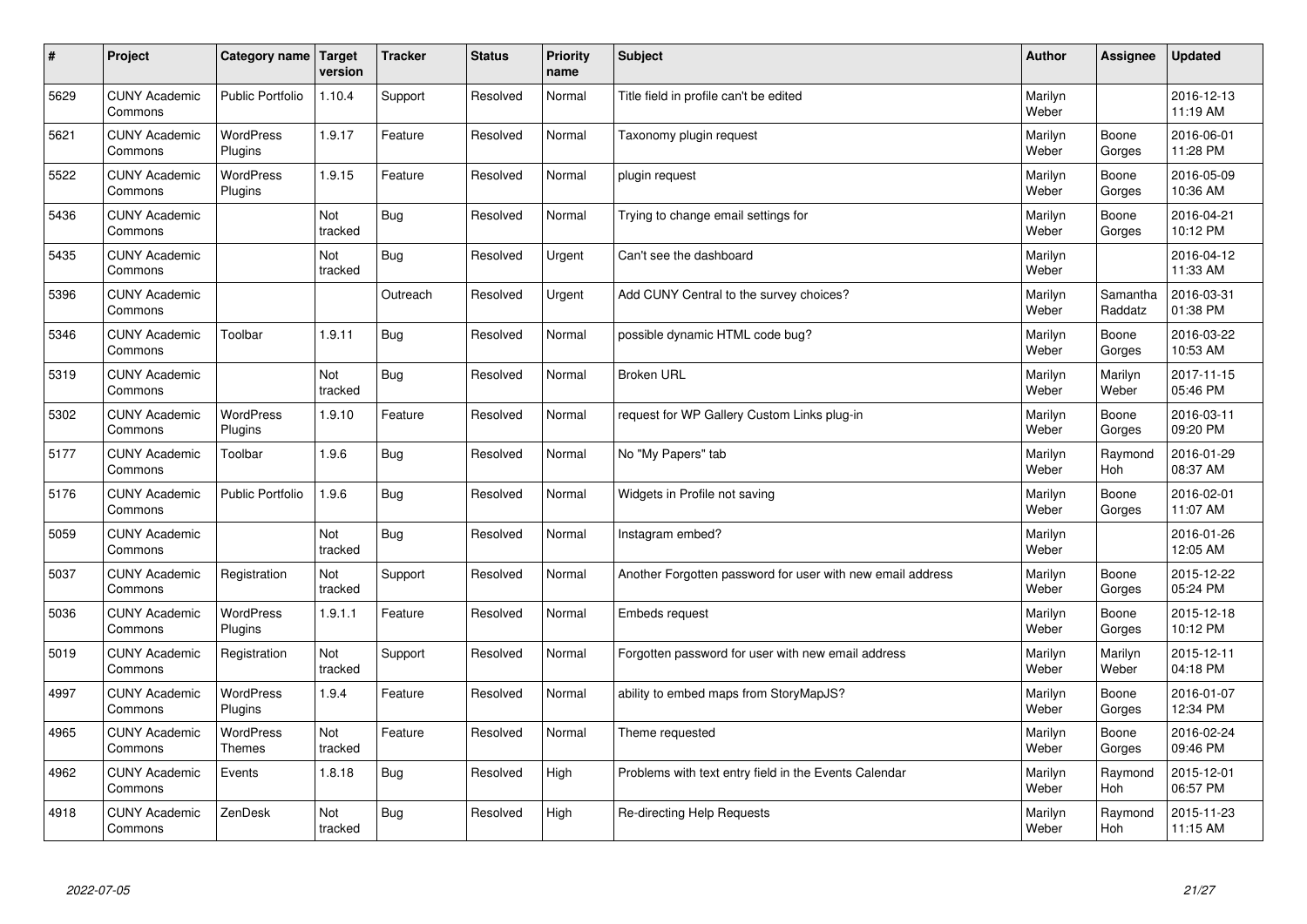| $\sharp$ | Project                         | Category name   Target     | version        | <b>Tracker</b> | <b>Status</b> | <b>Priority</b><br>name | <b>Subject</b>                                        | <b>Author</b>    | Assignee            | <b>Updated</b>         |
|----------|---------------------------------|----------------------------|----------------|----------------|---------------|-------------------------|-------------------------------------------------------|------------------|---------------------|------------------------|
| 4881     | <b>CUNY Academic</b><br>Commons | ZenDesk                    | Not<br>tracked | Bug            | Resolved      | Normal                  | ZenDesk emails not being sent                         | Marilyn<br>Weber |                     | 2015-12-07<br>01:34 AM |
| 4880     | <b>CUNY Academic</b><br>Commons | Password<br>Reset          | Not<br>tracked | Support        | Resolved      | High                    | CUNY Central person having password trouble           | Marilyn<br>Weber |                     | 2015-11-10<br>12:40 PM |
| 4834     | <b>CUNY Academic</b><br>Commons | Blogs<br>(BuddyPress)      |                | Bug            | Resolved      | Normal                  | Admin invite problem                                  | Marilyn<br>Weber | Boone<br>Gorges     | 2015-11-13<br>12:25 PM |
| 4831     | <b>CUNY Academic</b><br>Commons | <b>Public Portfolio</b>    | 1.9.4          | Bug            | Resolved      | Normal                  | User cannot update profile                            | Marilyn<br>Weber | Boone<br>Gorges     | 2016-01-11<br>10:46 PM |
| 4734     | <b>CUNY Academic</b><br>Commons | <b>BuddyPress</b><br>Docs  | 1.8.13         | Bug            | Resolved      | High                    | Problems with "Create New Doc"                        | Marilyn<br>Weber | Boone<br>Gorges     | 2015-10-09<br>07:53 AM |
| 4657     | <b>CUNY Academic</b><br>Commons | Group Forums               | 1.8.18         | Bug            | Resolved      | High                    | Submit button disappears in new post mode in forum    | Marilyn<br>Weber | Raymond<br>Hoh      | 2015-12-01<br>11:15 PM |
| 4649     | <b>CUNY Academic</b><br>Commons | Registration               | Not<br>tracked | <b>Bug</b>     | Resolved      | Urgent                  | Submit button has disappeared                         | Marilyn<br>Weber | Boone<br>Gorges     | 2015-09-22<br>11:47 AM |
| 4577     | <b>CUNY Academic</b><br>Commons | Registration               | Not<br>tracked | <b>Bug</b>     | Resolved      | Normal                  | New users are not getting their email verification    | Marilyn<br>Weber | Boone<br>Gorges     | 2016-01-26<br>03:30 PM |
| 4542     | <b>CUNY Academic</b><br>Commons | WordPress<br>Plugins       | 1.8.10         | Bug            | Resolved      | Normal                  | Emailing group users problem                          | Marilyn<br>Weber | Boone<br>Gorges     | 2015-09-11<br>11:16 AM |
| 4496     | <b>CUNY Academic</b><br>Commons | cuny.is                    | 1.8.9          | Bug            | Resolved      | Normal                  | Quick links broken?                                   | Marilyn<br>Weber | Boone<br>Gorges     | 2015-08-28<br>10:39 AM |
| 4340     | <b>CUNY Academic</b><br>Commons | WordPress -<br>Media       | 1.8.14         | Feature        | Resolved      | Normal                  | embedding a video                                     | Marilyn<br>Weber | Daniel<br>Jones     | 2015-10-20<br>12:01 AM |
| 4102     | <b>CUNY Academic</b><br>Commons | User<br>Experience         | 1.8.1          | Design/UX      | Resolved      | Normal                  | Username rules                                        | Marilyn<br>Weber | Samantha<br>Raddatz | 2015-06-01<br>01:23 PM |
| 4012     | <b>CUNY Academic</b><br>Commons |                            | 1.7.20         | Bug            | Resolved      | Normal                  | Two users reporting same Forbidden 403 error message. | Marilyn<br>Weber |                     | 2015-05-01<br>08:13 PM |
| 3620     | <b>CUNY Academic</b><br>Commons | Groups (misc)              | Not<br>tracked | Bug            | Resolved      | Normal                  | admins of The Group for Group Admins                  | Marilyn<br>Weber |                     | 2014-11-03<br>08:38 AM |
| 3593     | <b>CUNY Academic</b><br>Commons | Registration               | 1.7.2          | Bug            | Resolved      | High                    | registration problems                                 | Marilyn<br>Weber | Boone<br>Gorges     | 2014-11-01<br>02:57 PM |
| 3592     | <b>CUNY Academic</b><br>Commons | WordPress<br>(Permissions) | Not<br>tracked | Publicity      | Resolved      | Normal                  | Oops - Announcing 1.6!                                | Marilyn<br>Weber | Boone<br>Gorges     | 2014-10-22<br>03:03 PM |
| 3533     | <b>CUNY Academic</b><br>Commons | Group<br>Invitations       | 1.7.8          | Bug            | Resolved      | Low                     | Trying to invite member to a new group                | Marilyn<br>Weber | Boone<br>Gorges     | 2015-04-01<br>09:13 PM |
| 3530     | <b>CUNY Academic</b><br>Commons | Server                     | Not<br>tracked | <b>Bug</b>     | Resolved      | High                    | Commons running very slowly/ "connection lost"        | Marilyn<br>Weber | <b>Matt Gold</b>    | 2014-10-08<br>09:34 AM |
| 3466     | <b>CUNY Academic</b><br>Commons | Membership                 | 1.6.16         | Feature        | Resolved      | Normal                  | restricting undergrad registration                    | Marilyn<br>Weber | Boone<br>Gorges     | 2014-09-18<br>12:02 AM |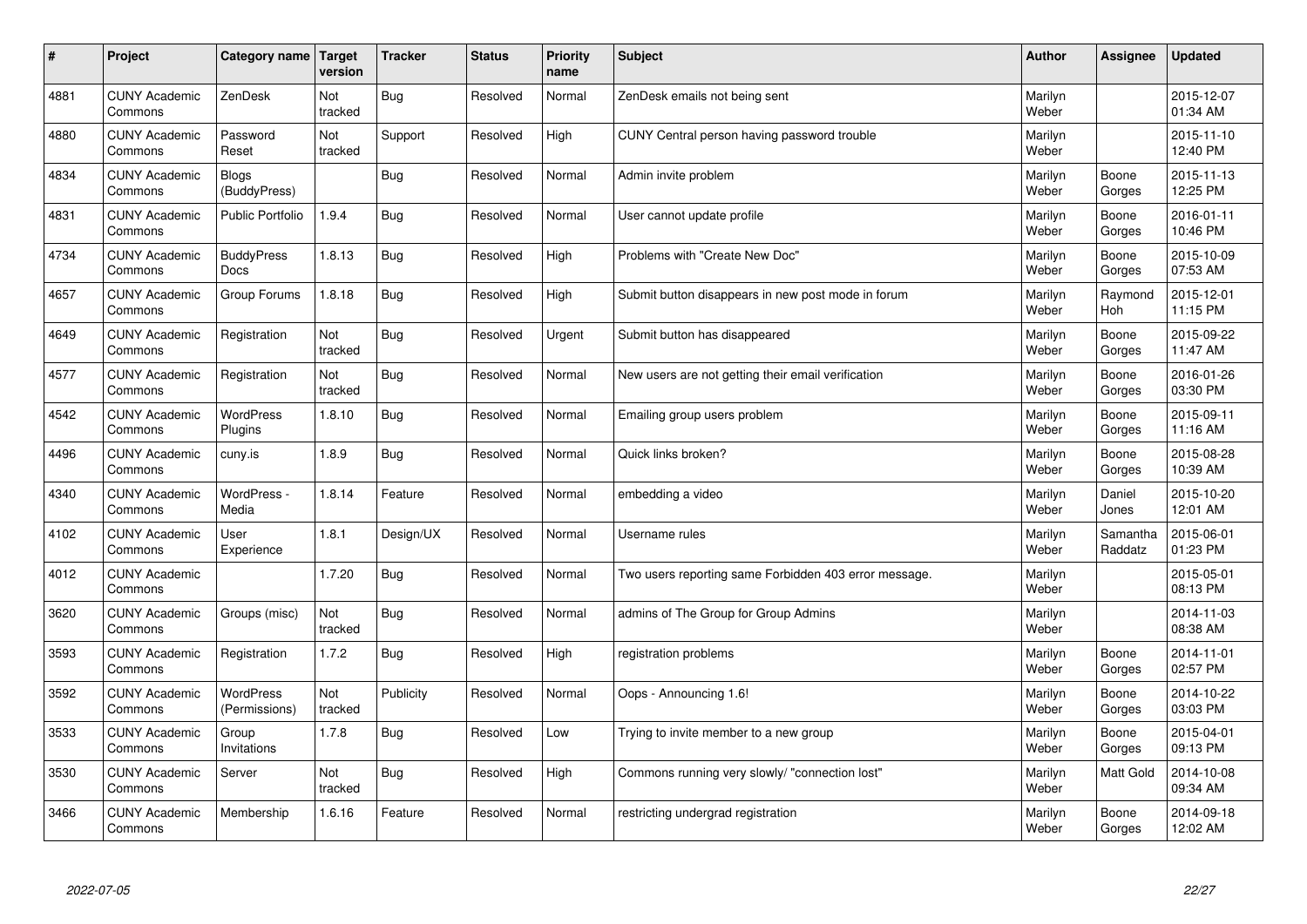| $\sharp$ | Project                         | Category name   Target            | version        | <b>Tracker</b> | <b>Status</b> | <b>Priority</b><br>name | <b>Subject</b>                                        | <b>Author</b>    | Assignee           | <b>Updated</b>         |
|----------|---------------------------------|-----------------------------------|----------------|----------------|---------------|-------------------------|-------------------------------------------------------|------------------|--------------------|------------------------|
| 3197     | <b>CUNY Academic</b><br>Commons | Groups (misc)                     | 1.6.4          | Bug            | Resolved      | Normal                  | trying to set up a hidden group blog with no RSS feed | Marilyn<br>Weber | Boone<br>Gorges    | 2014-05-21<br>09:39 PM |
| 3138     | <b>CUNY Academic</b><br>Commons | Documentation                     | Not<br>tracked | Bug            | Resolved      | Normal                  | Codex documentation                                   | Marilyn<br>Weber | scott voth         | 2016-03-04<br>08:49 AM |
| 3121     | <b>CUNY Academic</b><br>Commons | <b>WordPress</b><br><b>Themes</b> | 1.5.21         | Bug            | Resolved      | High                    | Add Academica theme?                                  | Marilyn<br>Weber | Boone<br>Gorges    | 2014-03-24<br>11:04 AM |
| 3116     | <b>CUNY Academic</b><br>Commons | <b>WordPress</b><br>(Permissions) |                | <b>Bug</b>     | Resolved      | Normal                  | Updating the FAQ page                                 | Marilyn<br>Weber | Boone<br>Gorges    | 2014-04-01<br>10:12 PM |
| 3071     | <b>CUNY Academic</b><br>Commons | <b>WordPress</b><br><b>Themes</b> | 1.5.22         | Bug            | Resolved      | Normal                  | Twenty Fourteen theme differences                     | Marilyn<br>Weber | Boone<br>Gorges    | 2014-04-01<br>08:18 PM |
| 3041     | <b>CUNY Academic</b><br>Commons | <b>Ground Control</b>             | Not<br>tracked | Publicity      | Resolved      | Normal                  | Ground Control                                        | Marilyn<br>Weber | <b>Chris Stein</b> | 2016-01-26<br>04:52 PM |
| 3040     | <b>CUNY Academic</b><br>Commons | <b>Ground Control</b>             | Not<br>tracked | Publicity      | Resolved      | Normal                  | <b>Ground Control</b>                                 | Marilyn<br>Weber | Micki<br>Kaufman   | 2016-01-26<br>05:16 PM |
| 3039     | <b>CUNY Academic</b><br>Commons | <b>Ground Control</b>             | Not<br>tracked | Publicity      | Resolved      | Normal                  | <b>Ground Control</b>                                 | Marilyn<br>Weber | Sarah<br>Morgano   | 2016-01-26<br>05:19 PM |
| 3038     | <b>CUNY Academic</b><br>Commons | <b>Ground Control</b>             | Not<br>tracked | Publicity      | Resolved      | Normal                  | <b>Ground Control</b>                                 | Marilyn<br>Weber | <b>Matt Gold</b>   | 2016-01-26<br>05:10 PM |
| 3037     | <b>CUNY Academic</b><br>Commons | <b>Ground Control</b>             | Not<br>tracked | Publicity      | Resolved      | Normal                  | <b>Ground Control</b>                                 | Marilyn<br>Weber | scott voth         | 2016-01-26<br>05:23 PM |
| 3029     | <b>CUNY Academic</b><br>Commons | cuny.is                           | Not<br>tracked | Support        | Resolved      | Normal                  | shortlink request                                     | Marilyn<br>Weber | Boone<br>Gorges    | 2014-02-12<br>10:03 AM |
| 3001     | <b>CUNY Academic</b><br>Commons | <b>WordPress</b><br>(misc)        | Not<br>tracked | Support        | Resolved      | Normal                  | shortlink requested                                   | Marilyn<br>Weber | Boone<br>Gorges    | 2014-01-30<br>01:26 PM |
| 2994     | <b>CUNY Academic</b><br>Commons | <b>BuddyPress</b><br>(misc)       | 1.5.16         | <b>Bug</b>     | Resolved      | High                    | "My forums" link gives "page not found" error         | Marilyn<br>Weber | Boone<br>Gorges    | 2014-01-29<br>03:44 PM |
| 2777     | <b>CUNY Academic</b><br>Commons | WordPress<br>(misc)               | Not<br>tracked | Bug            | Resolved      | Normal                  | Hero slide access                                     | Marilyn<br>Weber | Boone<br>Gorges    | 2013-09-07<br>12:26 PM |
| 15610    | <b>CUNY Academic</b><br>Commons | <b>WordPress</b><br>Plugins       | Not<br>tracked | Support        | Rejected      | Normal                  | Loops & Logic plugin                                  | Marilyn<br>Weber | Raymond<br>Hoh     | 2022-03-19<br>11:16 AM |
| 15279    | <b>CUNY Academic</b><br>Commons |                                   |                | Bug            | Rejected      | Normal                  | big delay - cloning the history site                  | Marilyn<br>Weber |                    | 2022-02-09<br>01:49 PM |
| 15022    | <b>CUNY Academic</b><br>Commons |                                   |                | Support        | Rejected      | High                    | ArabStages                                            | Marilyn<br>Weber |                    | 2021-12-06<br>10:16 AM |
| 14972    | <b>CUNY Academic</b><br>Commons |                                   |                | Support        | Rejected      | Normal                  | Mailchimp plugin                                      | Marilyn<br>Weber |                    | 2021-11-17<br>02:13 PM |
| 14711    | <b>CUNY Academic</b><br>Commons |                                   |                | Support        | Rejected      | Normal                  | Custom Facebook Feed plugin problem                   | Marilyn<br>Weber |                    | 2022-04-27<br>04:29 PM |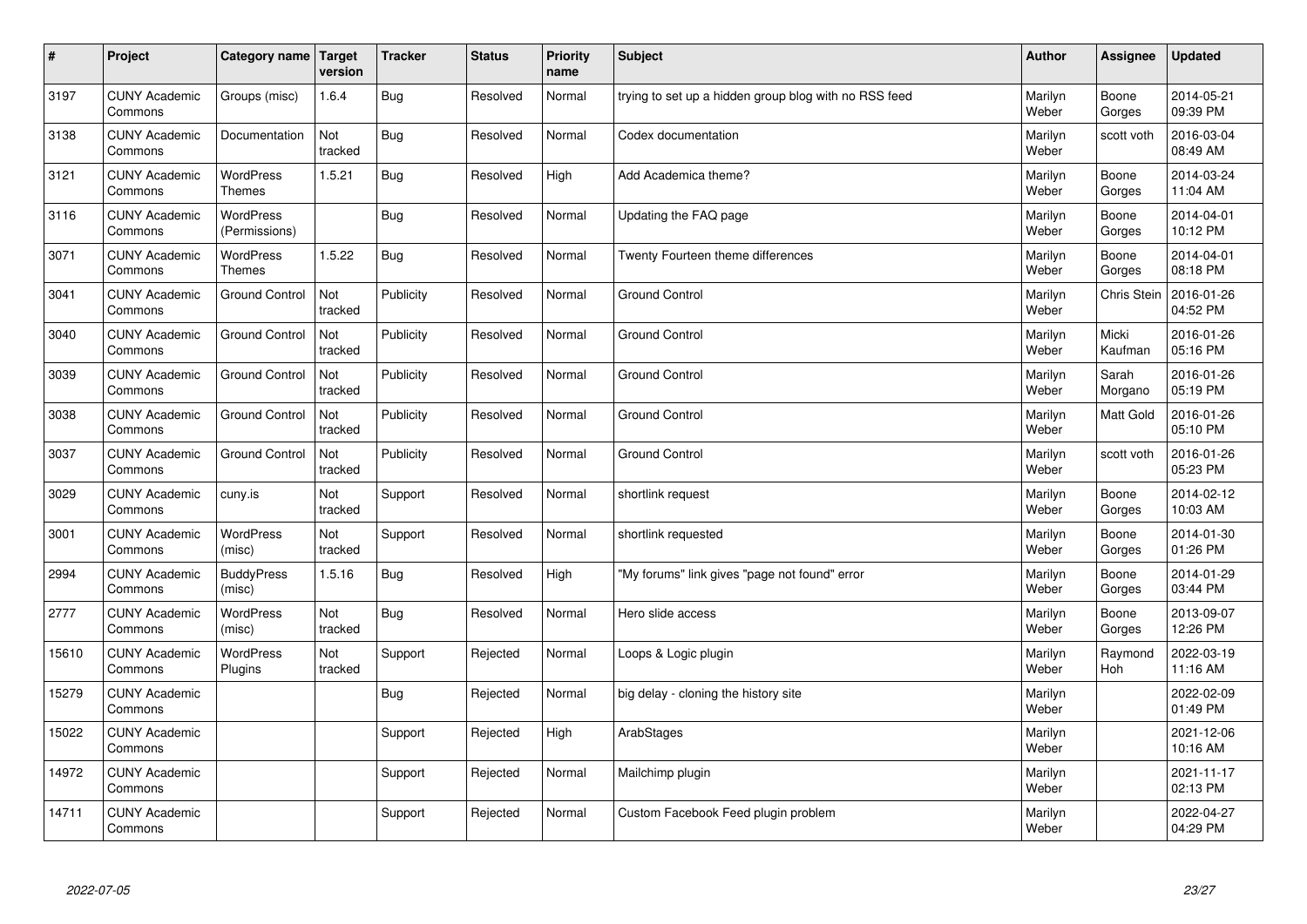| $\sharp$ | Project                         | Category name   Target     | version        | <b>Tracker</b> | <b>Status</b> | <b>Priority</b><br>name | <b>Subject</b>                                                                 | <b>Author</b>    | <b>Assignee</b>       | <b>Updated</b>         |
|----------|---------------------------------|----------------------------|----------------|----------------|---------------|-------------------------|--------------------------------------------------------------------------------|------------------|-----------------------|------------------------|
| 14625    | <b>CUNY Academic</b><br>Commons |                            | Not<br>tracked | Support        | Rejected      | Normal                  | image won't appear in slideshow.                                               | Marilyn<br>Weber |                       | 2021-07-27<br>10:33 AM |
| 14606    | <b>CUNY Academic</b><br>Commons | <b>WordPress</b><br>(misc) | Not<br>tracked | Support        | Rejected      | Normal                  | calendar wrong month                                                           | Marilyn<br>Weber |                       | 2021-07-23<br>12:11 PM |
| 14448    | <b>CUNY Academic</b><br>Commons | Password<br>Reset          | Not<br>tracked | Bug            | Rejected      | Normal                  | password reset weirdness                                                       | Marilyn<br>Weber | Raymond<br><b>Hoh</b> | 2021-05-12<br>01:34 PM |
| 14360    | <b>CUNY Academic</b><br>Commons |                            |                | Support        | Rejected      | Normal                  | danielgerouldarchives.org?                                                     | Marilyn<br>Weber |                       | 2021-04-27<br>10:42 AM |
| 14016    | <b>CUNY Academic</b><br>Commons |                            |                | Support        | Rejected      | Normal                  | PDFs not downloading                                                           | Marilyn<br>Weber |                       | 2021-02-22<br>11:00 AM |
| 13918    | <b>CUNY Academic</b><br>Commons |                            | Not<br>tracked | Support        | Rejected      | Normal                  | MailPoet Newsletters Premium plugin                                            | Marilyn<br>Weber |                       | 2021-02-09<br>11:01 AM |
| 13916    | <b>CUNY Academic</b><br>Commons |                            |                | Support        | Rejected      | Normal                  | <b>Custom Sidebars</b>                                                         | Marilyn<br>Weber |                       | 2021-02-23<br>10:45 AM |
| 13217    | <b>CUNY Academic</b><br>Commons |                            |                | Support        | Rejected      | Normal                  | upload recordings of our past webinars?                                        | Marilyn<br>Weber |                       | 2020-08-25<br>07:56 AM |
| 13201    | <b>CUNY Academic</b><br>Commons |                            |                | Support        | Rejected      | Low                     | PDF embedder                                                                   | Marilyn<br>Weber |                       | 2020-09-29<br>11:37 AM |
| 13169    | <b>CUNY Academic</b><br>Commons |                            | 1.17.4         | Support        | Rejected      | Normal                  | footer logo image has no alt-text                                              | Marilyn<br>Weber |                       | 2020-09-22<br>10:18 AM |
| 13160    | <b>CUNY Academic</b><br>Commons |                            |                | Support        | Rejected      | Normal                  | site not working on iphone                                                     | Marilyn<br>Weber |                       | 2020-08-25<br>10:58 AM |
| 13121    | <b>CUNY Academic</b><br>Commons |                            |                | Support        | Rejected      | Normal                  | embed a DropBox Paper file                                                     | Marilyn<br>Weber |                       | 2020-08-25<br>10:56 AM |
| 13012    | <b>CUNY Academic</b><br>Commons | <b>WordPress</b><br>(misc) |                | Support        | Rejected      | Normal                  | icon image associated with the teaching template's Creative Commons<br>License | Marilyn<br>Weber | Raymond<br>Hoh        | 2020-08-25<br>10:56 AM |
| 12986    | <b>CUNY Academic</b><br>Commons |                            |                | Support        | Rejected      | Normal                  | Someone is trying to create accounts using random CUNY entity emails           | Marilyn<br>Weber |                       | 2020-07-02<br>09:47 PM |
| 12205    | <b>CUNY Academic</b><br>Commons |                            |                | Support        | Rejected      | Normal                  | possible update to the 2019 theme?                                             | Marilyn<br>Weber |                       | 2020-01-14<br>12:08 PM |
| 11634    | <b>CUNY Academic</b><br>Commons | <b>WordPress</b><br>(misc) | Not<br>tracked | Bug            | Rejected      | Normal                  | "Insert Read More Tag" working oddly                                           | Marilyn<br>Weber | Raymond<br><b>Hoh</b> | 2019-07-15<br>11:48 PM |
| 11267    | <b>CUNY Academic</b><br>Commons |                            |                | Support        | Rejected      | Normal                  | signing up with a nonCUNY signup code from the Register page                   | Marilyn<br>Weber |                       | 2019-03-26<br>03:00 PM |
| 10850    | <b>CUNY Academic</b><br>Commons |                            |                | Support        | Rejected      | Normal                  | Gravity form being resent                                                      | Marilyn<br>Weber |                       | 2018-12-20<br>10:18 PM |
| 10838    | <b>CUNY Academic</b><br>Commons |                            | 1.15.3         | Support        | Rejected      | Normal                  | two plugin/theme requests from a digital fellow                                | Marilyn<br>Weber |                       | 2019-06-11<br>10:31 AM |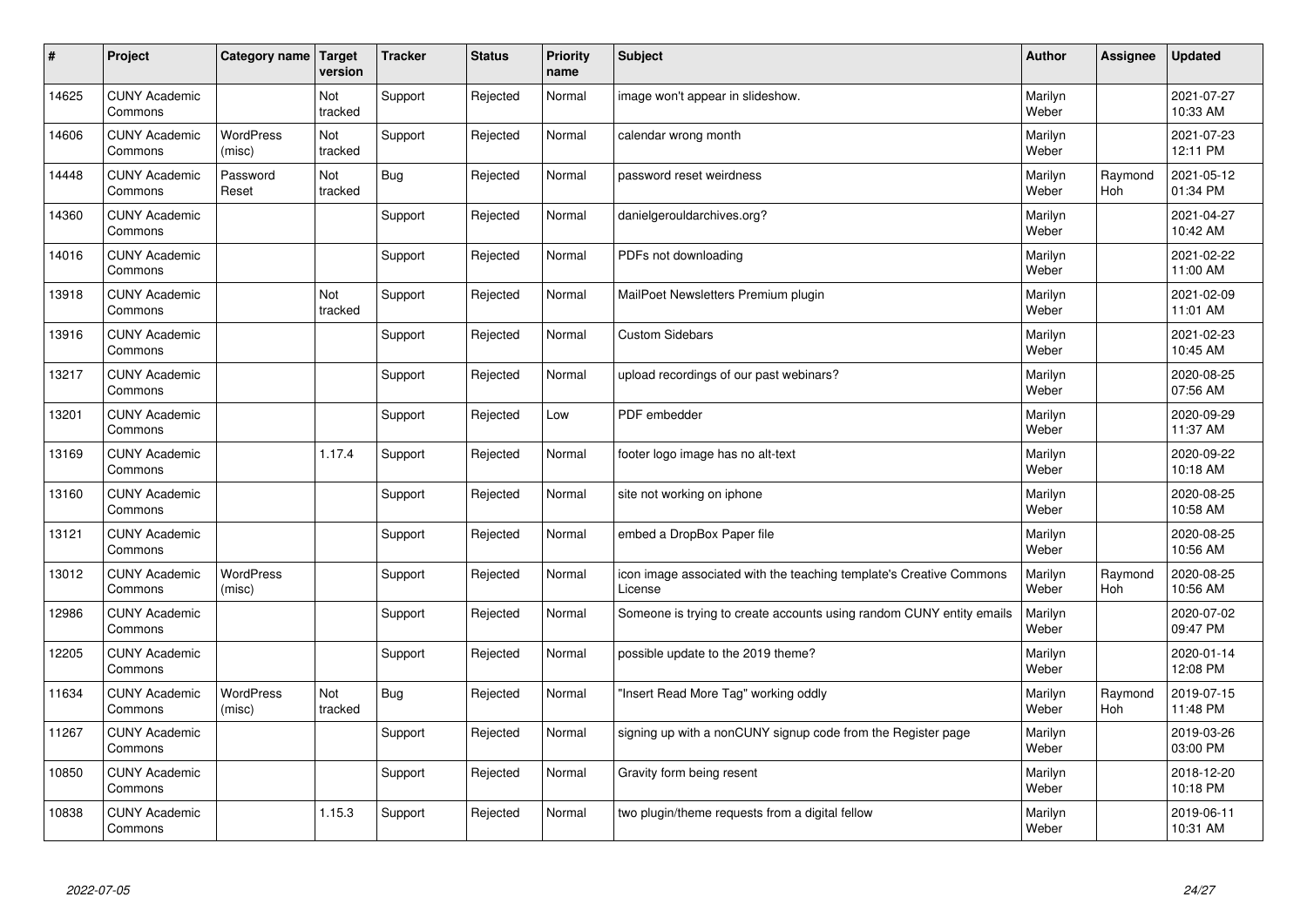| $\sharp$ | Project                         | Category name   Target        | version        | <b>Tracker</b> | <b>Status</b> | <b>Priority</b><br>name | <b>Subject</b>                                  | <b>Author</b>    | <b>Assignee</b> | <b>Updated</b>         |
|----------|---------------------------------|-------------------------------|----------------|----------------|---------------|-------------------------|-------------------------------------------------|------------------|-----------------|------------------------|
| 10562    | <b>CUNY Academic</b><br>Commons |                               |                | Bug            | Rejected      | Normal                  | Commons is down                                 | Marilyn<br>Weber |                 | 2018-10-23<br>10:49 AM |
| 10260    | <b>CUNY Academic</b><br>Commons |                               |                | <b>Bug</b>     | Rejected      | Normal                  | bad activation email                            | Marilyn<br>Weber |                 | 2018-08-30<br>01:25 PM |
| 9996     | <b>CUNY Academic</b><br>Commons | Membership                    | Not<br>tracked | Support        | Rejected      | Normal                  | user email change request                       | Marilyn<br>Weber |                 | 2018-07-16<br>10:49 AM |
| 9955     | <b>CUNY Academic</b><br>Commons | <b>WordPress</b><br>Plugins   | 1.13.4         | Support        | Rejected      | Normal                  | docx converter plugin?                          | Marilyn<br>Weber |                 | 2018-06-26<br>11:39 AM |
| 9885     | <b>CUNY Academic</b><br>Commons |                               |                | Support        | Rejected      | Normal                  | Publications field problem                      | Marilyn<br>Weber |                 | 2018-06-06<br>01:18 PM |
| 9684     | <b>CUNY Academic</b><br>Commons |                               |                | Support        | Rejected      | Normal                  | SEO cleanup for newlaborforum.cuny.edu          | Marilyn<br>Weber |                 | 2018-04-30<br>10:29 AM |
| 9587     | <b>CUNY Academic</b><br>Commons |                               |                | Support        | Rejected      | Normal                  | possible request for the "PDF Poster" plugin    | Marilyn<br>Weber |                 | 2018-04-24<br>10:52 AM |
| 9518     | <b>CUNY Academic</b><br>Commons |                               | Not<br>tracked | Support        | Rejected      | Normal                  | problems with site on Internet Explorer         | Marilyn<br>Weber | Raymond<br>Hoh  | 2019-03-11<br>11:18 PM |
| 9275     | <b>CUNY Academic</b><br>Commons |                               |                | Support        | Rejected      | Normal                  | soft chalk page?                                | Marilyn<br>Weber | Boone<br>Gorges | 2018-04-09<br>10:37 AM |
| 9033     | <b>CUNY Academic</b><br>Commons |                               |                | Support        | Rejected      | Normal                  | Site search terms                               | Marilyn<br>Weber |                 | 2017-12-22<br>01:10 PM |
| 8195     | <b>CUNY Academic</b><br>Commons |                               |                | Support        | Rejected      | Normal                  | possible to make the Profile pic semi-hidden?   | Marilyn<br>Weber |                 | 2017-05-24<br>11:00 PM |
| 8071     | <b>CUNY Academic</b><br>Commons | <b>WordPress</b><br>Plugins   | Not<br>tracked | Support        | Rejected      | Normal                  | Anthologize                                     | Marilyn<br>Weber |                 | 2017-05-10<br>10:15 AM |
| 7668     | <b>CUNY Academic</b><br>Commons | <b>WordPress</b><br>Plugins   |                | Support        | Rejected      | Normal                  | Iframes question                                | Marilyn<br>Weber |                 | 2017-04-11<br>09:29 PM |
| 7376     | <b>CUNY Academic</b><br>Commons | Email<br><b>Notifications</b> |                | Bug            | Rejected      | Normal                  | automatic forwarding of blog posts not working  | Marilyn<br>Weber | Boone<br>Gorges | 2017-05-01<br>10:36 PM |
| 6800     | <b>CUNY Academic</b><br>Commons |                               |                | <b>Bug</b>     | Rejected      | Immediate               | Is something going on?                          | Marilyn<br>Weber |                 | 2016-11-18<br>04:40 PM |
| 6575     | <b>CUNY Academic</b><br>Commons | Groups (misc)                 |                | Bug            | Rejected      | Normal                  | No papers link for the group "social paper"     | Marilyn<br>Weber |                 | 2016-11-02<br>10:39 PM |
| 6338     | <b>CUNY Academic</b><br>Commons |                               |                | Bug            | Rejected      | Normal                  | Multiple email notifications for each blog post | Marilyn<br>Weber | Boone<br>Gorges | 2016-10-18<br>08:45 PM |
| 5988     | <b>CUNY Academic</b><br>Commons | Support                       |                | Support        | Rejected      | Normal                  | Forbidden error when trying to join             | Marilyn<br>Weber | Boone<br>Gorges | 2016-09-08<br>01:42 PM |
| 5448     | <b>CUNY Academic</b><br>Commons | Email<br><b>Notifications</b> | 1.10.2         | Bug            | Rejected      | Normal                  | garbled CAC activity digests                    | Marilyn<br>Weber | Raymond<br>Hoh  | 2016-11-20<br>02:38 AM |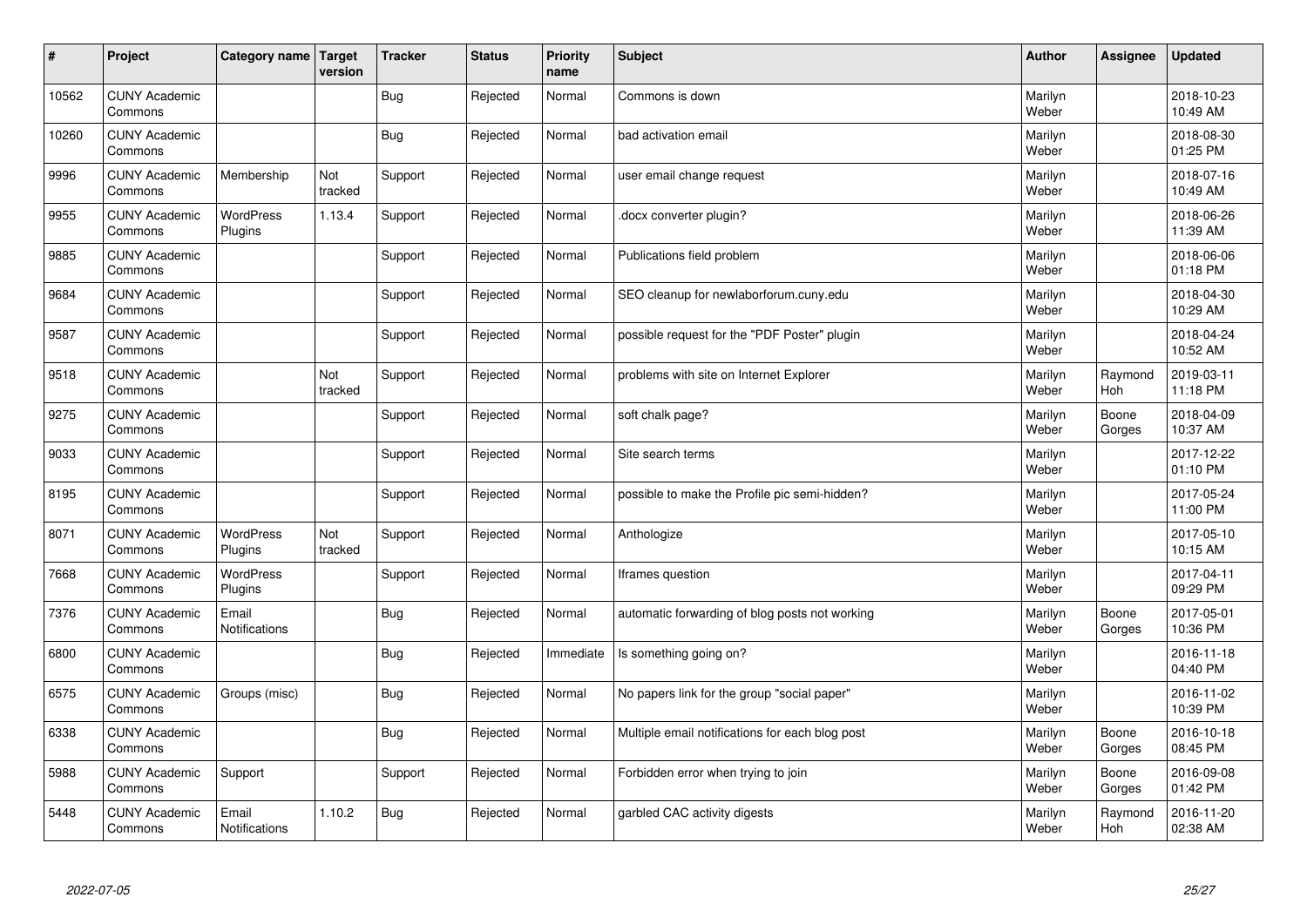| $\sharp$ | Project                         | Category name   Target      | version        | <b>Tracker</b> | <b>Status</b> | <b>Priority</b><br>name | <b>Subject</b>                                              | <b>Author</b>    | <b>Assignee</b>     | <b>Updated</b>         |
|----------|---------------------------------|-----------------------------|----------------|----------------|---------------|-------------------------|-------------------------------------------------------------|------------------|---------------------|------------------------|
| 5345     | <b>CUNY Academic</b><br>Commons | Social Paper                | 1.9.17         | Feature        | Rejected      | Normal                  | Plus symbol problem in SP                                   | Marilyn<br>Weber | Christian<br>Wach   | 2016-05-27<br>04:26 AM |
| 5184     | <b>CUNY Academic</b><br>Commons | Social Paper                |                | Bug            | Rejected      | Normal                  | Problem linking SP to a group                               | Marilyn<br>Weber | Boone<br>Gorges     | 2016-02-21<br>12:27 PM |
| 5083     | <b>CUNY Academic</b><br>Commons | <b>WordPress</b><br>Plugins | 1.9.5          | Support        | Rejected      | Normal                  | creating a shortcode for the iframe code of the google form | Marilyn<br>Weber | Marilyn<br>Weber    | 2016-01-12<br>04:25 PM |
| 5051     | <b>CUNY Academic</b><br>Commons | Social Paper                |                | Feature        | Rejected      | Low                     | Visual cues for comments (SP suggestion #2)                 | Marilyn<br>Weber | Samantha<br>Raddatz | 2016-02-10<br>10:01 AM |
| 3674     | <b>CUNY Academic</b><br>Commons |                             |                | Bug            | Rejected      | Normal                  | CBox pagination issue with the Wiki                         | Marilyn<br>Weber |                     | 2014-11-20<br>05:03 PM |
| 3673     | <b>CUNY Academic</b><br>Commons |                             |                | Bug            | Rejected      | Normal                  | CBox pagination issue with the Wiki                         | Marilyn<br>Weber |                     | 2014-11-20<br>04:08 PM |
| 3417     | <b>CUNY Academic</b><br>Commons | <b>BuddyPress</b><br>(misc) | Not<br>tracked | Bug            | Rejected      | High                    | copying two commons groups                                  | Marilyn<br>Weber | Marilyn<br>Weber    | 2014-11-05<br>09:56 AM |
| 3136     | <b>CUNY Academic</b><br>Commons | WordPress<br>Plugins        |                | Bug            | Rejected      | Normal                  | The Easy Rotator                                            | Marilyn<br>Weber | Boone<br>Gorges     | 2014-04-01<br>10:26 PM |
| 3093     | <b>CUNY Academic</b><br>Commons | <b>WordPress</b><br>Plugins |                | Bug            | Rejected      | Normal                  | <b>Custom Google Maps</b>                                   | Marilyn<br>Weber | Boone<br>Gorges     | 2014-05-02<br>10:52 AM |
| 14850    | <b>CUNY Academic</b><br>Commons |                             |                | Support        | Abandoned     | Normal                  | brooklyn waterfront site "connection not secure"            | Marilyn<br>Weber |                     | 2022-04-27<br>04:56 PM |
| 14389    | <b>CUNY Academic</b><br>Commons |                             |                | Support        | Abandoned     | Normal                  | WebflowIO?                                                  | Marilyn<br>Weber |                     | 2021-09-14<br>10:45 AM |
| 14148    | <b>CUNY Academic</b><br>Commons |                             |                | Support        | Abandoned     | Normal                  | post notification problem                                   | Marilyn<br>Weber |                     | 2021-09-14<br>10:43 AM |
| 13637    | <b>CUNY Academic</b><br>Commons |                             |                | Support        | Abandoned     | Normal                  | All-in-One Migration plugin request                         | Marilyn<br>Weber |                     | 2020-12-08<br>10:46 AM |
| 13596    | <b>CUNY Academic</b><br>Commons |                             |                | Support        | Abandoned     | Normal                  | invited as Author but show as Contributor                   | Marilyn<br>Weber |                     | 2021-09-14<br>10:41 AM |
| 13584    | <b>CUNY Academic</b><br>Commons |                             |                | Support        | Abandoned     | Normal                  | Graphy theme question                                       | Marilyn<br>Weber |                     | 2021-09-14<br>10:41 AM |
| 13288    | <b>CUNY Academic</b><br>Commons |                             |                | Support        | Abandoned     | Normal                  | log in problems on iPhone 6                                 | Marilyn<br>Weber |                     | 2020-10-27<br>10:26 AM |
| 10571    | <b>CUNY Academic</b><br>Commons |                             | Not<br>tracked | Support        | Abandoned     | Normal                  | newsletter queue problem                                    | Marilyn<br>Weber |                     | 2018-12-10<br>03:58 PM |
| 9726     | <b>CUNY Academic</b><br>Commons | <b>WordPress</b><br>Plugins | Not<br>tracked | Support        | Abandoned     | Normal                  | technical error on Contact page                             | Marilyn<br>Weber |                     | 2018-12-10<br>03:53 PM |
| 9134     | <b>CUNY Academic</b><br>Commons | Membership                  | Not<br>tracked | Support        | Abandoned     | Normal                  | former user                                                 | Marilyn<br>Weber | <b>Matt Gold</b>    | 2019-09-18<br>10:26 AM |